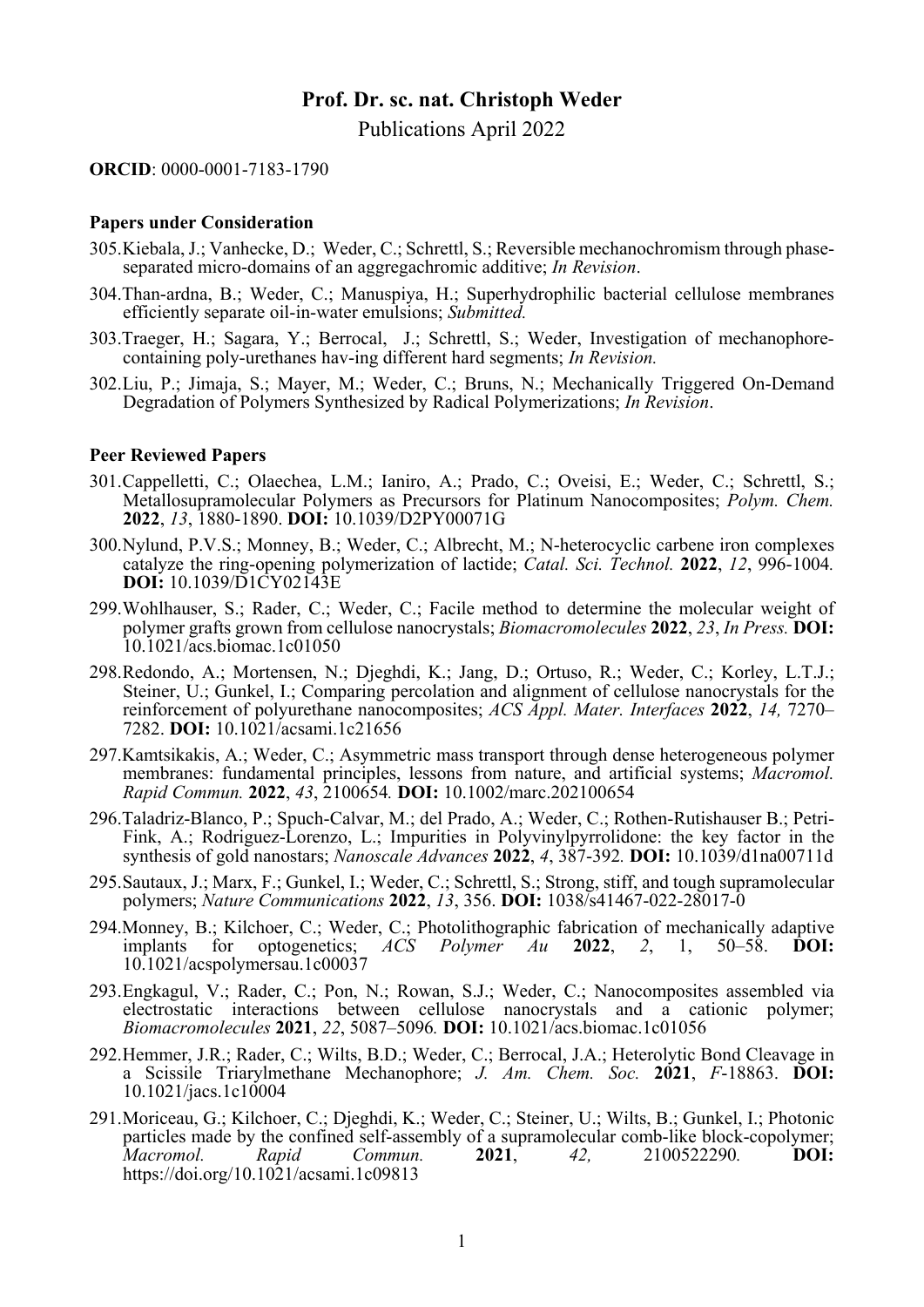- 290. Saenz, F.; Ronchi, A.; Mauri, M.; Kiebala, D.; Monguzzi, A.; Weder, C.; Liquid nanodroplets enable efficient triplet fusion-based photon upconversion in polymers; *ACS Appl. Mater. Interfaces* **2021**, *13*, 43314-43322*.* **DOI:** https://doi.org/10.1021/acsami.1c09813
- 289. Ayer, M.; Verde-Sesto, E.; Liu, C.H.; Weder, C.; Lattuada, M.; Simon, Y.C.; Modeling ultrasound-induced molecular weight decrease of polymers with multiple scissile azo-<br>mechanophores:  $Polvm$ . Chem. 2021. 12. 4093-4103. DOI: mechanophores; *Polym. Chem.* **2021**, *12,* 4093-4103*.* **DOI:**  https://doi.org/10.1039/D1PY00420D
- 288. Delepierre, G.; Traeger, H.; Adamcik, J.; Cranston E.D.; Weder, C.; Zoppe, J.O.; Liquid Crystalline Properties of Symmetric and Asymmetric End-grafted Cellulose Nanocrystals; *Biomacromolecules* **2021**, *22*, 3552–3564*.* **DOI:** https://doi.org/10.1021/acs.biomac.1c00644
- 287. Muramatsu, T.; Okado, Y.; Traeger, H.; Schrettl, S.; Tamaoki, N.; Weder, C.; Sagara, Y.; Rotaxane-based Dual Function Mechanophores Exhibiting Reversible and Irreversible Responses; *J. Am. Chem. Soc.* **2021**, *143*, 9884–9892*.* **DOI:**  https://doi.org/10.1021/jacs.1c03790
- 286.Kamtsikakis, A.; Delepierre, G.; Zoppe, J.O.; Weder, C.; Cellulose nanocrystals as a tunable nanomaterial for pervaporation membranes with asymmetric transport properties; *Journal of Membrane Science* **2021**, *635*, 119473. **DOI:** https://doi.org/10.1016/j.memsci.2021.119473
- 285. Magrini,T.; Kiebala, D.; Grimm, D.; Nelson, A.; Schrettl, S.; Bouville, F.; Weder, C.; Studart, A.R.; Tough bioinspired composites that self-report damage; *ACS Appl. Mater. Interfaces* **2021**, *13*, 27481–27490*.* **DOI:** https://doi.org/10.1021/acsami.1c05964
- 284. Delepierre, G.; Heise, K.; Malinen, K.; Koso, T.; Pitkänen, L.; Cranston E.D.; Kilpeläinen, I.; Kostiainen, M.A.; Kontturi, E.; Weder, C.; Zoppe, J.O.; King, A.W.T.; Challenges in Synthesis and Analysis of Asymmetrically Grafted Cellulose Nanocrystals via Atom Transfer Radical Polymerization; *Biomacromolecules* **2021**, *22*, 2702–2717*.* **DOI:** 10.1021/acs.biomac.1c00392
- 283.Traeger, H.; Kiebala, J.; Schrettl, S.; Weder, C.; Folded Perylene Diimide Loops as Mechanoresponsive Motifs; *Angew. Chem. Int. Ed.* **2021**, *60,* 16191-16199. **DOI:**  10.1002/anie.202105219 **DOI:** 10.1002/ange.202105219
- 282. Sagara, Y.; Traeger, H.; Jie, L.; Okado, Y.; Schrettl, S.; Tamaoki, N.; Weder, C.; Mechanically Responsive Luminescent Polymers Based on Supramolecular Cyclophane Mechanophores; *J. Am. Chem. Soc.* **2021**, *143*, 5519-5525*.* **DOI:** 10.1021/jacs.1c01328
- 281. Neumann, L. N.; Oveisi, E.; Petzold, A.; Style, R.; Thurn-Albrecht, T.; Weder, C.; Schrettl, S.; Dynamics and Healing Behavior of Metallosupramolecular Polymers; *Science Advances* **<sup>2021</sup>**, *7*, eabe4154.
- 280.Kamtsikakis, A.; Baales, J.; Zeisler-Diehl, V.V, Vanhecke, D.; Zoppe, J.O.; Schreiber, L.; Weder, C.; Asymmetric water transport in olive cuticles and cuticle-inspired, compositionally graded membranes; *Nature Communications* **2021**, *12*, 1267*.* **DOI:** 10.1038/s41467-021-21500-  $\bar{0}$
- 279.Karasu, F.; Weder, C.; Tuning the Properties of Shape-Memory Polyurethanes via the Nature of the Polyester Switching Segment; *Macromol Mater. Eng.* **2021**, *306*, 2000770*.* **DOI:** 10.1002/mame.202000770
- 278.Kamtsikakis, A.; McBride, S.; Zoppe, J.O.; Weder, C.; Cellulose nanofiber nanocomposite pervaporation membranes for ethanol recovery; *ACS Appl. Nano Materials* **2021**, *4*, 568–579*.* **DOI:** 10.1021/acsanm.0c02881
- 277.Rader, C.; Weder, C.; Marti, R.; Bio-based Polyester-amide / Cellulose Nanocrystal Nanocomposites for Food Packaging; *Macromol. Mater. Eng.* **2021**, *306*, 200066*.* **DOI:**  10.1002/mame.202000668
- 276.Caldwell, J.; Lehner, R.; Balog, S.; Rhême, C.; Septiadi, D.; Weder, C.; Petri-Fink, A.; Rothen-Rutishauser B.; Fluorescent Plastic Nanoparticles to Track their Interaction and Fate in Biological Environments; *Environ. Sci. Nano.* **2021**, *8*, 502-513*.* **DOI:**10.1039/d0en00944j
- 275. Clough, J.M.; Weder, C.; Schrettl, S.; Mechanochromism in structurally coloured polymeric materials; *Macromol. Rapid Commun.* **2021**, *42*, 2000528. **DOI:** 10.1002/marc.202000528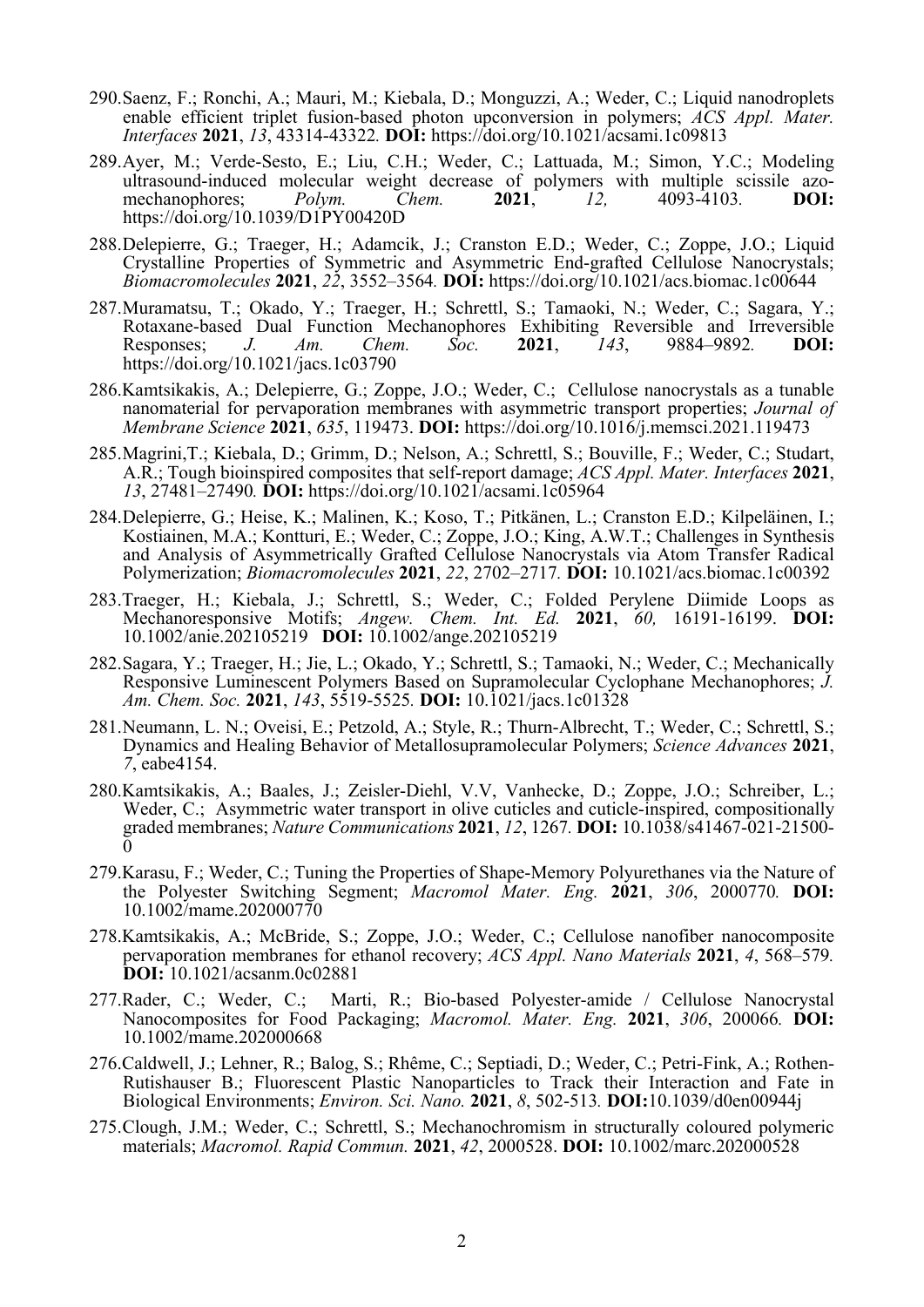- 274. Kiebala, J.; Traeger, H.; Weder, C.; Schrettl, S.; From Molecules to Polymers Harnessing Interand Intramolecular Interactions to Create Mechanochromic Materials; *Macromol. Rapid Commun.* **2021**, *42,* 2000573. **DOI:** 10.1002/marc.202000573
- 273. Hohl, D.K.; Balog, S.; Cappelletti, C.; Karasu, F.; Weder, C.; Crystallizable Supramolecular Polymers - Binding Motif and Processing Matter; *Macromolecules* **2020**, *53*, 9086–9090*.* **DOI:** 10.1021/acs.macromol.0c00868
- 272. Kiebala, D.; Fan, Z.; Calvino, C.; Fehlmann, L.; Schrettl, S.; Weder, C.; Mechanoresponsive Elastomers Made with Excimer-Forming Telechelics; *Organic Materials* **2020**, *2*, 313–322. **DOI:** 10.1055/s-0040-1721052
- 271.Saenz, F.; Ronchi, A.; Mauri, M.; Vadrucci, R.; Meinardi, F.; Monguzzi, A.; Weder, C.; Nanostructured polymers enable stable and efficient low-power photon upconversion; *Adv. Funct. Mater.* **2020**, 2004495*.* **DOI:** 10.1002/adfm.202004495
- 270.Muff, L.; Weder, C.; Exploiting Phase Transitions in Polymer Bilayer Actuators; *Adv. Intel. Systems* **2020**, *2*, 2000177*.* **DOI:** 10.1002/aisy.202000177
- 269.Karasu, F.; Weder, C.; Blends of Poly(ester urethane)s and Polyesters as a General Design Approach for Triple-Shape Memory Polymers; *J. Appl. Polym. Sci.* **2021**, *138,* 49935*.* **DOI:** https://doi.org/10.1002/app.49935
- 268. Delepierre, G.; Eyley, S.; Thielemans, W.; Weder, C.; Cranston, E. D.; Zoppe, J.O.; Patience is a Virtue: Self-Assembly and Physico-Chemical Properties of Cellulose Nanocrystal Allomorphs; *Nanoscale* **2020**, *12*, 17480–17493*.* **DOI:** 10.1039/d0nr04491a
- 267. Neumann, L. N.; Gunkel, I.; Barron, A.; Oveisi, E.; Petzold, A.; Thurn-Albrecht, T.; Schrettl, S.; Weder, C.; Structure-property relationships of microphase separated metallosupramolecular polymers; *Macromolecules* **2020**, *53*, 5068−5084*.* **DOI:** 10.1021/acs.macromol.0c00876
- 266.Monney, B.; Hess-Dunning, A.; Gloth, P.; Capadona, J.R.; Weder, C.; Mechanically adaptive implants fabricated with poly(2-hydroxy-ethyl methacrylate)-based negative photoresists; *J. Mater. Chem. B* **2020**, *8,* 6357 - 6365*.* **DOI:** 10.1039/D0TB00980F **Cover Picture.**
- 265. Heise, K.; Delepierre, G.; King, A.; Kostiainen, M.; Zoppe, J.; Weder, C.; Kontturi, E.; Chemical modification of nanocellulose reducing end-groups; *Angew. Chem.* **2021**, *60,* 66-87. **DOI:**10.1002/anie.202002433.
- 264.Calvo-Correas, T.; Shirole, A.; Alonso-Varona, A.; Palomares, T.; Weder,C.; Corcuera, M.A.; Eceiza, A.; Impact of the combined use of magnetite nanoparticles and cellulose nanocrystals on the shape-memory behavior of hybrid polyurethane bionanocomposites; *Biomacromolecules*  **2020***, 21*, 2032-2042. **DOI:** https://doi.org/10.1021/acs.biomac.9b01764
- 263. Calvino, C.; Henriet, E.; Schrettl, S.; Weder, C.; Mechanochromic Polymers based on Microencapsulated Solvatochromic Dyes; *Macromol. Rapid Commun.* **2020***, 41*, 1900654. **DOI:** 10.1002/marc.201900654
- 262.Monney, B.; Dibble, A.G.; Moatsou, D.; Weder, C.; Highly Cross-Linked, Physiologically Responsive, Mechanically Adaptive Polymer Networks Made by Photopolymerization; *ACS Omega* **2020**, *5*, 3090-3097. **DOI:** 10.1021/acsomega.9b04336
- 261. Wohlhauser, S.; Kuhnt, T.; Meesorn, W.; Montero de Espinosa, L.; Zoppe, J.O.; Weder, C.; One-component nanocomposites based on polymer-grafted cellulose nanocrystals; *Macromolecules* **2020**, *53*, 821−834*.* **DOI:** 10.1021/acs.macromol.9b01612
- 260. Olaechea, L.M.; Montero de Espinosa, L.; Oveisi, E.; Balog, S.; Sutton, P.; Schrettl, S.; Weder, C.; Spatially Resolved Production of Platinum Nanoparticles in Metallosupramolecular Polymers; *J. Am. Chem. Soc.* **2020**, *142*, 342-328*.* **DOI:** 10.1021/jacs.9b10685 **Cover Picture**
- 259. Redondo, A.; Chatterjee, S.; Brodard, P.; Korley, L.T.J.; Gunkel, I.; Weder, C.; Steiner, U.; Melt-Spun Nanocomposite Fibers Reinforced with Aligned Tunicate Nanocrystals; *Polymers* **2019**, *11,* 1912. **DOI:** 10.3390/polym11121912
- 258. Neumann, L. N.; Urban, D.A.; Lemal, P.; Petri-Fink, A.; Balog, S.; Weder, C.; Schrettl, S.; Preparation of metallosupramolecular single-chain polymeric nanoparticles and their characterization by Taylor dispersion; *Polym. Chem.* **2020**, *11*, 586-592*.* 10.1039/C9PY01264H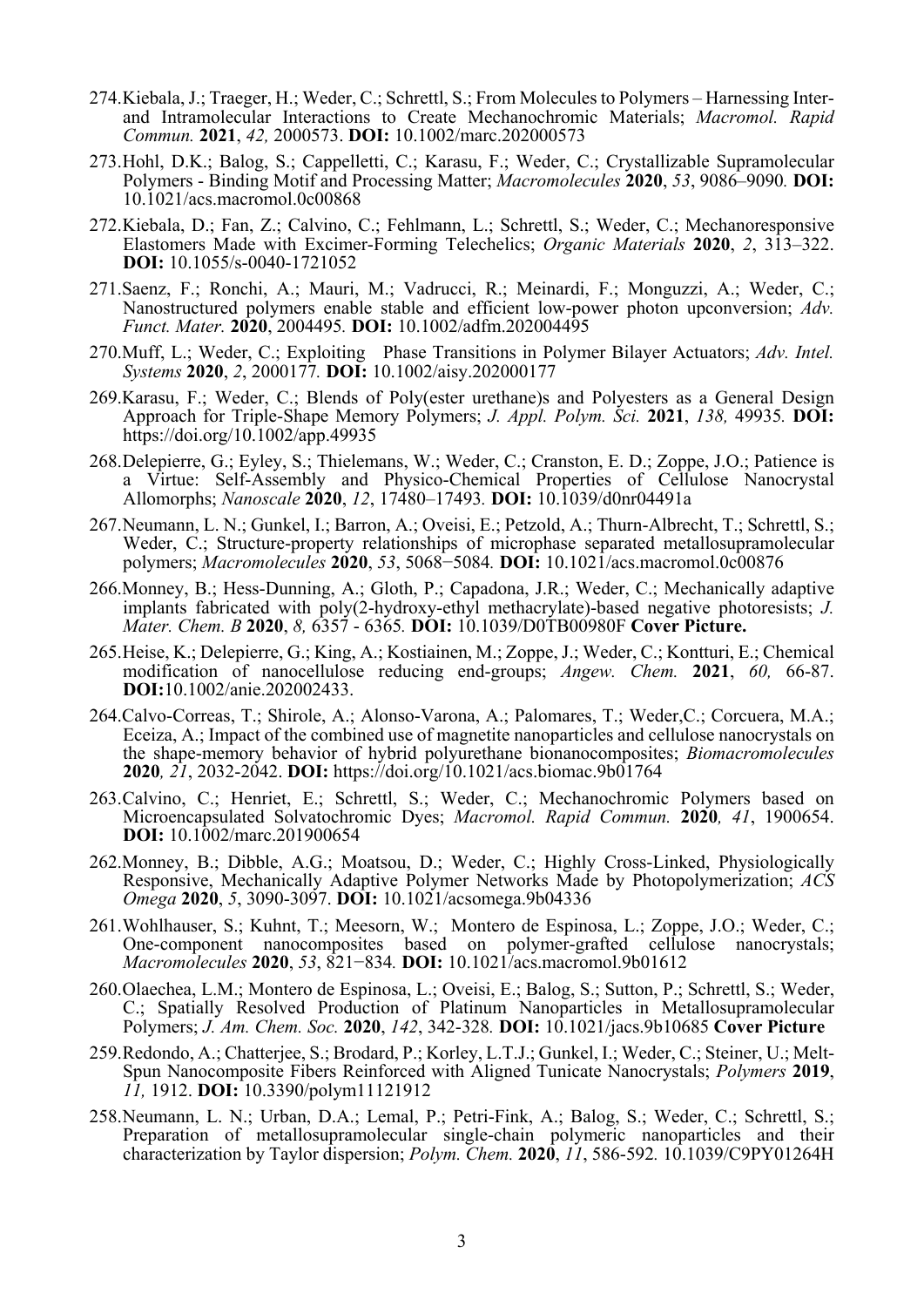- 257. Rowan, S.J.; Weder, C.; Combining Chemistry, Materials Science, Inspiration from Nature, and Serendipity to Develop Stimuli-Responsive Polymeric Materials; *Israel Journal of Chemistry*, **<sup>2019</sup>***, 59,* 1-9*.* **DOI:** 10.1002/ijch.201900098
- 256. Hohl, D.K.; Ferahian, A.C.; Montero de Espinosa, L.; Weder, C.; Toughening of glassy supramolecular polymer networks; *ACS Macro Letters* **2019**, *8*, 1484-1490*.* **DOI**: 10.1021/acsmacrolett.9b00710
- 255. Muramatsu, T.; Sagara, Y.; Traeger, H.; Tamaoki, N.; Weder, C.; Stimuli-Responsive Behavior of Polymers with a Red-Light Emitting Supramolecular Mechanophore; *ACS Appl. Mater. Interfaces* **2019**, *11*, 24571-24576*.* **DOI**: 10.1021/acsami.9b06302
- 254. Saikaew, R.; Meesorn, W.; Zoppe, J.; Weder, C.; Dubas, S.T.; Influence of the Salt Concentration During Processing on the Properties of Polyelectrolyte Films; *Macromol. Mater. Eng.* **2019**, *304,* 1900245*.* **DOI**: 10.1002/mame.201900245
- 253. Ferahian, A.C.; Hohl, D.K.; Weder, C.; Montero de Espinosa, L.; Bonding and debonding on demand with temperature and light responsive supramolecular polymers; *Macromol. Mater. Eng.* **2019**, *304,* 1900161. **DOI**: 10.1002/mame.201900161
- 252. del Prado, A.; Hohl, D.K.; Balog, S.; Montero de Espinosa, L.; Weder, C.; Plant Oil-Based Supramolecular Polymer Networks and Composites for Debonding-On-Demand Adhesives; *ACS Appl. Polym. Mater.* **2019**, *1*, 1399-1409*.* **DOI**: 10.1021/acsapm.9b00175 **Editors Choice.**
- 251. Sagara, Y.; Karman, M.; Seki, A.; Pannipara, M.; Tamaoki, N.; Weder, C.; Rotaxane-based Mechanophores Enable Polymers with Mechanically Switchable White Photoluminescence; *ACS Cent. Sci.* **2019**, *5*, 874-881. **DOI**: 10.1021/acscentsci.9b00173
- 250. Hohl, D.K.; Weder, C.; (De)bonding on-demand with optically switchable adhesives; *Adv. Opt. Mater.* **2019**, *7*, 1900230*.* **DOI**: 10.1002/adom.201900230
- 249. Kong, P.; Drechsler, S.; Balog, S.; Schrettl, S.; Weder, C.; Kilbinger, A.F.M.; Synthesis and properties of poly(norbornene)s with lateral aramid groups; *Polym. Chem.* **2019**, *10*, 2057-2063*.* **DOI:** 10.1039/c9py00187e
- 248. Neumann, L. N.; Weder, C.; Schrettl, S.; Healing of Polymeric Solids by Supramolecular Means; *Chimia* **2019**, *73*, 277-282*.*
- 247. Kaneko, R.; Sagara, Y.; Katao, S.; Tamaoki, N.; Weder, C.; Nakano, H.; Photoinduced Emission Color Change of a Rubbed Film of a Bis(cyanostyryl)benzene Fluorophore; *Chem. Eur. J.* **2019**, *25,* 6162-6169. **DOI:** 10.1002/chem.201900120
- 246. Meesorn, W.; Zoppe, J.; Weder, C.; Stiffness-changing of Polymer Nanocomposites with Cellulose Nanocrystals and Polymeric Dispersant; *Macromol. Rapid. Commun.* **2019**, *40*, 1800910. **DOI:** 10.1002/marc.201800910
- 245. Meesorn, W.; Calvino, C.; Natterodt, J.; Zoppe, J.; Weder, C.; Bio-Inspired, Self-Toughening Polymers enabled by Plasticizer-Releasing Microcapsules; *Adv. Mater.* **2019**, *30*, 1807212*.* **DOI:** 10.1002/adma.201807212
- 244. Schrettl, S.; Balkenende, D.W.R.; Calvino, C.; Karman, A.; Lavrenova, A.; Neumann, L.; Sagara, Y.; Simon, Y.; Verde-Sesto, E.; Di Giannantonio, M.; Fromm, K.M.; Lattuada, M.; Weder, C.; Functional Polymers Through Mechanochemistry; *Chimia* **2019***, 73*, 7-11. **DOI:** 10.2533/chimia1019.7
- 243. Ferahian, A.C.; Balog, S.; Oveisi, E.; Weder, C.; Montero de Espinosa, L.; The role of the crystalline hard phase in the phase behavior of hydrogen-bonded supramolecular polymers; *Macromolecules* **2019**, *52*, 2164–2172*.* **DOI:** 10.1021/acs.macromol.8b02502
- 242. Di Giannantonio, M.; Ayer, M.; Verde-Sesto, E.; Lattuada, M.; Weder, C.; Fromm, K.M.; Triggered metal ion release and oxidation: Ferrocene as mechanophore in polymers; *Chimia*  **2018***, 72*, 902.
- 241. Calvino, C.; Sagara, Y.; Buclin, V.; Haehnel, A.P.; del Prado, A.; Aeby, C.; Simon, Y.C.; Schrettl, S.; Weder, C.; Mechanoresponsive Luminescent Polymer Blends Based on an Excimer-Forming Telechelic Macromolecule; *Macromol. Rapid Commun.* **2019***, 40,* 1800705*.* **DOI**: 10.1002/marc.201800705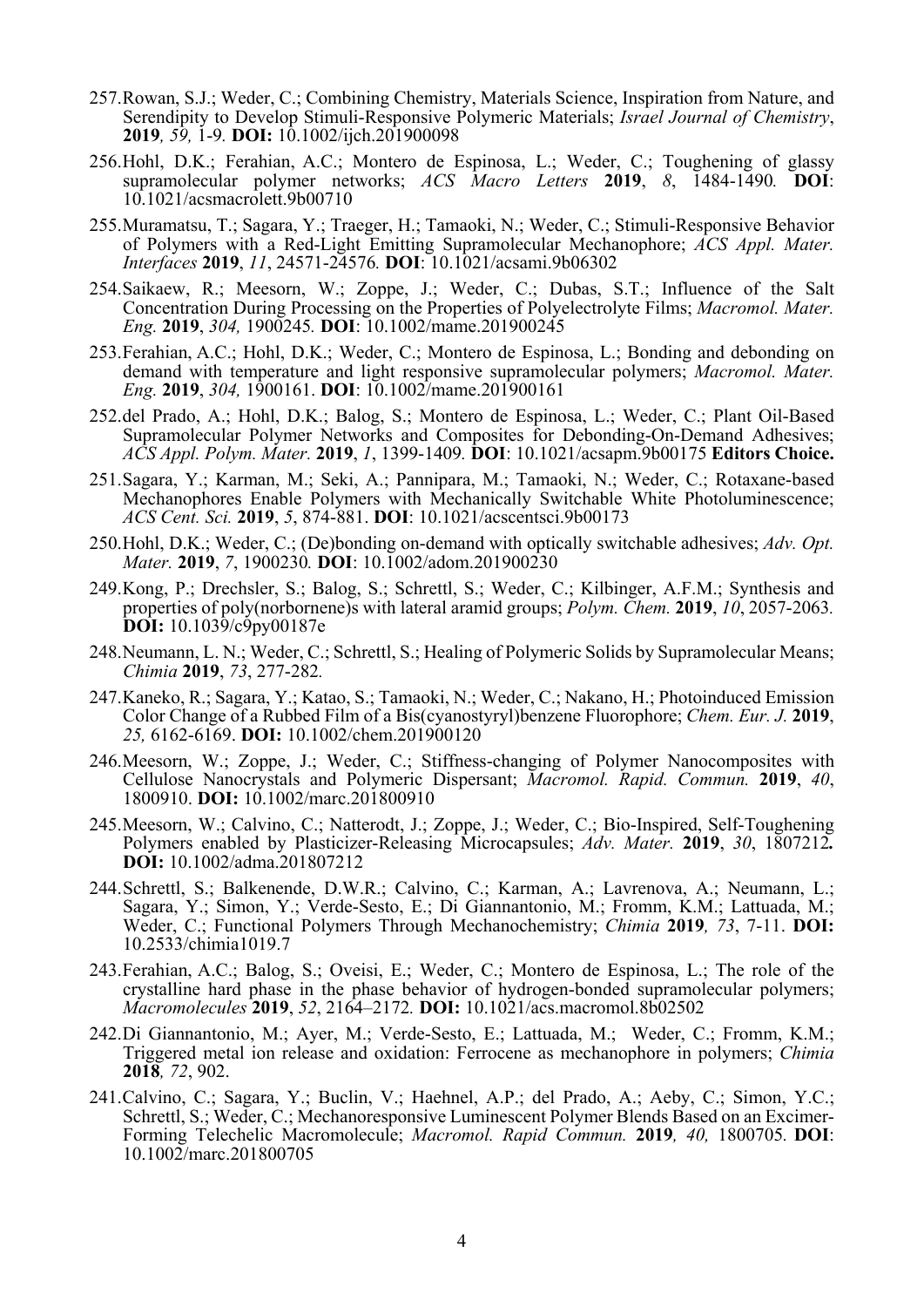- 240. Kunde, T.; Meesorn, W.; Weder, C.; Börner, H.; Expanding the material space of bio-sustainable poly(sophorolipids) by modular functionalization; *Macromol. Rapid. Commun.* **2019**, *40*, 1800612*.* **DO**I: 10.1002/marc.201800612
- 239. Karman, M.; Verde-Sesto, E.; Weder, C.; Mechanochemical Activation of Polymer-Embedded Photoluminescent Benzoxazole Moieties; *ACS Macro Lett.* **2018**, *7*, 1028−1033*.* **DOI**: 10.1021/acsmacrolett.8b00520
- 238. Calvino, C.; Weder, C.; Microcapsule-containing Self-Reporting Polymers; *Small* **2018***, 14,*  1802489*.* **DOI:** 10.1002/smll.201802489
- 237.Risteen, B.; Delepierre, G.; Srinivasarao, M.; Weder, C.; Russo, P.; Reichmanis, E.; Zoppe, J.; Thermally switchable liquid crystals based on cellulose nanocrystals with patchy polymer grafts; *Small* **2018**, *14,* 1802060*.* **DOI:** 10.1002/smll.201802060
- 236.Calvo-Correas, T.; Shirole, A.; Crippa, F.; Fink, A.; Weder, C.; Biocompatible Thermo- and Magneto-Responsive Shape-Memory Polyurethane Bionanocomposite; *Mater. Sci. Eng. C* **2019**, *97*, 658-668*.* **DOI:** 10.1016/j.msec.2018.12.074
- 235.Shirole, A.; Perotto, C.U.; Balog, S.; Weder, C.; Tailoring the Shape Memory Properties of Segmented Poly(ester urethanes) via Blending; *ACS Appl. Mater. Interfaces* **2018**, *10*, 24829- 24839. **DOI**: 10.1021/acsami.8b07083
- 234. Neumann, L. N.; Calvino, C.; Simon, Y.C.; Schrettl, S.; Weder, C.; Solid-state sensors based on  $Eu<sup>3+</sup>$ -containing supramolecular polymers with luminescence colour switching capability; *Dalton Trans.* **2018**, *47*, 14184 - 14188*.* **DOI**: 10.1039/C8DT01580E
- 233. Raišys, S.; Juršėnas, S.; Simon, Y.C.; Weder, C.; Kazlauskas, K.; Enhancement of Triplet-Sensitized Upconversion in Rigid Polymers via Singlet Exciton Sink Approach; *Chem. Sci.* **2018**, *9,*6796-6802*.* **Edge Article, Hot Paper Collection. DOI**: 10.1039/C8SC02151A
- 232. Wohlhauser, S.; Delepierre, G.; Labet, M.; Morandi, G.; Thielemans, W.; Weder, C. Zoppe, J. O; Grafting Polymers from Cellulose Nanocrystals: Synthesis, Properties and Applications; *Macromolecules* **2018**, *51,* 6157–6189*.* Perspective Article. **Editors Choice. Cover Picture. DOI:** 10.1021/acs.macromol.8b00733
- 231.Sautaux, J.; Montero de Espinosa, L. ; Balog, S. ; Weder, C.; Multi-stimuli multi-responsive fully supramolecular interpenetrated polymer networks; *Macromolecules* **2018***, 51,* 5867−5874*.* **DOI:** https://doi.org/10.1021/acs.macromol.8b00555
- 230. Calvino, C.; Piechowicz, M.; Rowan, S.J.; Schrettl, S.; Weder, C.; A Versatile Colorimetric Probe based on Thiosemicarbazide-Amine Proton Transfer; *Chem. Eur. J.* **2018***, 24*, 7369-7373*.* **DOI**: 10.1002/chem.201801551
- 229. Natterodt, J.C.; Meesorn, W.; Zoppe, J.; Weder, C. Functionally Graded Polyurethane/Cellulose Nanocrystal Nanocomposites; *Macromol. Mater. Eng.* **2018**, *303*, 1700661 (9 pp). **DOI**: 10.1002/mame.201700661
- 228. Natarajan, B.; Krishnamurthy, A.; Emiroglu, C.D.; Forster, A.; Foster, E.J.; Weder, C.; Fox, D.; Obrzut, J.; Gilman, J.; Hierarchical Cellulose Nanocrystal Blends for Bioinspired Damage Tolerant Photonic Films; *Adv. Funct. Mater.* **2018** *28*, 1800032*.* **DOI**: 10.1002/adfm.201800032
- 227. Di Giannantonio, M.; Ayer, M.; Verde-Sesto, E.; Lattuada, M.; Weder, C.; Fromm, K.M.; Triggered metal ion release and oxidation: Ferrocene as new mechanophore in polymers; *Angew. Chem. Int. Ed.* **2018***, 57,* 11445-11450*.* **DOI:** 10.1002/anie.201803524
- 226. Mase, K.; Sasaki, Y.; Sagara, Y.; Tamaoki, N.; Weder, C.; Yanai, N.; Kimizuka, N.; Stimuli-Responsive Dual-color Photon Upconversion: an S-T absorption sensitizer in a soft luminescent cyclophane; *Angew. Chem. Int. Ed.* **2018**, *57*, 2806–2810*.* **DOI**: 10.1002/anie.201712644
- 225. Sagara, Y.; Karman, M.; Verde-Sesto, E.; Matsuo, K.; Kim, Y.; Tamaoki, N.; Weder, C.; Rotaxanes as mechanochromic fluorescent force transducers in polymers; *J. Am. Chem. Soc.* **2018,** *140*, 1584–1587*.* **DOI:** 10.1021/jacs.7b12405
- 224. Calvino, C.; Guha, A.; Weder, C.; Schrettl, S.; Self-Calibrating Mechanochromic Fluorescent Polymers Based on Encapsulated Excimer-Forming Dyes; *Adv. Mater.* **2018**, *30*, 1704603. **DOI**: 10.1002/adma.201704603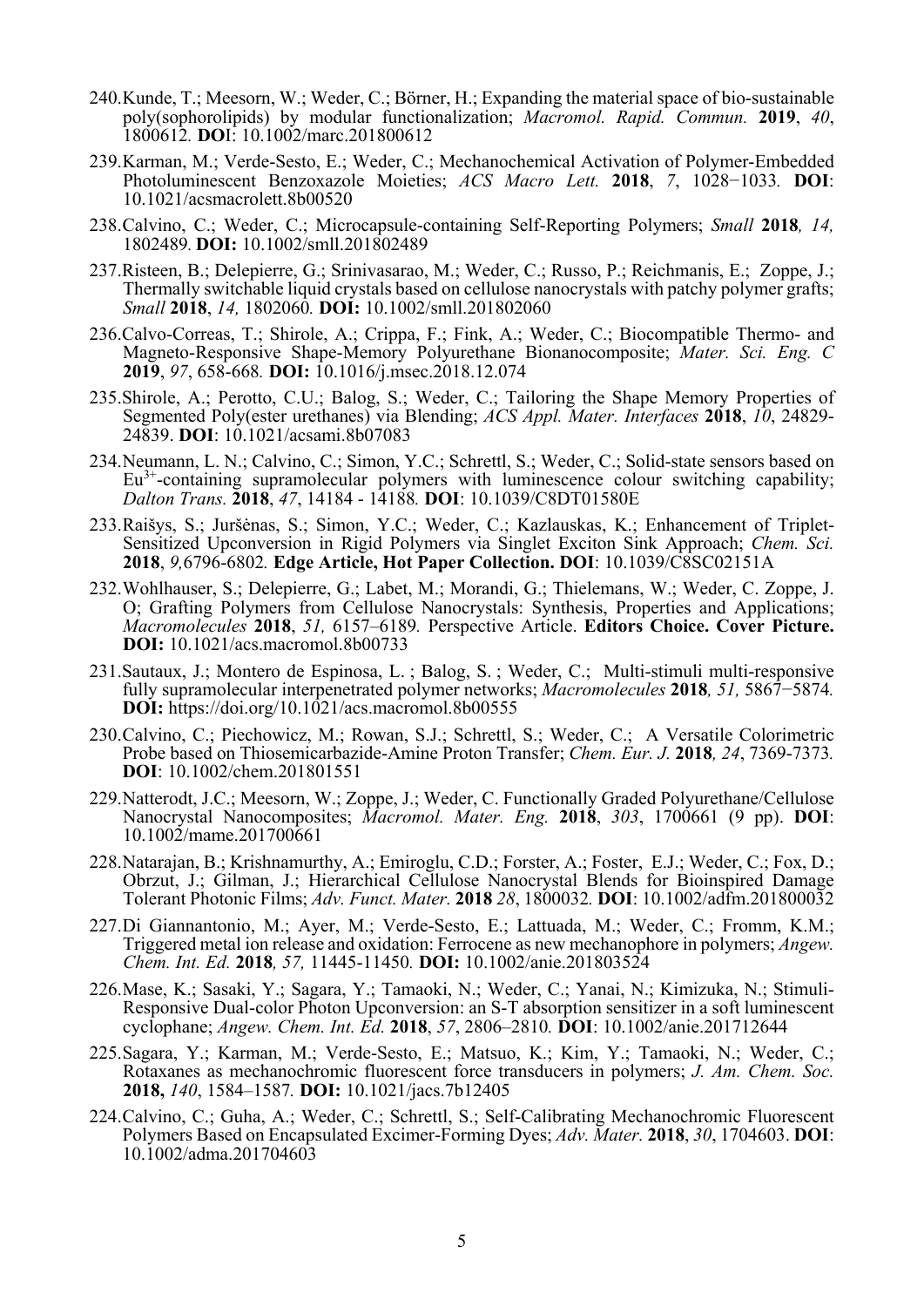- 223. Zimmermann, S.T.; Balkenende, D.W.R.; Lavrenova, A.; Weder, C.; Brugger, J.; Nanopatterning of a stimuli-responsive fluorescent supramolecular polymer by thermal scanning probe lithography; *ACS Appl. Mater. Interfaces* **2017**, *9*, 41454–41461. **ACS Editor's Choice. DOI:** 10.1021/acsami.7b13672
- 222.Shirole, A.; Nicharat, A.; Weder, C.; Tailoring the Properties of a Shape-Memory Polyurethane via Nanocomposite Formation and Nucleation; *Macromolecules* **2018**, *51*, 1841–1849. **DOI:**  10.1021/acs.macromol.7b01728
- 221. Herbert, K.M.; Schrettl, S.; Rowan, S.J.; Weder, C.; Solid-state Multi-stimuli, Multi-responsive Polymeric Materials; *Macromolecules* **2017**, *50*, 8845–8870*.* Invited Perspective Article. **Cover Picture. DOI:** 10.1021/acs.macromol.7b01607
- 220.Lehner, R.; Weder, C.; Petri-Fink, A.; Rothen-Rutishauser B.; Emergence of Nanoplastic in the Environment and Possible Impact on Human Health; *Environ. Sci. Technol.* **2019**, *53*, 1748- 1765. **DOI:** 10.1021/acs.est.8b05512
- 219. Natterodt, J.C.; Shirole, A.; Sapkota, J.; Zoppe, J.; Weder, C. Polymer Nanocomposites with Cellulose Nanocrystals Made by Co-precipitation; *J. Appl. Polym. Sci.* **2017**, *134*, 45648*.* **DOI**: 10.1002/app.45648
- 218. Zoppe, J.; Dupire, A.; Lachat, T.; Lemal, P.; Rodriguez-Lorenzo, L.; Petri-Fink, A.; Weder, C.; Klok, H.A.; Cellulose nanocrystals with tethered polymer chains: chemically patchy versus uniform decoration; *ACS Macro Lett.* **2017**, *6,* 892−897. **DOI:** 10.1021/acsmacrolett.7b00383*.*
- 217. Sagara, Y.; Weder, C.; Tamaoki, N.; Asymmetric Cyclophanes Permit Access to Supercooled Nematic Liquid Crystals with Stimuli-responsive Luminescence; *Chem. Mater.* **2017**, *29*, 6145−6152. **DOI:** 10.1021/acs.chemmater.7b02220
- 216. Bossert, D.; Natterodt, J.; Urban, D.A.; Weder, C.; Petri-Fink, A.; Balog, S.; Depolarized Speckle-Visibility Spectroscopy; *J. Phys. Chem.* **2017**, *121*, 7999–8007. **DOI:** 10.1021/acs.jpcb.7b04971 **Cover Picture.**
- 215. Natterodt, J.; Weder, C.; Zoppe, J.O.; Cellulose Nanocrystals: Surface Modification, Applications and Opportunities at Interfaces; *Chimia* **2017**, *71*, 376−383.
- 214. Ayer, M.; Schrettl. S.; Balog, S.; Simon, Y.C.; Weder, C.; Light-Responsive Azo-Containing Organogels; *Soft Matter* **2017***, 13*, 4017−4023. **DOI:** 10.1039/C7SM00601B
- 213. Montero de Espinosa, L.; Meesorn, W.; Moatsou, D.; Weder, C.; Bio-inspired Mechanically Morphing Polymer-Based Materials; *Chem. Rev.* **2017** *117*, 12851−12892*.* **DOI:** 10.1021/acs.chemrev.7b00168
- 212. Karman, M.; Verde-Sesto, E.; Lattuada, M.; Weder, C.; Simon, Y.C.; Mechanochemical Fluorescence Switching in Polymers containing Dithiomaleimide Moieties; *ACS Macro Lett.*  **2018**, *7*, 1099–1104*.* **DOI:** 10.1021/acsmacrolett.8b00591
- 211. Nicharat, A.; Shirole, A.; Foster, E.J.; Weder, C.; Thermally-activated shape memory behavior of melt-mixed polyurethane/cellulose nanocrystal composites; *J. Appl. Polym. Sci.* **2017**, *134*, 45033*.* **DOI:** 10.1002/app.45033
- 210. Meesorn, W.; Shirole, A.; Vanhecke, D.; Montero de Espinosa, L.; Weder, C.; Improving the Filler Dispersion in Polymer Nanocomposites with Cellulose Nanocrystals; *Macromolecules*  **2017** *18*, 517–525*.* **DOI:** 10.1021/acs.macromol.6b02629
- 209. Radiom, M.; Kozhuharov, S.; Kong, P.; di Giannantonio, M.; Ayer, M.A.; Maroni, P.; Kilbinger, A.F.M.; Fromm, K.M.; Weder, C.; Borkovec, M.; Quantitative Nano-characterization of Polymers Using Atomic Force Microscopy; *Chimia* **2017**, *71*, 195−198*.* **DOI:** 10.2533/chimia.2017.195
- 208. Natterodt, J.C.; Sapkota, J.; Foster, E.J.; Weder, C. Fabrication and Properties of Polyethylene / Cellulose Nanocrystal Composites; *Biomacromolecules* **2017**, *18*, 517–525*.* **DOI:** 10.1021/acs.biomac.6b01639
- 207.Vadrucci, R.; Monguzzi, A.; Saenz, F.; Wilts, B.; Simon, Y.C.; Weder, C.; Efficient Low-Power Light Upconversion in Nanophase-separated Polymers; *Adv. Mater.* **2017**, *29,* 1702992 (8 pp)*.* **DOI:** 10.1002/adma.201702992
- 206. Calvino, C.; Neumann, L.; Weder, C.; Schrettl, S.; Approaches to Polymeric Mechanochromic Materials; *J. Polym. Sci. A* **2017**, *55*, 640−652*.* **Highlight. DOI:** 10.1002/pola.28445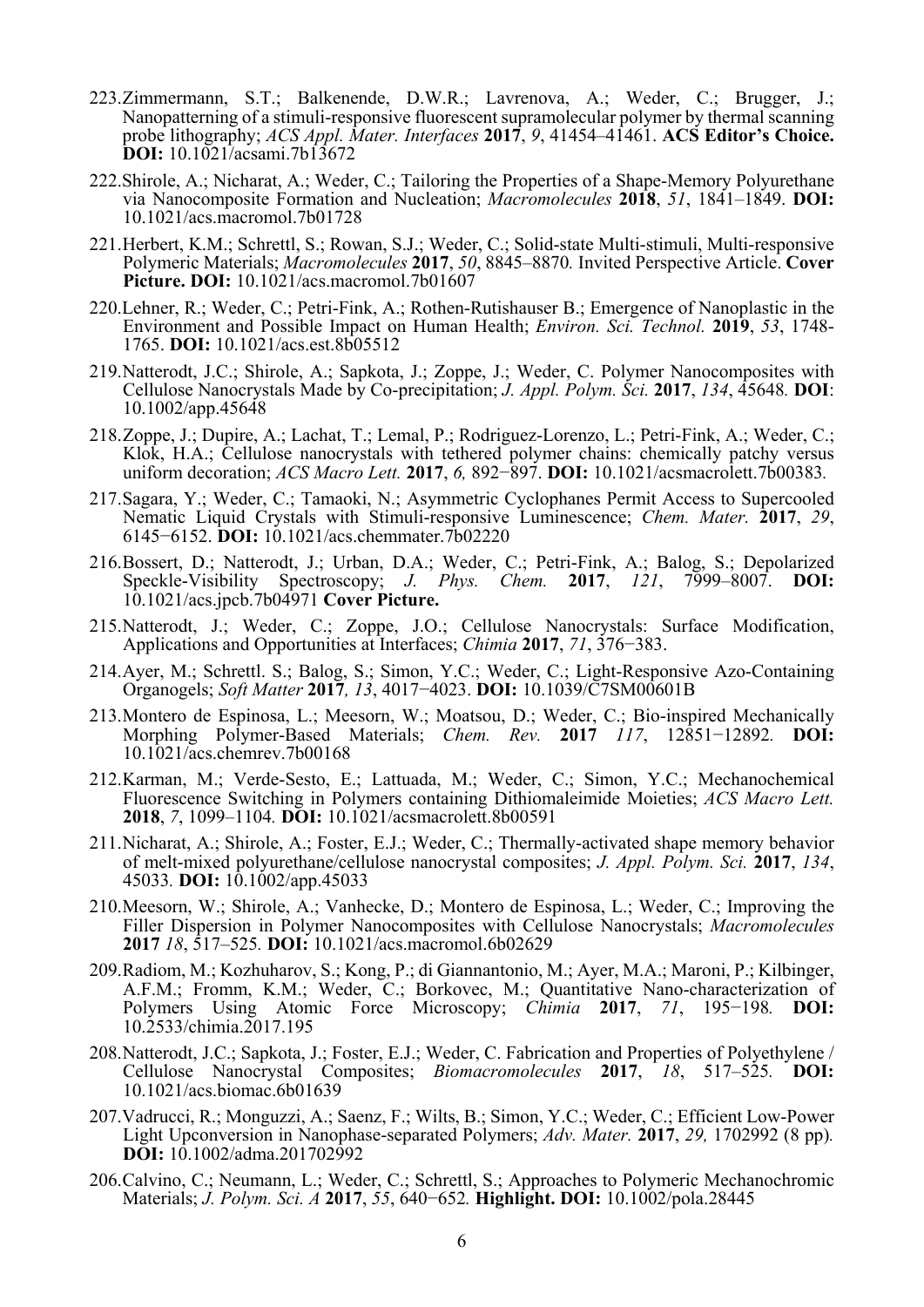- 205. Endes, C.; Camarero-Espinosa, S.; Mueller, S.; Foster, E.J.; Petri-Fink, A.; Rothen-Rutishauser, B.; Weder, C.; Clift, M.J.D.; A critical review of the current knowledge regarding the biological impact of nanocellulose; *Journal of Nanobiotechnology* **2016**, *14*, 78*.* **DOI:** 10.1186/s12951- 016-0230-9
- 204.Imato, K.; Natterodt, J.; Sapkota, J.; Goseki, R.; Weder, C.; Takahara, A.; Otsuka, H.; Dynamic covalent diarylbibenzofuranone-modified nanocellulose: Mechanochromic behaviour and application in self-healing polymer composites; *Polym. Chem.* **2017**, *8,* 2115−2122. **DOI:**  10.1039/C7PY00074J
- 203.Thévenaz, D.C.; Monguzzi, A.; Vanhecke, D.; Vadrucci, R.; Meinardi, F.; Simon, Y.C.; Weder, C.; Thermoresponsive low-power light upconverting polymer nanoparticles; *Mater. Horizons*  **2016**, *3*, 602−607*.* **DOI:** 10.1039/C6MH00290K
- 202.Balkenende, D.W.R.; Olson, R.A.; Balog, S.; Weder, C.; Montero de Espinosa, L.; Reconfigurable supramolecular epoxy resin mimics; *Macromolecules* **2016**, *49,* 7877−7885. **DOI:** 10.1021/acs.macromol.6b01491
- 201. Sapkota, J.; Shirole, A.; Foster, E.J.; Martinez Garcia, J.C.; Lattuada, M.; Weder, C.; Polymer Nanocomposites with Nanorods Having Different Length Distributions; *Polymer* **2017**, *110,*  284−291*.* **DOI:** 10.1016/j.polymer.2016.12.010
- 200. Sagara, Y.; Weder, C.; Tamaoki, N.; Tuning the Thermo- and Mechanoresponsive Behavior of Luminescent Cyclophanes; *RSC Advances* **2016**, *6*, 80408-80414. **DOI:** 10.1039/C6RA18348D
- 199. Lavrenova, A.; Balkenende, D.W.R.; Schrettl, S.; Sagara, Y.; Simon, Y.C.; Weder, C.; A Mechano- and Thermoresponsive Photoluminescent Supramolecular Polymer; *J. Am. Chem. Soc.* **2017**, *139*, 4302–4305. **DOI:** 10.1021/jacs.7b00342
- 198. Sapkota, J.; Natterodt, J.; Shirole, A.; Foster, E.J.; Weder, C.; Lattuada, M.; Fabrication and Properties of Polyethylene / Cellulose Nanocrystal Composites; *Macromol. Mater. Eng.* **2017**, *302*, 1600300 (6 pp)*.* **DOI:** 10.1002/mame.201600300
- 197. Sagara, Y.; Kubo, K.; Nakamura, T.; Tamaoki, N.; Weder, C.; Temperature-Dependent Mechanochromic Behavior of Mechanoresponsive Luminescent Compounds; *Chem. Mater.*  **2017**, *29*, 273–1278. **DOI:** 10.1021/acs.chemmater.6b04720
- 196. Ayer, M.; Simon, Y.C.; Weder, C.; Azo-Containing Polymers with Degradation On-Demand Feature; *Macromolecules* **2016** *49,* 2917–2927*.* **DOI:** 10.1021/acs.macromol.6b00418
- 195. Camarero-Espinosa, S.; Endes, C.; Mueller, S.; Petri-Fink, A.; Rothen-Rutishauser, B.; Weder, C.; Clift, M.J.D.; Foster, E.J.; Elucidating the potential biological impact of cellulose nanocrystals; *Fibers* **2016**, *4*, 21. **DOI:** 10.3390/fib4030021
- 194. Sagara, Y.; Lavrenova, A.; Crochet, A.; Simon, Y.C.; Fromm, K.M.; Weder, C.; A Thermo- and Mechanoresponsive Cyano-substituted Oligo(p-Phenylene Vinylene) Derivative with Five Emissive States; *Chem. Eur. J.* **2016**, *22*, 4374−4378. **DOI:** 10.1002/chem.201600272.
- 193.Thévenaz, D.C.; Lee, S.H.; Guignard, F.; Balog, S.; Lattuada, M.; Weder, C.; Simon, Y.C.; Single-component upconverting polymeric nanoparticles; *Macromol. Rapid Commun.* **2016**, *<sup>37</sup>*, 826−832 **DOI:** 10.1002/marc.201500640
- 192. Lavrenova, A.; Holtz, A.; Simon, Y.C.; Weder, C.; Deformation-Induced Color Changes in Melt-Processed Polyamide 12 Blends; *Macromol. Mater. Eng.* **2016**, *301*, 549−554. **DOI:** 10.1002/mame.201500403 **Cover Picture.**
- 191. Shirole, A.; Sapkota, Foster, E.J.; Weder, C.; Shape Memory Composites based on Electrospun Poly(Vinyl alcohol) Fibers and a Thermoplastic Polyether Block Amide Elastomer; *ACS Appl. Mater. Interfaces* **2016**, *8*, 6701–6708. **DOI:** 10.1021/acsami.6b00834.
- 190. Sagara, Y.; Simon, Y.C.; Tamaoki, N.; Weder, C.; A Thermo- and Mechanoresponsive Luminescent Cyclophane; *Chem. Comm.* **2016***, 52,* 5694–5697. **DOI:** 10.1039/C6CC01614F
- 189.Heinzmann, C.; Lamparth, I.; Rist, K.; Moszner, N.; Fiore, G.; Weder, C.; Supramolecular Polymer Networks made by Solvent-Free Copolymerization of a Liquid 2-Ureido-4[1H]pyrimidinone Methacrylamide; *Macromolecules* **2015**, *48*, 8128–8136*.* **DOI:** 10.1021/acs.macromol.5b02081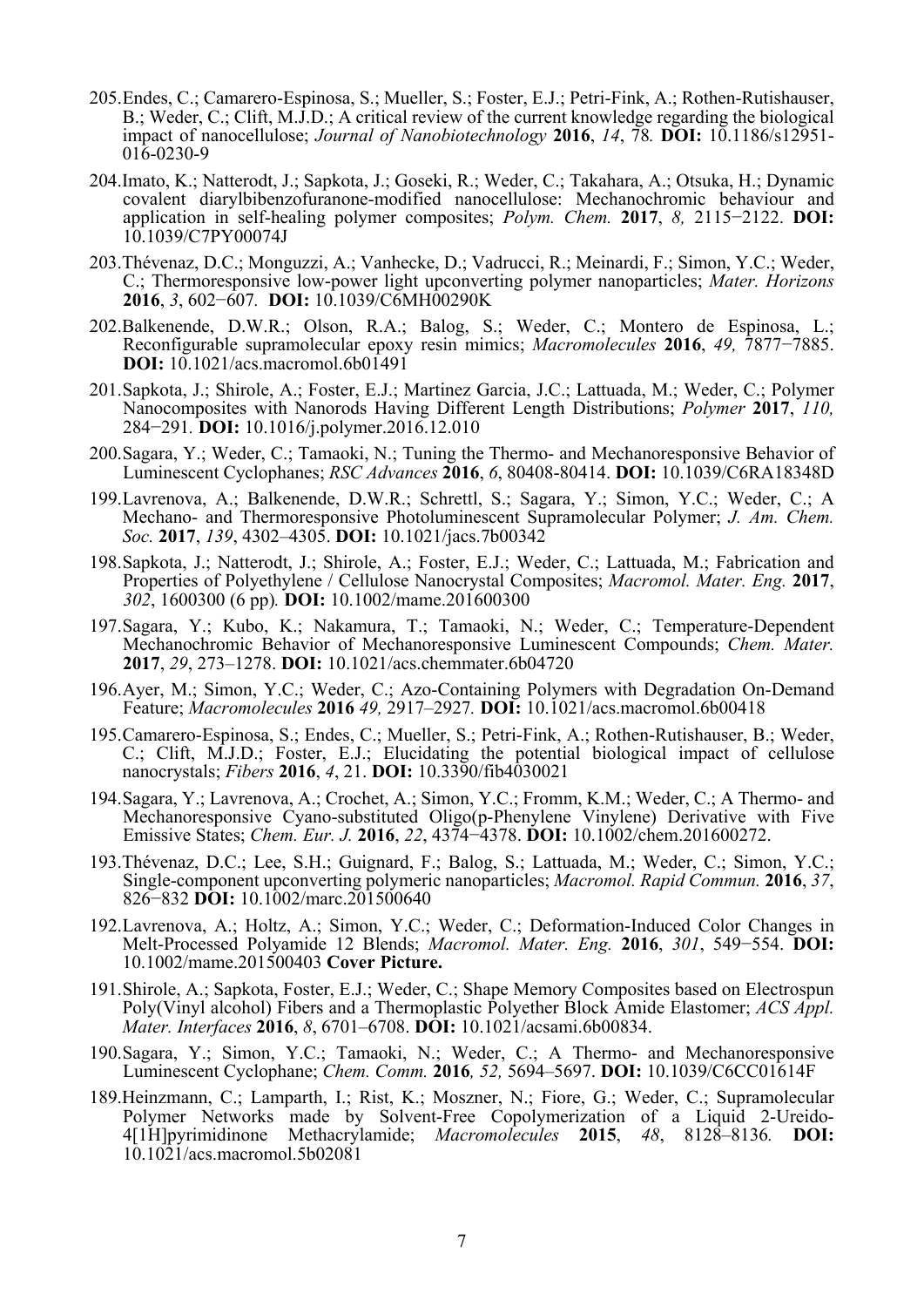- 188. Camarero-Espinosa, S.; Rothen-Rutishauser, B.; Foster, E.J.; Weder, C.; Articular cartilage: from formation to tissue engineering; *RSC Biomaterials Science* **2016**, *4,* 734–767. **DOI:** 10.1039/C6BM00068A. **Cover Picture.**
- 187.Heinzmann, C.; Weder, C.; Montero de Espinosa, L.; Supramolecular Polymer Adhesives: Advanced Materials Inspired by Nature; *Chem. Soc. Rev.* **2016**, *45*, 342−358. **DOI:** 10.1039/c5cs00477b
- 186. Lavrenova, A.; Farkas, J.; Weder, C.; Simon, Y.C.; Visualization of polymer deformation using microcapsules filled with charge-transfer complex precursors; *ACS Appl. Mater. Interfaces*  **2015**, *7*, 21828–21834*.* **DOI:** 10.1021/acsami.5b05797
- 185. Nguyen, J.K.; Jorfi, M.; Buchanan, K.L.; Park, D.J.; Foster, E.J.; Tyler, D.; Rowan, S.J.; Weder, C.; Capadona, J.R.; Influence of resveratrol release on the tissue response to mechanically adaptive cortical implants*; Acta Biomat.* **2016**, *29*, 81−93. **DOI:**10.1016/j.actbio.2015.11.001
- 184.Balkenende, D.W.R.; Monnier, C.A.; Fiore, G.L.; Weder, C.; Optically responsive supramolecular polymer glasses; *Nat. Commun.* **2016**, *7*, 10995. **DOI:**10.1038/ncomms10995
- 183. Sagara, Y.; Yamane, S.; Mitani, M.; Weder, C.; Kato, T.; Mechanoresponsive Luminescent Molecular Assemblies: An Emerging Class of Materials; *Adv. Mater.* **2016**, *28*, 1073–1095*.* **DOI**: 10.1002/adma.201502589. **Cover Picture.**
- 182. Camarero-Espinosa, S.; Rothen-Rutishauser, B.; Weder, C.; Foster, E.J.; Directed cell growth in multi-zonal tissue engineering scaffolds for cartilage regeneration; *Biomaterials* **<sup>2016</sup>**, *74*, 42−52*.* **DOI:** 10.1016/j.biomaterials.2015.09.033
- 181. Kuhnt, T.; Herrmann, A.; Benczédi D.; Foster, E.J.; Weder, C.; Functionalized cellulose nanocrystals as nanocarriers for controlled and sustained fragrance release; *Polym. Chem.* **2015**, *6,* 6553−6562. **DOI:** 10.1039/c5py00944h
- 180.Heinzmann, C.; Fiore, G.L.; Salz, U.; Moszner N.; Weder, C.; Supramolecular Cross-Links in Poly(Alkyl Methacrylate) Copolymers and Their Impact on the Mechanical and Reversible Adhesive Properties; *ACS Appl. Mater. Interfaces* **2015**, *7*, 13395−13404*.* **DOI**: 10.1021/acsami.5b01939
- 179. Zou, H.; Weder, C.; Simon, Y.C. Shape-Memory Polyurethane Nanocomposites with Single Layer or Bilayer Oleic Acid-coated Fe3O4 Nanoparticles; *Macromol. Mater. Eng.* **2015**, *9,* 885– 892. **DOI:** 10.1002/mame.201500079. **Cover Picture.**
- 178. Nicharat, A.; Sapkota, J.; Weder, C.; Foster, E.J.; Melt-Processing of Nanocomposites of Polyamide 12 and Cellulose Nanocrystals; *J. Appl. Polym. Sci.* **2015**, *132*, 42752. **DOI:** 10.1002/APP.42752
- 177.Schaefer, M.; Icli, B.; Weder, C.; Lattuada, M.; Kilbinger, A.F.M.; Simon, Y.; The Role of Mass and Length in the Sonochemistry of Polymers; *Macromolecules* **2016** *49*, 1630–1636*.* **DOI:**  10.1021/acs.macromol.5b02362
- 176.Haehnel, A.; Sagara, Y.; Simon, Y.; Weder, C.; Mechanochemistry in polymers with supramolecular mechanophores; *Top. Curr. Chem.* **2015** *369*, 345-375*.* **DOI:** 10.1007/128\_2015\_640
- 175.Endes, C.; Müller, S.; Kinnear, C.; Vanhecke, D.; Foster, E.J.; Petri-Fink, A.; Weder, C.; Clift, M.J.D.; Rothen-Rutishauser, B.; Fate of cellulose nanocrystal aerosols deposited on the lung cell surface in vitro; *Biomacromolecules* **2015**, *16*, 1267−1275*.* **DOI:** 10.1021/acs.biomac.5b00055
- 174. Montero de Espinosa, L.; Fiore, G.L.; Weder, C.; Foster, E.J.; Simon, Y.C.; Healable Supramolecular Polymer Solids; *Prog. Polym. Sci.* **2015**, *49*−*50*, 60−78. **DOI:**10.1016/j.progpolymsci.2015.04.003
- 173. Mueller, S.; Sapkota, J.; Nicharat, A.; Zimmermann, T.; Weder, C.; Foster, E.J.; Nanocellulose/poly(vinyl alcohol) aerogels: Influence of the Nanofiber Dimensions; *J. Appl. Polym. Sci.* **2015**, 41740. **DOI:** 10.1002/app.41740.
- 172. Lee, S.H.; Thévenaz, D.C.; Weder, C.; Simon, Y.C.; Glassy Poly(methacrylate) Terpolymers with Covalently Attached Emitters and Sensitizers for Low-Power Light Upconversion; *Polym. Chem.* **2015**, *53*, 1629−1639. **Cover Picture. DOI:** 10.1002/pola.27626
- 171.Vadrucci, R.; Weder, C.; Simon, Y.C.; Organogels for Low-Power Light Upconversion; *Mater. Horizons* **2015**, *2*, 120−124*.* **DOI:** 10.1039/C4MH00168K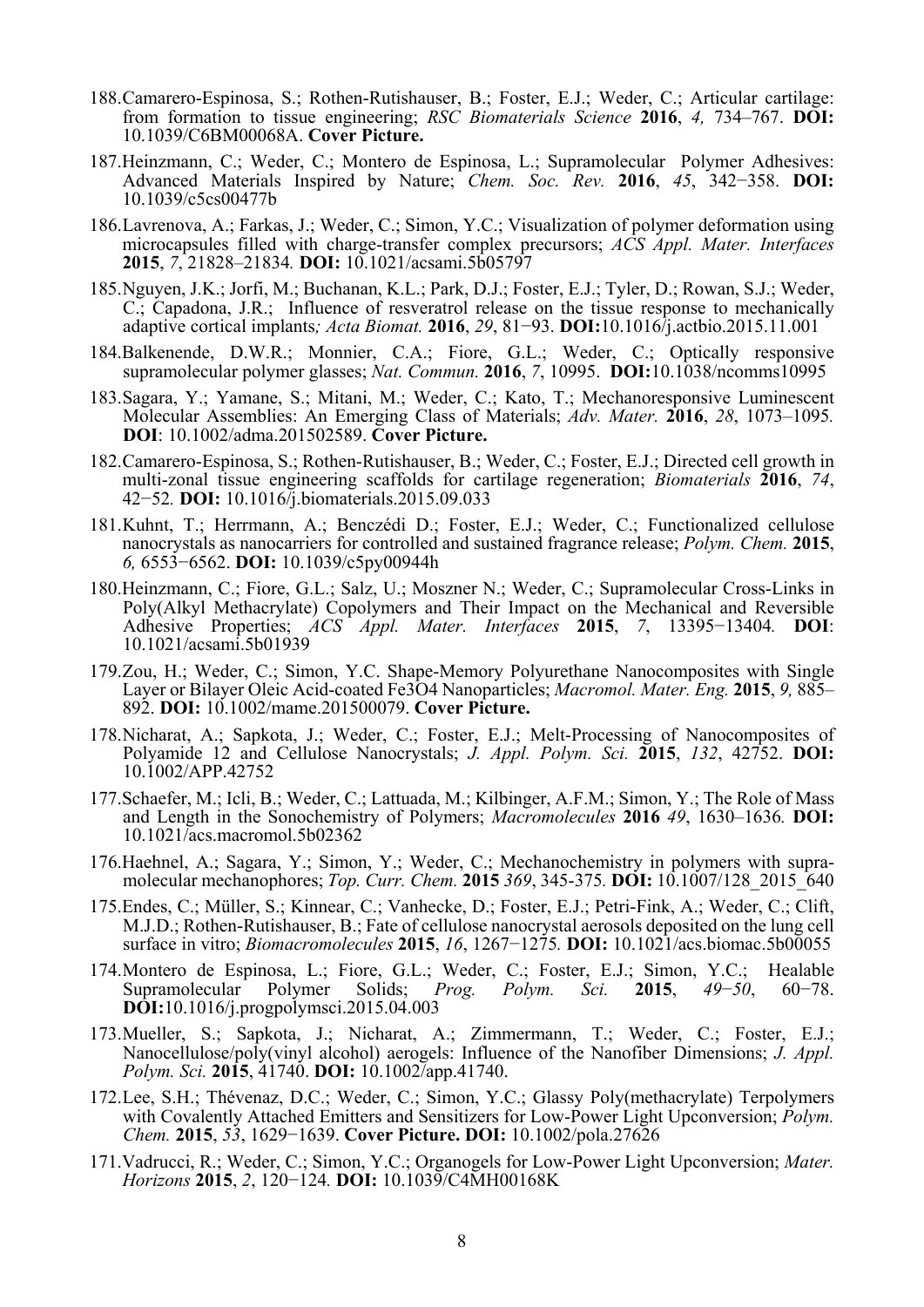- 170. Sapkota, J.; Kumar, S.; Weder, C.; Foster, E.J.; M; Influence of processing conditions on properties of poly (vinyl acetate) / cellulose nanocrystals nanocomposites; *Macromol. Mater. Eng.* **2015**, *300*, 562−572. **DOI:** 10.1002/mame.201400313
- 169. Camarero-Espinosa, S.; Boday, D.J.; Weder, C.; Foster, E.J.; Cellulose Nanocrystal Driven Crystallization of Poly(D,L-Lactide) and Improvement of the Mechanical Properties; *J. Appl. Polym. Sci.* **2015**, *132*, 41607 (11 pp). **DOI:** 10.1002/APP.41607
- 168.Jorfi, M.; Skousen, J.L.; Weder, C.; Capadona, J.R.; Progress Towards Biocompatible Intracortical Microelectrodes for Neural Interfacing Applications; *J. Neural. Eng.* **2015**, *12*, 011001 (45 pp). **DOI:** 10.1088/1741-2560/12/1/011001
- 167. Coulibaly, S.; Heinzmann, C.; Beyer, F.L.; Balog, S.; Weder, C.; Fiore, G.L.; Supramolecular Polymers with Orthogonal Functionality; *Macromolecules* **2014**, *47*, 8487−8496.
- 166.Parkhurst, R.; Balog, S.; Weder, C.; Simon, Y.C.; Synthesis of poly(sulfonate ester)s by ADMET polymerization; *RSC Advances* **2014**, *4***,** 53967−53974.
- 165. Kuhnt, T.; Herrmann, A.; Benczédi D.; Weder, C.; Foster, E.J.; Controlled fragrance release from galactose-based pro-fragrances; *RSC Advances* **2014**, *4*, 50882−50890.
- 164. Lee, S.H.; Ayer, M. A.; Vadrucci, R.; Weder, C.; Simon, Y.C.; Light Upconversion by Triplet-Triplet Annihilation in Diphenylanthracene-Based Copolymers; *Polym. Chem.* **2014**, *5*, 6898−6904.
- 163. Bandera, D.; Sapkota, J.; Josset, S.; Weder, C.; Tingaut, P.; Foster, E.J.; Zimmermann, T.; Influence of mechanical treatments on the properties of cellulose nanofibers isolated from microcrystalline cellulose; *React. Funct. Polym.* **2014**, *85*, 134−141.
- 162. Sonseca, A.; Camarero-Espinosa, S.; Peponi, L.; Weder, C.; Foster, E.J.; Kenny, J.M.; Giménez, E.; Mechanical and shape-memory properties of poly(mannitol sebacate) / cellulose nanocrystal nanocomposites; *J. Polym. Sci. A* **2014**, *52*, 3123–3133.
- 161. Sapkota, J.; Jorfi, M.; Weder, C.; Foster, E.J.; Reinforcing Poly(ethylene) with Cellulose Nanocrystals; *Macromol. Rapid Commun.* **2014**, *35*, 1747−1753.
- 160. Müller, S.; Weder, C.; Foster, E.J.; Water-insoluble Aerogels Made from Cellulose Nanocrystals and Poly(Vinyl Alcohol); *Green Mater.* **2014**, *2*, 169−182.
- 159.Balkenende, D.W.R.; Coulibaly, S.; Balog, S.; Simon, Y.C.; Fiore, G.L.; Weder, C.; Mechanochemistry with Metallosupramolecular Polymers; *J. Am. Chem. Soc.* **2014**, *136*, 10493–10498.
- 158. Schyrr, B.; Pasche, S.; Voirin, G.; Weder, C.; Simon, Y.C.; Foster, E.J.; Biosensors based on porous cellulose nanocrystal – poly(vinyl alcohol) scaffolds; *ACS Appl. Mater. Interfaces* **2014**, *6*, 12674−12683.
- 157. Montero de Espinosa, L.; Balog, S.; Weder, C.; Isophthalic acid pyridine H-bonding: simplicity in the design of mechanically robust phase-segregated supramolecular polymers; *ACS Macro Lett.* **2014**, *3*, 540−543.
- 156.Biyani, M.V.; Jorfi, M.; Weder, C.; Foster, E.J.; Light-Stimulated Mechanically Switchable, Photopatternable Cellulose Nanocomposites; *Polym. Chem.* **2014**, *5*, 5716–5724.
- 155.Biyani, M.V.; Weder, C.; Foster, E.J.; Photoswitchable Nanocomposites made from Coumarin-Functionalized Cellulose Nanocrystals; *Polym. Chem.* **2014**, *5*, 5501−5508.
- 154.Nguyen, J.K.; Park, D.J.; Skousen, J.L.; Hess, A.E.; Tyler, D.J.; Rowan, S.J.; Weder, C.; Capadona, J.R.; Mechanically-Compliant Intracortical Implants Reduce the Neuroinflammatory Response*; J. Neural Eng.* **2014**, *11*, 056014*.*
- 153.Jorfi, M.; Voirin, G.; Foster, E.J.; Weder, C.; Physiologically Responsive Mechanically Adaptive Polymer Optical Fibers for Optogenetics; *Opt. Lett.* **2014**, *39*, 2872−2875.
- 152.Hess-Dunning, A.E.; Hsu, L.; Capadona, J.R.; Weder, C.; Rowan, S.J.; Tyler, D.J.; Zorman, C.A.; Microscale Characterization of a Mechanically Adaptive Polymer Nanocomposite With Cotton-Derived Cellulose Nanocrystals for Implantable BioMEMS; *J. Microelectromech.***2014**, *23*, 774−784.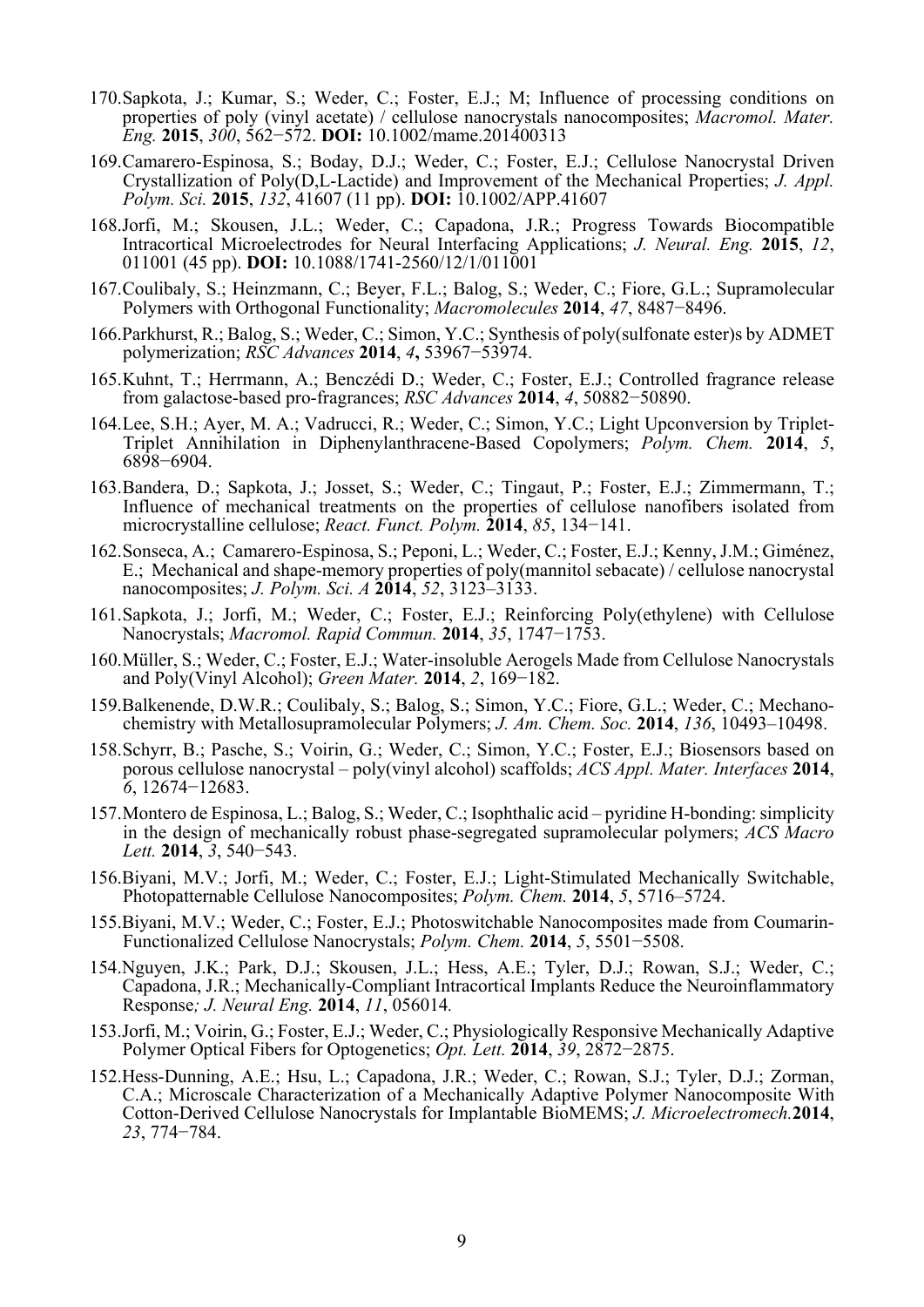- 151.Sacui, I.A.; Nieuwendaal, R.; Burnett, D.; Stranick, S.; Jorfi, M.; Weder, C.; Foster, E.J.; Olsson, R.; Gilman, J.W.; Comparison of the Properties of Cellulose Nanocrystals and Cellulose Nanofibrils Isolated from Bacteria, Tunicate, and Wood Processed Using Acid, Enzymatic, Mechanical, and Oxidative Methods; *ACS Appl. Mater. Interfaces* **2014**, *6*, 6127–6138*.*
- 150.Endes, C.; Schmid, O.; Kinnear, C.; Müller, S.; Camarero Espinosa, S.; Vanhecke, D.; Foster, E.J.; Petri-Fink, A.; Rothen-Rutishauser, B.; Weder, C.; Clift, M.J.D.; An in vitro testing strategy towards mimicking the inhalation of high aspect ratio nanoparticles; *Part. Fiber Toxicol.* **2014**, *11*, 40 (12 pp)*.*
- 149.Vadrucci, R.; Weder, C.; Simon, Y.C.; Low-Power Photon Upconversion in Organic Glasses; *J. Mater. Chem. C* **2014**, *2*, 2837−2841.
- 148.Heinzmann, C.; Coulibaly, S.; Roulin, A.; Fiore, G.L.; Weder, C.; Light-Induced Bonding and Debonding with Supramolecular Adhesives; *ACS Appl. Mater. Interfaces* **2014**, *6*, 4713−4719*.* **ACS Editors' Choice. Cover Picture.**
- 147.Coulibaly, S.; Roulin, A.; Balog, S.; Biyani, M.; Foster, E.J.; Rowan, S.J.; Fiore, G.L.; Weder, C.; Reinforcement of optically healable supramolecular polymers with cellulose nanocrystals; *Macromolecules* **2014**, *47*, 152−160*.*
- 146.Annamalai, P.K.; Dagnon, K.L.; Monemian, S.; Foster, E.J.; Rowan, S.J.; Weder, C.; Water-Responsive Mechanically Adaptive Nanocomposites based on Styrene-Butadiene Rubber and Cellulose Nanocrystals – Processing Matters; *ACS Appl. Mater. Interfaces.* **2014**, *6*, 967−976.
- 145.Saralegi, A.; Fernandes, S.; Alonso-Varona, A.; Palomares, T.; Foster, E. J.; Weder, C.; Eceiza, A.; Corcuera, M.; Shape-memory bionanocomposites based on chitin nanocrystals and thermosplastic polyurethane with highly crystalline soft segment; *Biomacromolecules* **2013**, *14*, 4475−4482.
- 144.Endes, C.; Müller, S.; Schmidt, O.; Vanhecke, D.; Foster, E.J.; Petri-Fink, A.; Rothen-Rutishauser, B.; Weder, C.; Clift, M.J.D.; Risk assessment of released cellulose nanocrystals – mimicking inhalatory exposure; *J. Phys. Conf. Ser.* **2013**, *429,* 012008.
- 143.Saralegi, A.; Foster, E.J.; Weder, C.; Eceiza, A.; Corcuera, M.; Thermoplastic shape-memory polyurethanes based on natural oils; *Smart Mater. Struct.* **2014**, *23*, 025033 (9pp)*.*
- 142.Potter, K.A.; Jorfi, M.; Householder, K.T.; Foster, E.J.; Weder, C.; Capadona, J.R.; Curcuminreleasing mechanically adaptive intracortical implants improve proximal neuronal density and blood-brain barrier stability; *Acta Biomater.* **2014**, *10*, 2209−2222.
- 141.Haghpanah, J.S.; Tu, R.; Da Silva, S.; Yan, D.; Mueller, S.; Weder, C.; Foster, E.J.; Sacui, I.; Gilman, J.W.; Montclare, J.K.; Bionanocomposites: Differential Effects of Cellulose Nanocrystals on Protein Diblock Polymers; *Biomacromolecules* **2013**, *14*, 4360−4367.
- 140. Mueller, S.; Foster, E.J.; Weder, C.; Isolation of Cellulose Nanocrystals from the Pseudos Stems of Banana Plants; *RSC Advances* **2014**, *4*, 907−915.
- 139.Lee, S.H.; Lott, J.R.; Simon, Y.C.; Weder, C.; Melt-processed polymer glasses for low-power upconversion via sensitized triplet-triplet annihilation; *J. Mater. Chem. C* **2013**, *1*, 5142−5148.
- 138.Bai, S.; Hua, Z.; Dietsch, H.; Simon, Y.C.; Weder, C.; Functional iron oxide nanoparticles as reversible cross-links for magnetically addressable shape memory polymers; *Macromol. Chem. Phys.* **2014**, *215*, 398−404. **Cover Picture.**
- 137.Biyani, M.V.; Foster, E.J.; Weder, C.; Light-Healable Supramolecular Nanocomposites Based on Modified Cellulose Nanocrystals; *ACS Macro Lett.* **2013**, *2*, 236−240.
- 136.Jorfi, M.; Roberts, M.N.; Foster, E.J.; Weder, C.; Physiologically-Responsive, Mechanically-Adaptive Bio-Nanocomposites for Biomedical Applications; *ACS Appl. Mater. Interfaces* **2013**, *5*, 1517−1526.
- 135.Camarero Espinosa, S.; Kuhnt, T.; Foster, E.J.; Weder, C.; Isolation of thermally stable cellulose nanocrystals by phosphoric acid hydrolysis; *Biomacromolecules* **2013**, *14*, 1223–1230.
- 134.Fiore, G.; Rowan, S.J.; Weder, C.; Optically Healable Polymers; *Chem. Soc. Rev.* **2013**, *42*, 7278−7288.
- 133.Kumar, S.; Hofmann, M.; Steinmann, B.; Foster, E.J.; Weder, C.; Reinforcement of Stereolithographic Resins for Rapid Prototyping with Cellulose Nanocrystals; *ACS Appl. Mater. Interfaces* **2012**, *4*, 5399−5407.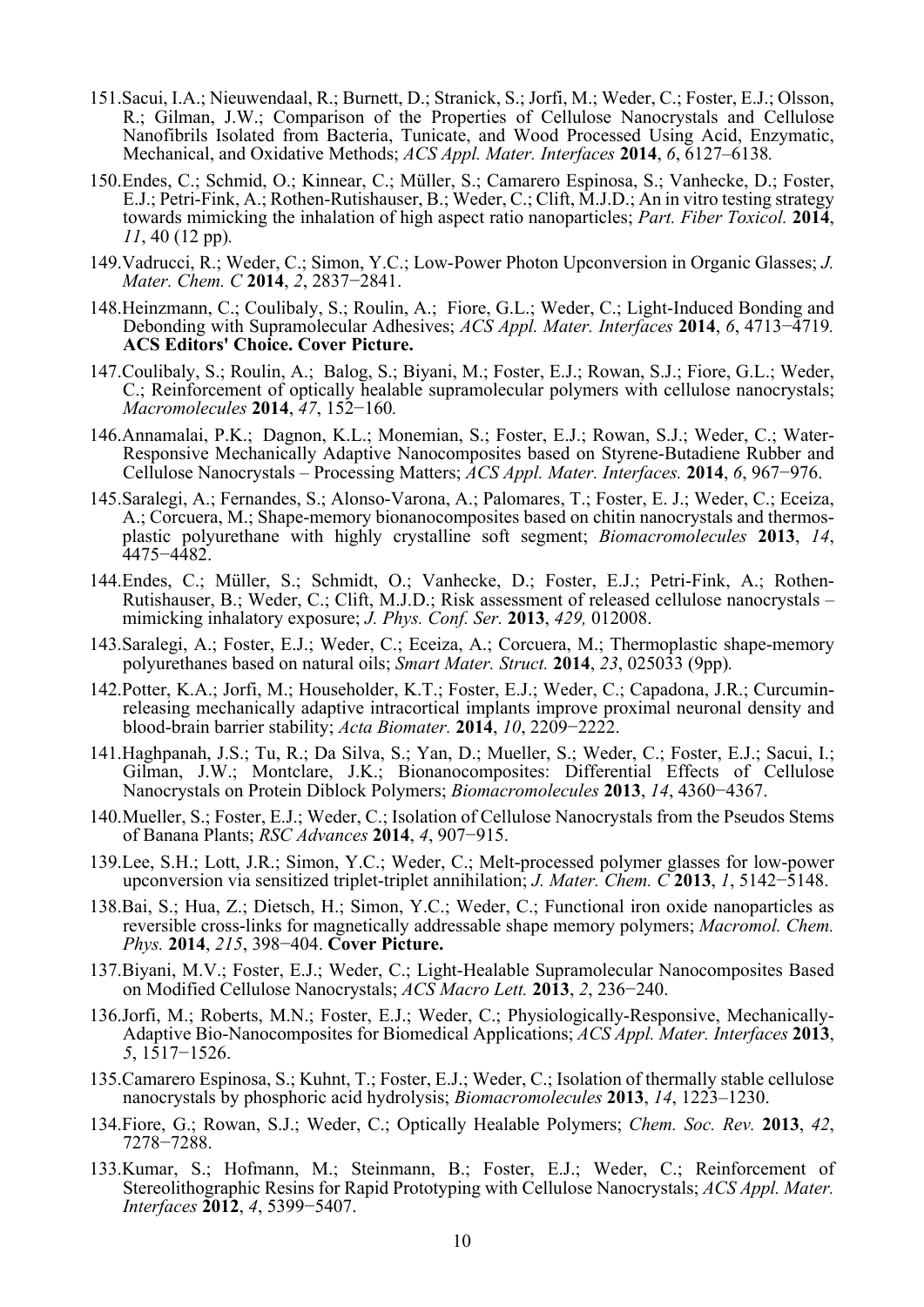- 132.Simon, Y.C.; Weder, C.; Low-power photon upconversion through triplet-triplet annihilation in polymers; *J. Mater. Chem.* **2012**, *22*, 20793–21314. **Feature Article. Cover Picture.**
- 131.Way, A.E.; Hsu, L.; Shanmuganathan, K.; Weder, C.; Rowan, S.; pH-Responsive Cellulose nanocrystals and Nanocomposites; *ACS Macro Lett.* **2012**, *1*, 1001–1006.
- 130.Dagnon, K.L.; Shanmuganathan, K.; Weder, C.; Rowan, S.; Water-Triggered Modulus Changes of Cellulose Nanofiber Nanocomposites with Hydrophobic Polymer Matrices; *Macromolecules*  **2012**, *45*, 4707–4715.
- 129.Ryan, C.; Christenson, C.W.; Valle, B.; Saini, A.; Lott, J.; Johnson, J.; Schiraldi, D.; Weder, C.; Baer, E.; Singer, K.D.; Shan, J.; High Capacity Optical Data Storage in Roll-to-Roll Multilayer Films; *Adv. Mater.* **2012** *24*, 5222−5226. **Cover Picture. Highlighted in** *Nature* **2012***, 887*, 408.
- 128.Capadona, J.R.; Tyler, D. T.; Zorman, C.A.; Rowan, S.J.; Weder, C.; Mechanically Adaptive Nanocomposites for Neural Interfacing; *MRS Bulletin*, **2012**, *37*, 581−589.
- 127.Makowski, B.T.; Lott, J.; Valle, B.; Singer, K.D.; Weder, C.; Functionalized Cyano-OPVs as Melt-Processable Two-Photon Absorbers; *J. Mater. Chem.* **2012**, *22*, 5190−5196.
- 126.Simon, Y.C.; Shuo Bai, S.; Sing, M.K.; Dietsch, H.; Achermann, M.; Weder, C.; Low-Power Upconversion in Dye-Doped Polymer Nanoparticles; *Macromol. Rapid Commun.* **2012**, *<sup>33</sup>*, 498−502.
- 125.Makowski, B.T.; Valle, B.; Singer, K.D.; Weder, C.; A Melt-Processable Squaraine-Based Organic Glass for Nonlinear Optics; *J. Mater. Chem.* **2012**, *22*, 2848−2850*.*
- 124.Burnworth, M.; Rowan, S.J.; Weder, C.; Structure-Property Relations in Metallosupramolecular Poly(*p*-xylylene)s; *Macromolecules* **2012**, *45*, 126−132.
- 123.Mendez, J.; Annamalai, P.K.; Eichhorn, S.J.; Rusli, R.; Rowan, S.J.; Foster, E.J.; Weder, C.; Bio-inspired Mechanically Adaptive Polymer Nanocomposites with Water-Activated Shape-Memory Effect; *Macromolecules* **2011***, 44,* 6827–6835.
- 122.Clift, M.J.D.; Foster, E.J.; Vanhecke, D.; Studer, D.; Wick, P.; Gehr, P.; Rothen-Rutishauser, B.; Weder, C.; Human lung cell study shows cellulose nanofibers to be a potentially safe alternative to carbon nanotubes; *Biomacromolecules* **2011**, *12*, 3666–3673.
- 121.Changsarn, S.; Mendez, J.D.; Shanmuganathan, K.; Foster, E.J.; Weder, C.; Supaphol, P. Biologically inspired hierarchical design of nanocomposites based on poly(ethylene oxide) and cellulose nanofibers; *Macromol. Rapid. Commun.* **2011**, *32*, 1367–1372.
- 120.Harris, J.; Capadona, J.R.; Miller, R.H.; Healy, B.C.; Shanmuganathan, K.; Rowan, S.; Weder, C.; Tyler, D.; Mechanically Adaptive Intracortical Implants Improve the Proximity of Neuronal Cell Bodies; *J. Neural. Eng.* **2011**, *8*, 066011.
- 119.Harris, J.; Hess, A.; Rowan, S.; Weder, C.; Zorman, C.A.; Tyler, D.J.; Capadona, J.R.; In vivo deployment of mechanically adaptive nanocomposites for intracortical microelectrodes; *J. Neural. Eng.* **2011**, *8*, 046010 (13pp).
- 118. Rusli, R.; Shanmuganathan K.; Rowan, S.J.; Weder, C.; Eichhorn, S.J.; Stress Transfer in Cellulose Nanowhisker Composites - Influence of Whisker Aspect Ratio and Surface Charge; *Biomacromolecules* **2011**, *12*, 1363–1369.
- 117.Lott, J.; Ryan, C.; Valle, B.; Johnson, J.; Schiraldi, D.A.; Shan, J.; Singer, K.D.; Weder, C.; Two-Photon 3D Optical Data Storage via Aggregate Switching of Excimer-Forming Dyes; *Adv. Mater.* **2011**, *23*, 2425–2429.
- 116.Padalkar, S.; Capadona, J.R.; Rowan, S.J.; Weder, C.; Won, Y.H.; Stanciu, L.A.; Moon, R.J.; Self-Assembly and Alignment of Semiconductor Nanoparticles on Cellulose Nanocrystals; *J. Mater. Sci.* **2011**, *46*, 5672–5679.
- 115.Hess, A.; Capadona, J.R.; Shanmuganathan, K.; Rowan, S.; Weder, C.; Tyler, D.J.; Zorman, C.A. Development of a stimuli-responsive polymer nanocomposite toward biologicallyoptimized, MEMS-based neural probes; *J. Micromech. Microeng.* **2011**, *21*, 054009 (9pp).
- 114.Burnworth, M.; Tang, L.; Kumpfer, J.R.; Duncan, A.J.; Beyer, F.L.; Fiore, G.L.; Rowan, S.J.; Weder, C.; Optically Healable Supramolecular Polymers; *Nature* **2011**, *472*, 334−337.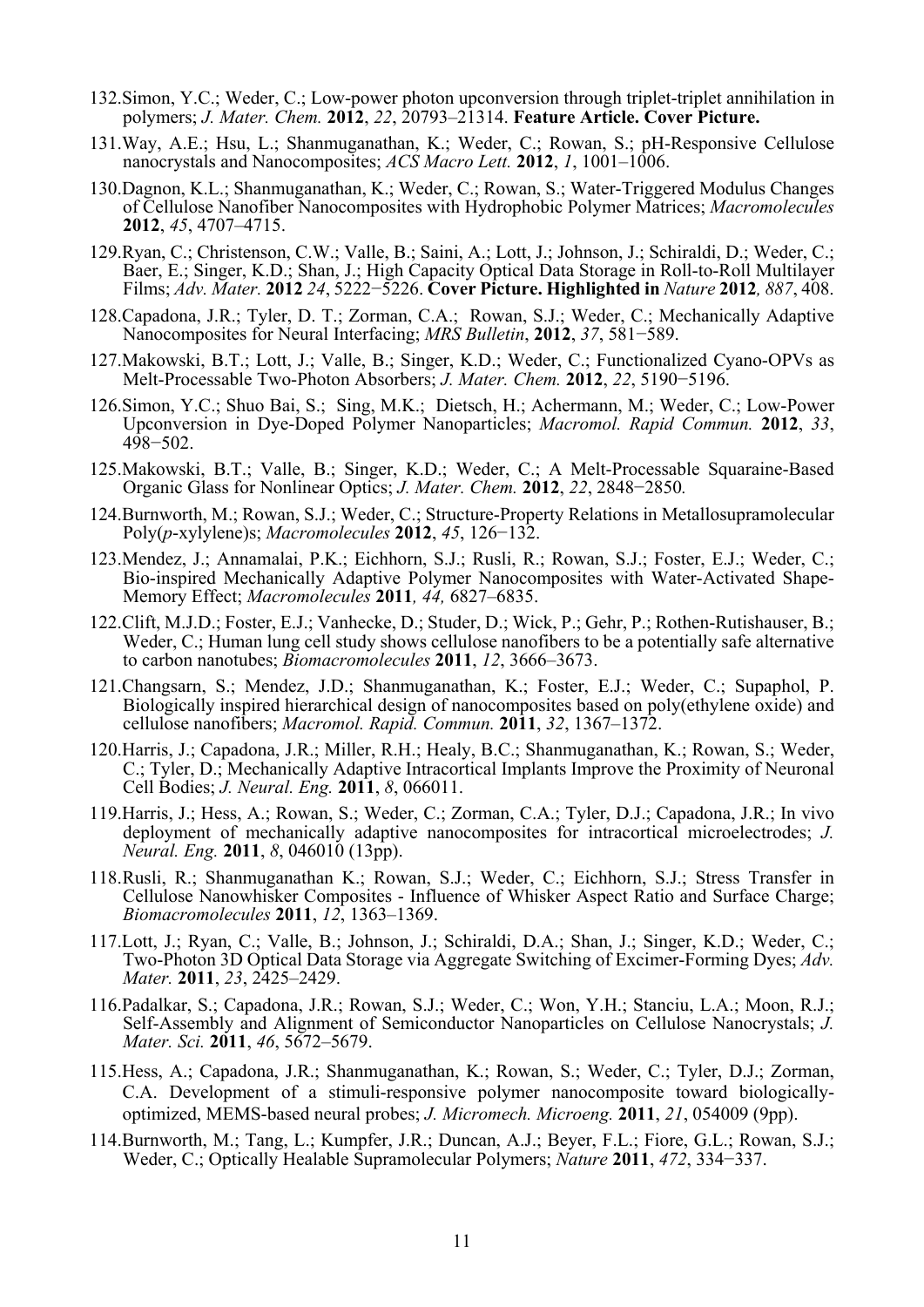- 113.Worakitsiri, P.; Pornsunthorntawee, O.; Thanpitcha, T.; Chavadej, S.; Weder, C.; Rujiravanit, R.; Synthesis of polyaniline rod-like and tubular polyaniline nanoparticles nanofibers and nanotubes via rhamnolipid biosurfactant templating; *Synth. Met.* **2011**, *161*, 298-306.
- 112. Hsu, L.; Rowan, S.J.; Weder, C.; Stimuli-Responsive, Mechanically-Adaptive Polymer Nanocomposites; *J. Mater. Chem.* **2011**, *21*, 2812−2822.
- 111. Changsarn, S.; Mendez, J.D.; Weder, C.; Srikhirin, T.; Supaphol, P.; Electrospinning of Light-Emitting Fibers from a Tertiary Blend Solution of an Inert Polymer and Two Conjugated Polymers; *Chiang Mai Journal of Science* **2011**, *38*, 193−209.
- 110.Nolte, P.W.; Pergrande, D.; Schweizer, S.L.; Geuss, M.; Salzer, R.; Makowski, B.T.; Steinhart, M.; Mack, P.; Herrmann, D.; Busch, K.; Weder, C.; Wehrspohn, R.B.; Photonic crystal devices with multiple dyes by consecutive local infiltration of single pores; *Adv. Mater.* **2010**, *22*, 4731−4735.
- 109. Mendez, J.D.; Weder, C.; Synthesis, electrical properties, and nanocomposites of poly(3,4 ethylenedioxythiophene) nanorods; *Polym. Chem.* **2010**, *1*, 1237−1244.
- 108.Padalkar, S.; Capadona, J.R.; Rowan, S.J.; Weder, C.; Won, Y.H.; Stanciu, L.A.; Moon, R.J.; Natural Biopolymers: Novel Templates for Bottom-Up Synthesis of Nanostructures; *Langmuir*  **2010**, *26*, 8497.
- 107.Rusli, R.; Shanmuganathan K.; Rowan, S.J.; Weder, C.; Eichhorn, S.J.; Stress-Transfer in Anisotropic and Environmentally Adaptive Cellulose Whisker Nanocomposites; *Biomacromolecules* **2010**, *11*, 762–768.
- 106.Tang, L.; Weder, C.; Cellulose Whisker/Epoxy Resin Nanocomposites; *ACS Appl. Mater. Interfaces* **2010**, *2*, 1073−1080.
- 105. Lott, J. Weder, C.; Luminescent Mechanochromic Sensors Based on Poly(Vinylidene fluoride) and Excimer-Forming p-Phenylene Vinylene Dyes; *Macromol. Chem. Phys.* **2010**, *211*, 28. **Cover Picture**.
- 104. Shanmuganathan K.; Capadona, J.R.; Rowan, S.J.; Weder, C.; Stimuli-Responsive Mechanically Adaptive Polymer Nanocomposites; *ACS Appl. Mater. Interfaces* **2010**, *2*, 165–174.
- 103. Shanmuganathan K.; Capadona, J.R.; Rowan, S.J.; Weder, C.; Bio-inspired mechanicallyadaptive nanocomposites derived from cotton cellulose whiskers; *J. Mater. Chem.* **2010**, *<sup>20</sup>*, <sup>180</sup>−186.
- 102. Shanmuganathan K.; Capadona, J.R.; Rowan, S.J.; Weder, C.; Biomimetic Mechanically Adaptive Nanocomposites; *Prog. Polym. Sci.* **2010**, *35*, 212–222.
- 101. Weder, C.; Functional Polymer Nanocomposites and Blends; *Chimia* **2009**, *63*, 758−763. **Cover Picture**.
- 100.Eichhorn, S.J.; Dufresne, A.; Aranguren, M.; Capadona, J.R; Rowan, S.J.; Weder, C.; Thielemans, W.; Roman, M.; Renneckar, S.; Gindl, W.; Weigel, S.; Yano, H.; Abe, K.; Nogi, M.; Mangalam, A.; Simonsen, J.; Benight, A.D.; Bismarck, A.; Berglund, L.A.; Review: Current International Research into Cellulose Nanofibres and Nanocomposites; *J. Mater. Sci.* **2010**, *45*, 1.
- 99. Singh-Rachford, T.N.; Lott, J.; Weder, C.; Castellano, F.N.; Influence of Temperature on Low-Power Upconversion in Rubbery Polymer Blends; *J. Am. Chem. Soc.* **2009**, *131*, 12007–12014.
- 98. Song, H.; Singer, K.D.; Lott, J.; Wu, Y.; Zhou, J.; Andrews, J.H.; Baer, E.; Hiltner, A.; Weder, C.; Continuous Melt Processing of All-Polymer Distributed Feedback Laser; *J. Mater. Chem.*  **2009**, *19*, 7520−7524.
- 97. Gawryla, M.D.; van den Berg, O.; Weder, C.; Schiraldi, D.A.; Clay Aerogel / Cellulose Whisker Nanocomposites: A Nanoscale Wattle and Daub; *J. Mater. Chem.* **2009**, *19*, 2118−2124.
- 96. Tang, L.; Whalen, J.; Schutte, G.; Weder, C.; Stimuli-Responsive Epoxy Coatings; *ACS Appl. Mater. Interfaces* **2009**, *2*, 688–696.
- 95. Kunzelman, J.; Gupta, M.; Crenshaw, B.R.; Schiraldi, D.A.; Weder, C.; Pressure-Sensitive Chromogenic Polyesters; *Macromol. Mater. Eng.* **2009**, *294*, 244−249. **Cover Picture**.
- 94. Capadona, J.R; Shanmuganathan K.; Trittschuh, S.; Seidel, S.; Rowan, S.J.; Weder, C.; Polymer Nanocomposites with Microcrystalline Cellulose; *Biomacromolecules* **2009**, *10*, 712–716.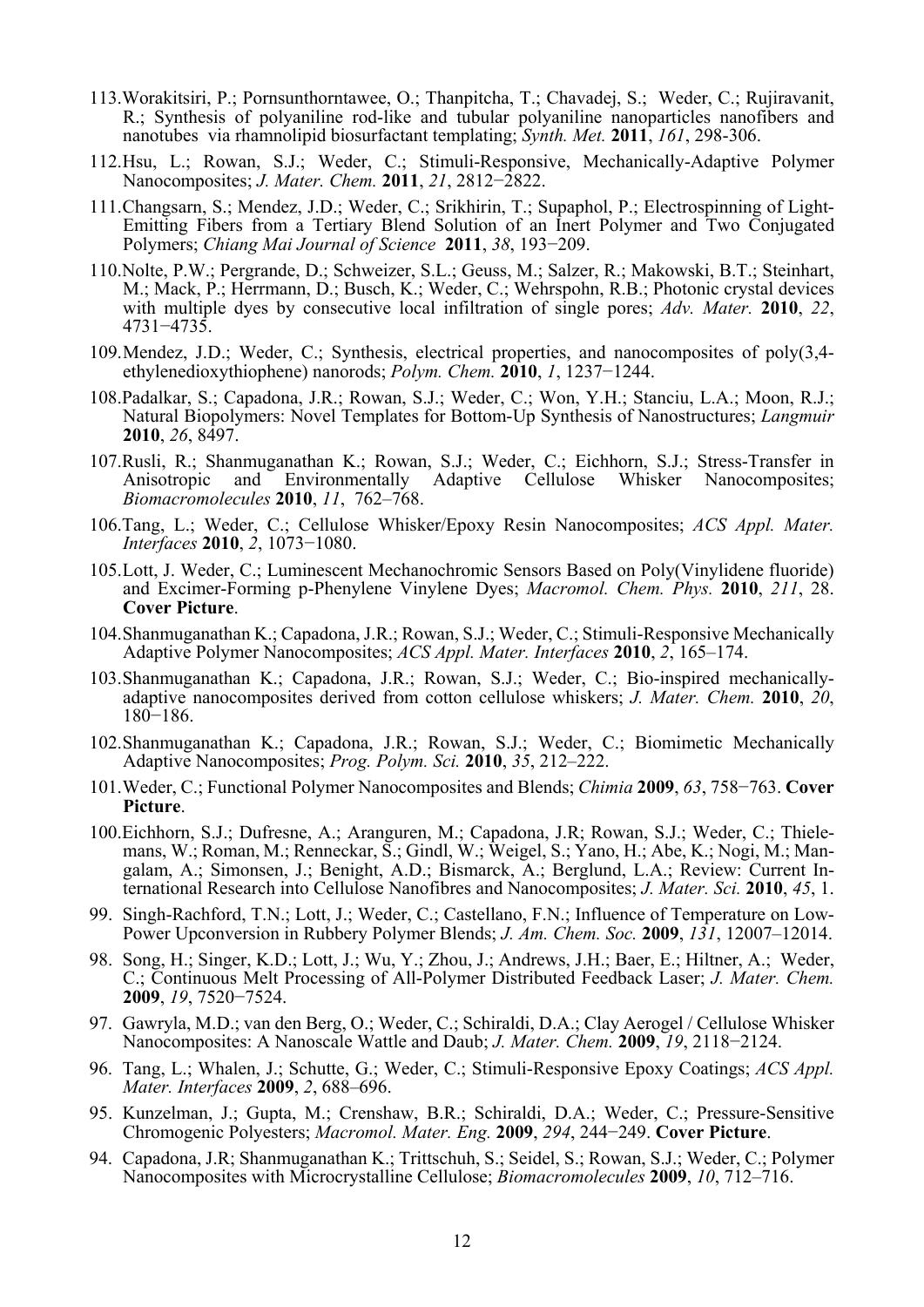- 93. Sing, C.E.; Kunzelman, J.; Weder, C.; Temperature Indicators for High Temperature Applications; *J. Mater. Chem.* **2009**, *19*, 104−110.
- 92. Changsarn, S.; Mendez, J.D.; Schroeter, M.; Weder, C.; Supaphol, P.; Morphology And Photophysical Properties Of Electrospun Light-Emitting Polystyrene/Poly(Phenylene Ethynylene) Ultra-Fine Fibers; *Macromol. Mater. Eng.* **2008**, *20*, 3649–3653.
- 91. Anuchai, K.; Weder, C.; Magaraphan, R.; Strain sensitive photonic natural rubber; *Plast. Rubber Compos.***2008**, *37*, 281−287.
- 90. Mendez, J.D.; Weder, C.; Cross-Linking Increases the Electrical Conductivity of Poly(3,4 ethylenedioxythiophene); *Macromol. Chem. Phys.* **2008**, *209*, 1959−1966.
- 89. Singer, K.D.; Lott, J.; Kazmierczak,T.; Song, H.; Wu, Y.; Andrews, J.; Baer, E.; Hiltner, A.; Weder, C.; Melt-processed all-polymer distributed Bragg reflector laser; *Opt. Express* **2008**, *16*, 10358−10363.
- 88. Lott, J.; Xia, C.; Kosnosky, L.; Weder, C.; Shan, J.; Terahertz Photonic Crystals Based on Barium Titanate/Polymer Nanocomposites; *Adv. Mater.* **2008**, *20*, 3649−3653.
- 87. Capadona, J.R; Shanmuganathan K.; Tyler, D.; Rowan, S.J.; Weder, C.; Bio-inspired chemomechanical polymer nanocomposites that mimic the sea cucumber dermis; *Science* **2008***, 319*, 1370−1374.
- 86. Burnworth, M.; Mendez, J.D., Schroeter, M.; Rowan, S.J.; Weder, C.; Decoupling Optical Properties in Metallo-Supramolecular Poly(*p*-phenylene ethynylene)s; *Macromolecules* **<sup>2008</sup>**, *<sup>41</sup>*, <sup>2157</sup>−2163.
- 85. Kunzelman, J.; Chung, C.; Mather, T.M.; Weder, C.; Shape Memory Polymers with Built-In Threshold Temperature Sensors; *J. Mater. Chem.* **2008**, *18*, 1082−1086. **Hot Paper. Back Cover. Most Downloaded.**
- 84. Weder, C.; Hole Control in Microporous Polymers; *Angew. Chem. Int. Ed.* **2008**, *47*, 448−450. (*Angew. Chem.* **2008**, *120*, 456-458). **Invited Highlight**.
- 83. Kunzelman, J.; Kinami, M.; Crenshaw, B.R.; Protasiewicz, J.D.; Weder, C.; Oligo(*p*-phenylene vinylene)s as a "New" Class of Piezochromic Fluorophores; *Adv. Mater.* **2008**, *20*, 119−122.
- 82. Capadona, J.R; van den Berg, O.; Capadona, L.; Schroeter, M.; Tyler, D.; Rowan, S.J.; Weder, C.; A versatile approach for the processing of polymer nanocomposites with selfassembled nanofibre templates; *Nat. Nanotechnol.* **2007**, *2*, 765−769. **Cover Picture**.
- 81. Islangulov, R.R.; Lott, J.; Weder, C.; Castellano, F.N.; Noncoherent Low-Power Upconversion in Solid Polymer Films; *J. Am. Chem. Soc.* **2007**, *129*, 12652-12653.
- 80. Kunzelman, J.; Crenshaw, B.R.; Weder, C.; Self-Assembly of Chromogenic Dyes A New Mechanism for Humidity Sensors; *J. Mater. Chem.* **2007**, *17*, 2989−2991. **Cover Picture**.
- 79. Burnworth, M.; Rowan, S.J.; Weder, C.; Fluorescent Sensors for the Detection of Chemical Warfare Agents; *Chem. Eur. J.* **2007**, *13*, 7828−7836. **Invited Concept Article**.
- 78. Mendez, J.D.; Schroeter, M.; Weder, C.; Hyperbranched Poly(*p*-phenylene ethynylene)s; *Macromol. Chem. Phys.* **2007**, *208*, 1625−1636.
- 77. Sukitpaneenit, P.; Thanpitcha, T.; Sirivat, A.; Weder, C.; Rujiravanit, R.; Electrical Conductivity and Mechanical Properties of Polyaniline/Natural Rubber Composite Fibers; *J. Appl. Polym. Sci.*  **2007**, *106*, 4038−4046.
- 76. van den Berg, O.; Schroeter, M.; Capadona, J. R; Weder, C.; Nanocomposites based on Cellulose Whiskers and (Semi)Conducting Conjugated Polymers; *J. Mater. Chem.* **2007**, *17*, 2746−2753.
- 75. Burnworth, M.; Knapton, D.; Rowan, S.J.; Weder, C. Organometallic Supramolecular Polymers; *J. Inorg. Organomet. Polym. Mat.* **2007**, *17*, *40*, 91−103.
- 74. Crenshaw, B.; Burnworth, M.; Khariwala, D.; Hiltner, P.A.; Mather, P.T.; Simha, R.; Weder, C.; Deformation-Induced Color Changes in Mechanochromic Polyethylene Blends; *Macromolecules* **2007**, *40*, 2400−2408.
- 73. Crenshaw, B.; Kunzelman, J.; Sing, S.; Ander, C.; Weder, C.; Threshold Temperature Sensors with Tunable Properties; *Macromol. Chem. Phys.* **2007**, *208*, 572−580.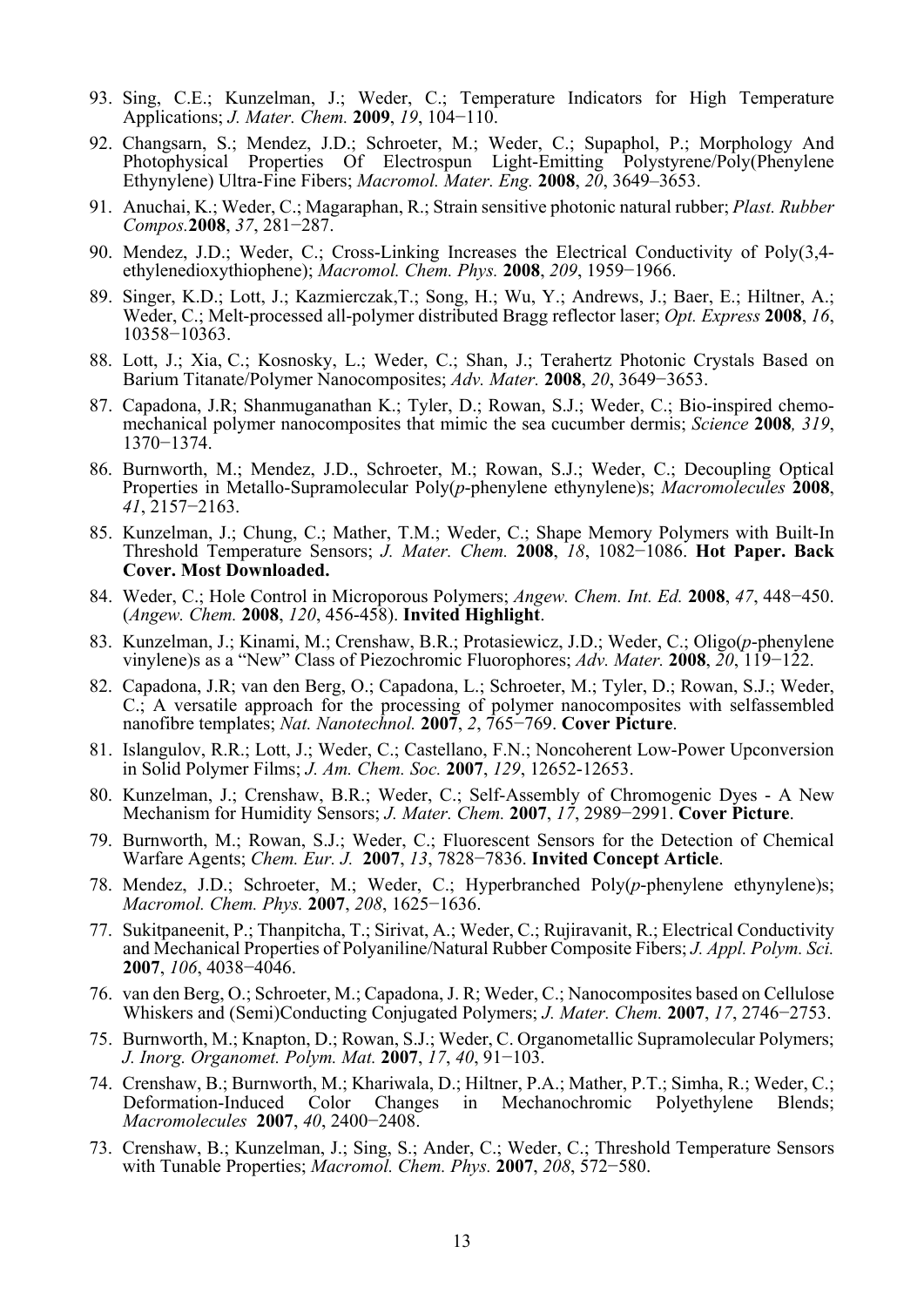- 72. van den Berg, O.; Capadona, J. R; Weder, C.; Preparation of Homogeneous Dispersions of Tunicate Cellulose Whiskers in Organic Solvents; *Biomacromolecules* **2007**, *8*, 1353−1357.
- 71. Crenshaw, B.; Weder, C.; Self-Assessing Photoluminescent Polyurethanes; *Macromolecules*  **2006**, *39*, 9581−9589.
- 70. Knapton, D.; Burnworth, M.; Rowan, S.J.; Weder, C.; Fluorescent Organometallic Sensors for the Detection of Chemical Warfare Agent Mimics; *Angew. Chem. Int. Ed.* **2006**, *45*, 5825−5829. (*Angew. Chem.* **2006**, *118*, 5957−5961).
- 69. Kunzelman, J.; Crenshaw, B.; Kinami, M.; Weder, C.; Self-Assembly and Dispersion of Chromogenic Molecules: A versatile and General Approach for Self-Assessing Polymers; *Macromol. Rapid Commun.* **2006**, *27*, 1981−1987. **Cover Picture**.
- 68. Butter, J.Y.P.; Hecht, B.; Crenshaw, B.; Weder, C.; Absorption and Fluorescence of Single Molecules; *J. Chem. Phys.* **2006**, *125*, 154710 1−5.
- 67. Knapton, D.; Rowan, S.J.; Weder, C.; Synthesis and Properties of Metallo-Supramolecular Poly(*p*-xylylene)s; *Macromolecules* **2006**, *39*, 4069−4075.
- 66. Knapton, D.; Rowan, S.J.; Weder, C.; Synthesis and Properties of Metallo-Supramolecular Poly(*p*-phenylene ethynylene)s; *Macromolecules* **2006**, *39*, 651−657.
- 65. Kinami, M.; Crenshaw, B.; Weder, C.; Polyesters with Built-In Deformation and Threshold Temperature Sensors; *Chem. Mater.* **2006**, *18*, 946−955. **Multi-Issue Cover Picture**.
- 64. Weder, C. Organometallic Conjugated Polymer Networks; *J. Inorg. Organomet. Polym. Mat.* **2006**, *16*, 1-13. **Invited Feature Article**.
- 63. Weder, C. Conjugated Polymer Networks; *Chem. Comm.* **2005,** 5378−5389. **Invited Feature Article, Cover Picture**.
- 62. Butter, J.Y.P.; Hecht, B.; Crenshaw, B.; Weder, C.; Single-Molecule Spectroscopy of In-Plane Uniaxially Oriented Terrylene in Polyethylene; *Chem. Phys. Chem.* **2006**, *7*, 261−265.
- 61. Steinhart, M.; Zimmermann, S.; Schaper, A.K.; Ogawa, T.; Tsuji, M.; Gösele, U.; Weder, C.; Wendorff, J.H.; Morphology of Polymer/Liquid Crystal Nanocomposite Tubes; *Adv. Funct. Mater.* **2005**, *15*, 1656−1664.
- 60. Crenshaw, B.; Weder, C.; Phase Separation of Excimer-Forming Fluorescent Dyes and Amorphous Polymers: A versatile mechanism for Sensor Applications; *Adv. Mater.* **2005**, *17*, 1471−1476.
- 59. Crenshaw, B.; Kunzelman, J.; Weder, C.; Changing Colors with Excimers; *The Spectrum* **2005**, *18*, 20−26. **Invited Review**.
- 58. Kokil, A.; Yao, P.; Weder, C.; 2,2'-Bipyridine-Containing Poly(*p*-phenylene ethynylenes) Synthesis, Characterization, and Complexation with Transition Metals; *Macromolecules* **2005**, *38*, 3800−3807.
- 57. Iyer, P.K.; Beck, J.B.B.; Weder, C.; Rowan, S.J.; Synthesis and Optical Properties of Metallo-Supramolecular Polymers; *Chem. Comm.* **2005**, 319−321.
- 56. Steinhart, M.; Zimmermann, S.; Göring, P.; Schaper, A.K.; Gösele, U.; Weder, C.; Wendorff, J.H.; Liquid Crystalline Nanowires in Porous Alumina: Geometric Confinement versus Influence of Pore Walls; *Nano Lett.* **2005**, *5*, 429−434. **Cover Picture**.
- 55. Schroers, M.; Kokil, A.; Weder, C.; Solid Polymer Electrolytes based on Nanocomposites of Ethylene Oxide-Epichlorohydrin Copolymers and Cellulose Whiskers; *J. Appl. Polym. Sci.* **2004**, *93*, 2883−2888.
- 54. Hittinger, E.; Kokil, A.; Weder, C.; Synthesis of Cross-Linked Conjugated Polymers; *Macromol. Rapid Commun*. **2004**, *25*, 710−715. **Cover Picture**.
- 53. Hittinger, E.; Kokil, A.; Weder, C.; Synthesis and Characterization of Cross-Linked Conjugated Polymer Milli-, Micro-, and Nanoparticles; *Angew. Chem. Int. Ed.* **2004**, *43*, 1808−1811. (*Angew. Chem.* **2004**, *116*, 1844−1847). **Hot Paper**.
- 52. Tangirala, R.; Baer, E.; Hiltner, A.; Weder, C.; Design and Applications of Photopatternable Nanomaterials; *Adv. Funct. Mater.* **2004**, *14*, 595−604.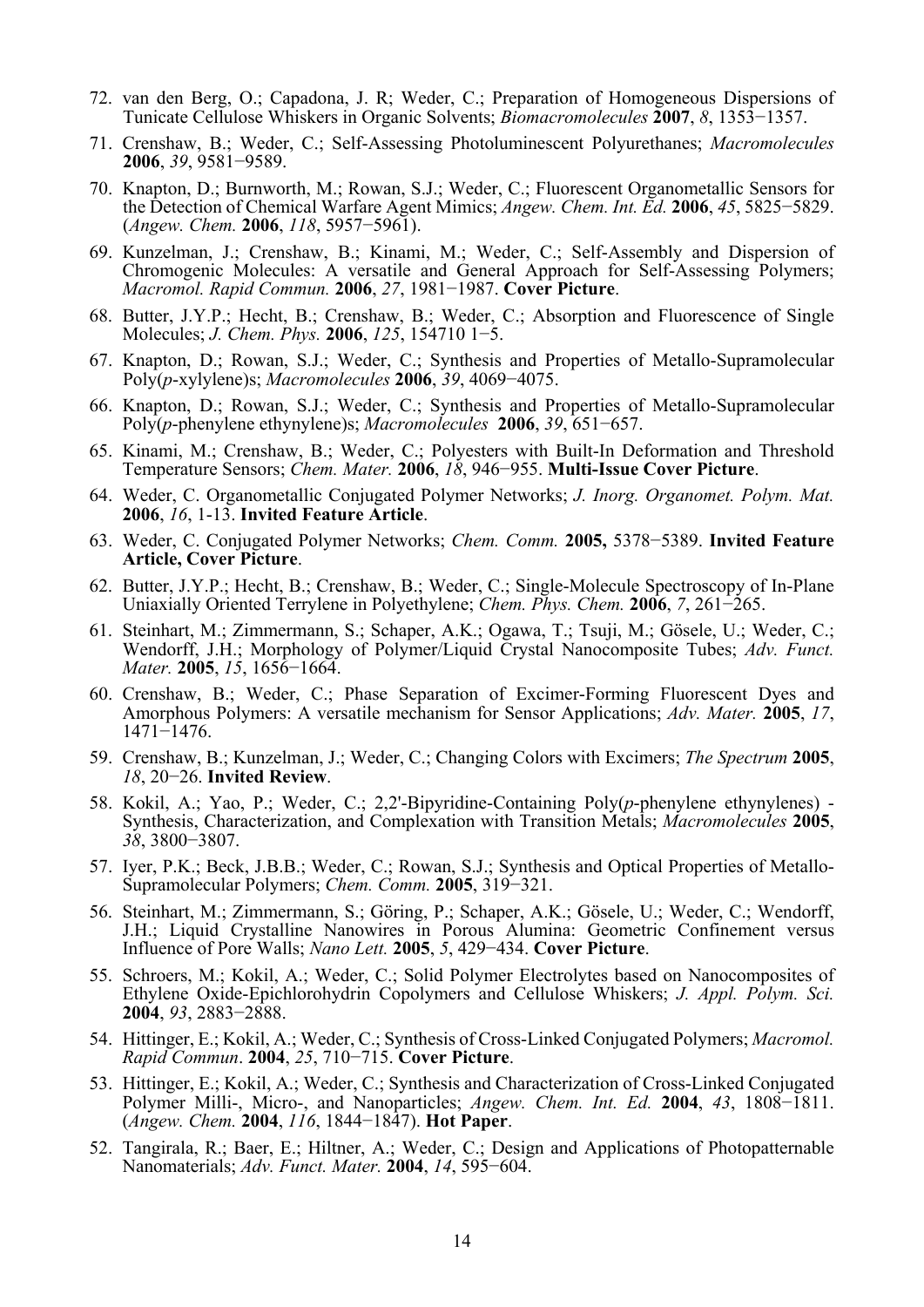- 51. Crenshaw, B.; Weder, C.; Deformation–Induced Color Changes in Melt-Processed Photoluminescent Polymer Blends; *Chem. Mater.* **2003**, *15*, 4717−4724.
- 50. Ehrenstein, M.; Smith, P.; Weder, C.; Polyamides X.34: A New Class of Polyamides with Long Alkane Segments; *Macromol. Chem. Phys.* **2003**, *204*, 1599−1606.
- 49. Kocher, C.; Weder, C.; Smith, P.; Dichroic Ultraviolet Light Filters; *Appl. Opt.* **2003**, *42*, 5684−5692.
- 48. Kocher, C.; Weder, C.; Smith, P.; Novel chromogenic esters of ortho-phenylazonaphthols; *Adv. Funct. Mater.* **2003**, *13*, 427−433.
- 47. Kocher, C.; Smith, P.; Weder, C.; "Latent" Ultraviolet Light Absorbers**;** *J. Mater. Chem.* **<sup>2003</sup>**, *13*, 9−15.
- 46. Kokil, A.; Huber, C.; Caseri, W.; Weder, C.; Synthesis of  $\pi$ -Conjugated Organometallic Polymer Networks; *Macromol. Chem. Phys.* **2003**, *204*, 40−45. **Cover Picture**.
- 45. Kokil, A.; Shiyanovskaya, I.; Singer, K.D.; Weder, C.; Charge Carrier Transport in Poly(2,5 dialkoxy-*p*-phenylene ethynylene)s; *Synth. Met.* **2003**, *138*, 513−517.
- 44. Löwe, C.; Weder, C.; Oligo(*p*-phenylene vinylene) Excimers as Molecular Probes: Deformation-Induced Color Changes in Photoluminescent Polymer Blends; *Adv. Mater.* **2002**, *14*, 1625−1629.
- 43. Löwe, C.; Weder, C.; Synthesis and Properties of Photoluminescent 1,4-Bis-( $\alpha$ -cyano-4methoxystyryl)-benzenes; *Synthesis* **2002**, 1185−1190.
- 42. Kokil, A.; Shiyanovskaya, I.; Singer, K.D.; Weder, C.; Charge Transport in  $\pi$ -Conjugated Organometallic Polymer Networks; *J. Am. Chem. Soc.* **2002**, *124*, 9978−9979.
- 41. Huber, C.; Kokil, A.; Caseri, W.; Weder, C.; Two alternative, convenient routes to bis(diphenylacetylene)platinum(0); *Organometallics* **2002**, *21*, 3817−3818.
- 40. Zimmermann, S.; Wendorff, J.H.; Weder, C.; Uniaxial Orientation of Columnar Discotic Liquid Crystals; *Chem. Mater.* **2002**, *14*, 2218−2223.
- 39. Beekman, E.; Kocher, C.; Kokil, A.; Zimmermann, S.; Weder, C.; UV Polarizers Based On Oriented Poly(vinyl alcohol) - Chrysophenine - Congo Red Blend Films; *J. Appl. Poly. Sci.* **2002**, *86*, 1235−1239.
- 38. Kocher, C.; Smith, P.; Weder, C.; Aromatic esters of 2-(2'-hydroxyphenyl)benzoxazole: A novel class of photoactivable photoluminescent dyes; *J. Mater. Chem.* **2002**, *12*, 2620−2626.
- 37. Beck, B.J.; Kokil, A.; Ray, D.; Rowan, S.J.; Weder, C.; Facile Reduction of Poly(2,5-dialkoxy*p*-phenylene ethynylene)s - An Efficient Route For the Synthesis of Poly(2,5-dialkoxy-*p*xylylene)s; *Macromolecules* **2002**, *35*, 590−593.
- 36. Godovsky, D.Y.; Varfolomeev, A.E.; Zaretsky, D.F.; Chandrakanthi, R.L.N.; Kündig, A.; Weder, C.; Caseri, W.; Preparation of Nanocomposites of Polyaniline and Inorganic Semiconductors; *J. Mater. Chem.* **2001**, *11*, 2465−2469.
- 35. Huber, C.; Bangerter, F.; Caseri, W.; Weder, C.; Complexation of Unsaturated Carbon-Carbon Bonds in -Conjugated Polymers with Transition Metals; *J. Am. Chem. Soc.* **<sup>2001</sup>**, *123*, 3857−3863.
- 34. Kocher, C.; Montali, A.; Smith, P.; Weder, C.; Patterning of Oriented Conjugated Polymer Systems Through Selective Photobleaching; *Adv. Funct. Mater*. **2001**, *11*, 31−35.
- 33. Trabesinger, W.; Renn, A.; Hecht, B.; Wild, U.P.; Montali, A.; Smith, P.; Weder, C.; Molecular Rearrangements Observed by Single-Molecule Microscopy; *Synth. Met.* **2001**, *124*, 113−115.
- 32. Schmitz, C.; Pösch, P.; Thelakkat, M.; Schmidt, H.-W.; Montali, A.; Feldman, K.; Smith, P.; Weder, C.; Polymeric Light-Emitting Diodes Based on Poly(*p*-phenylene ethynylene), Poly(triphenyldiamine) and Spiro-quinoxaline; *Adv. Funct. Mater.* **2001**, *11*, 41−46.
- 31. Montali, A.; Bras, J.; Pepin-Donat, B.; Guillerez, A.; Smith, P.; Weder, C.; Depolarizing Energy Transfer in Photoluminescent Polymer Blends; *Synth. Met.* **2000**, *115*, 41−45.
- 30. Steiger, D.; Tervoort, T.; Weder, C.; Smith, P.; Poly(*p*-phenylene alkylene)s A Forgotten Class of Polymers; *Macromol. Rapid Comm.* **2000**, *21*, 405−422. **Feature Article, Cover Picture**.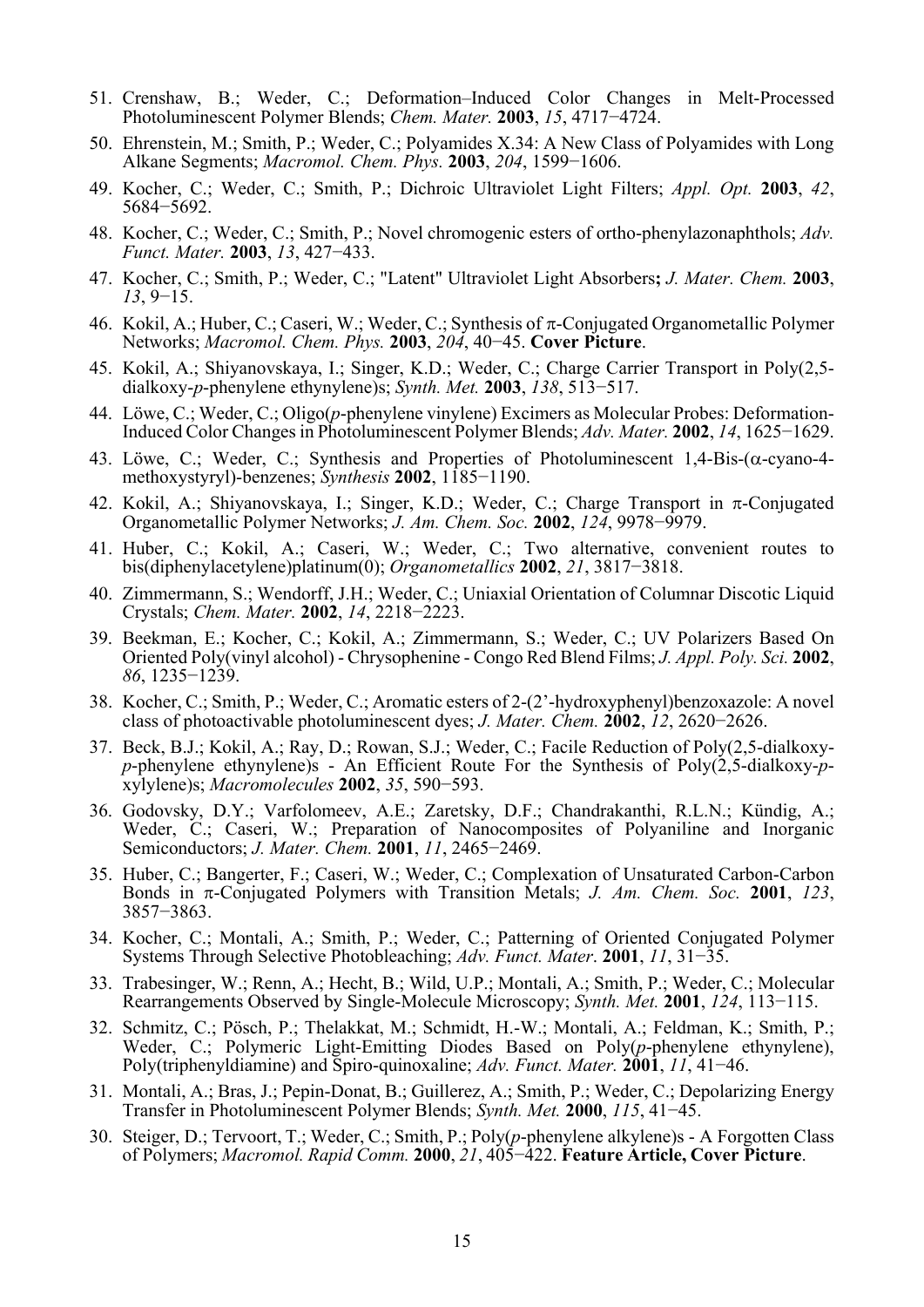- 29. Montali, A.; Harms, G.S.; Renn, A.; Weder, C.; Smith, P.; Wild, U.P.; Time-Resolved Fluorescence Study on the Mechanism of Polarizing Energy Transfer in Uniaxially Oriented Polymer Blends; *Phys. Chem. Chem. Phys.* **1999**, *1*, 5697−5702.
- 28. Palmans, A.R.A.; Eglin, M.; Montali, A.; Weder, C.; Smith, P; Orientation Behavior of Alkoxy-Substituted Bis(phenylethynyl)benzene derivatives in Tensile Deformed Blend Films; *Chem. Mater*. **2000**, *12*, 472−480.
- 27. Trabesinger, W.; Renn, A.; Hecht, B.; Wild, U.P.; Montali, A.; Smith, P.; Weder, C.; Singlemolecule imaging revealing the deformation-induced formation of a molecular polymer blend; *J. Phys. Chem B.* **2000**, *104*, 5221−5224.
- 26. Ehrenstein, M.; Dellsperger, S.; Kocher, C.; Stingelin, N.; Weder, C.; Smith, P.; New Polyamides with Long Alkane Segments: Nylon 6.24 and 6.34; *Polymer* **2000**, *10*, 3531−3539.
- 25. Montali, A.; Palmans, A.R.A.; Eglin, M.; Weder, C.; Smith, P.; Trabesinger, W.; Renn, A.; Hecht, B.; Wild, U.P.; Phase Behavior And Anisotropic Optical Properties of Photoluminescent Polarizers; *Macromol. Symp.* **2000**, *154*, 105−116.
- 24. Dellsperger, S.; Dötz, F.; Smith, P.; Weder, C.; Synthesis and Optical Properties of Novel Poly(*p*-phenylene ethynylene)s; *Macromol. Chem. Phys.* **2000**, *201*, 192−198.
- 23. Steiger, D.; Weder, C.; Smith, P.; Poly(*p*-phenylene butylene) A New, Processable High-Melting Hydrophobic Polymer; *Macromolecules* **1999**, *32*, 5391−5398*.*
- 22. Eglin, M.; Montali, A.; Palmans, A.R.A.; Tervoort, T.; Smith, P.; Weder, C.; Ultra-High Performance Photoluminescent Polarizers Based on Melt-Processed Polymer Blends; *J. Mater. Chem.* **1999**, *9*, 2221−2226.
- 21. Palmans, A.R.A.; Smith, P.; Weder, C.; Polarizing Energy Transfer in Photoluminescent Polymer Films based on Conjugated Polymers with Covalently Attached Sensitizers; *Macromolecules* **1999**, *32*, 4677−4685*.*
- 20. Montali, A.; Smith, P.; Weder, C.; Polarizing Energy Transfer in Photoluminescent Polymer Blends; *J. Mater. Sci.: Mater. Electron.* **2000**, *11*, 117−122. **Cover Picture**.
- 19. Döbler, M.; Weder, C.; Ahumada, O.; Neuenschwander, P.; Suter, U.W.; Follonier, S.; Bosshard, C.; Günter, P.; Main-Chain Nonlinear Optical Polymers with Enhanced Orientational Stability; *Macromolecules* **1998**, *31*, 7676−7681.
- 18. He, G.S.; Weder, C.; Smith, P.; Prasad, P.N.; Optical Power Limiting and Stabilization Based on a Novel Polymer Compound; *IEEE J. Quantum Electron.* **1998**, *34*, 2279−2285.
- 17. Bastiaansen, C.; Caseri, W.; Darribère, C.; Dellsperger, S.; Heffels, W.; Montali, A.; Sarwa, C.; Smith, P.; Weder, C.; Polymer-based Systems for Advanced Optical Applications; *Chimia* **<sup>1998</sup>**, *<sup>52</sup>*, 591−579.
- 16. Montali, A.; Smith, P.; Weder, C.; Poly(*p*-phenylene ethynylene)-based Light-Emitting Devices; *Synth. Met.* **1998**, *97*, 123−126.
- 15. Döbler, M.; Weder, C.; Neuenschwander, P.; Suter, U.W.; Follonier, S.; Bosshard, C.; Günter, P.; Synthesis and Characterization of New Photorefractive Polymers with High Glass Transition Temperature; *Macromolecules* **1998**, *31*, 6184−6189.
- 14. Montali, A.; Bastiaansen, C.; Smith, P.; Weder, C.; Polarizing Energy Transfer in Photoluminescent Materials for Display Applications; *Nature* **1998**, *392*, 261−264. **Cover Picture**.
- 13. Prêtre, P.; Meier, U.; Stalder, U.; Bosshard, C.; Günter, P.; Kaatz, P.; Weder, C.; Neuenschwander, P.; Suter, U.W.; Relaxation Processes in Nonlinear Optical Polymers: A Comparative Study; *Macromolecules* **1998**, *31*, 1947−1957.
- 12. Steiger, D.; Ehrenstein, M.; Weder, C.; Smith, P.; Synthesis and Properties of Poly(*p*-phenylene octylene); *Macromolecules* **1998**, *31*, 1254−1260.
- 11. Weder, C.; Sarwa, C.; Montali, A.; Bastiaansen, C.; Smith, P.; Incorporation of Photoluminescent Polarizers into Liquid Crystal Displays; *Science* **1998**, *279*, 835−837.
- 10. Weder, C.; Sarwa, C.; Bastiaansen, C.; Smith, P; Highly Polarized Luminescence from Oriented Conjugated Polymer/Polyethylene Blend Films; *Adv. Mater.* **1997**, *9*, 1035−1039.
- 9. Steiger, D.; Smith, P.; Weder, C.; Liquid-Crystalline, Highly Luminescent Poly(2,5-dialkoxy-*p* phenylene ethynylene); *Macromol. Rapid Commun.* **<sup>1997</sup>**, *18,* 643−649.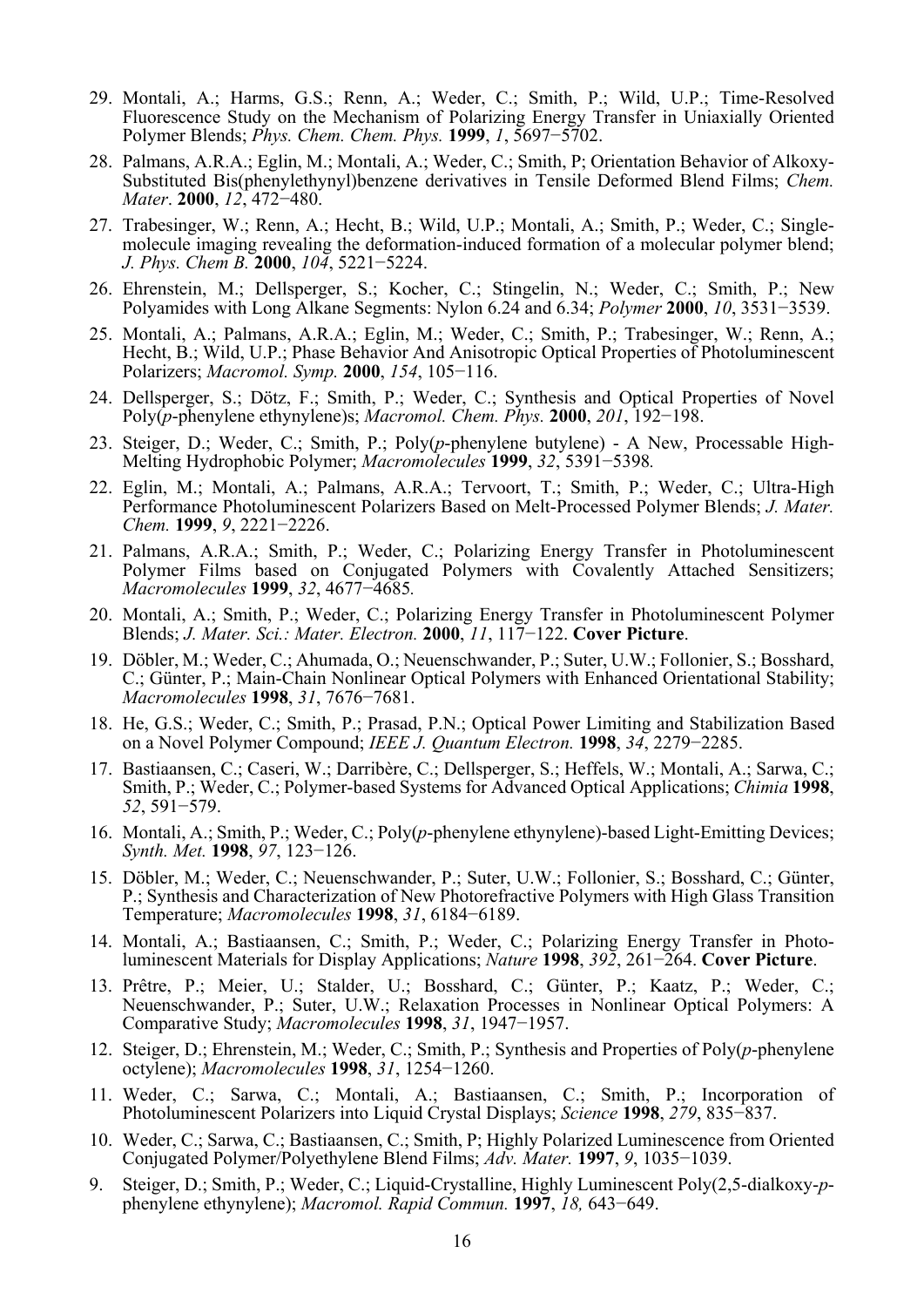- 8. Ahumada, O.; Weder, C.; Neuenschwander, P.; Suter, U.W.; Herminghaus, S.; Electro-Optical Properties of Waveguides Based on a Main-Chain Nonlinear Optical Polyamide; *Macromolecules* **1997**, *30*, 3256−3261.
- 7. Weder, C.; Wrighton, M.S.; Spreiter, R.; Bosshard, C.; Günter, P.; Effect of the Solid State Structure on the Third-Order Nonlinear Optical Response of New Poly-(2,5-dialkoxy-*p*phenylene ethynylene)s; *J. Phys. Chem.* **1996**, *100*, 18931−18936.
- 6. Weder, C.; Wrighton, M.S.; Efficient Solid State Photoluminescence in New Poly-(2,5 dialkoxy-*p*-phenylene ethynylene)s; *Macromolecules* **1996**, *29*, 5157−5165.
- 5. Weder, C; Neuenschwander, P.; Suter, U.W.; Prêtre, P.; Kaatz, P.; Günter, P.; New Polyamides with Large Second-Order Nonlinear Optical Properties; *Nonlin. Opt.* **1996**, *15*, 395−398.
- 4. Weder, C.; Glomm, B.H.; Neuenschwander, P.; Suter, U.W.; Prêtre, P.; Kaatz, P.; Günter, P.; New Polyamide Main-Chain Polymers based on 2'5'-Diamino-4-(dimethylamino)-4' nitrostilbene; *Adv. Nonlinear Opt.* **1996**, *4*, 63−76.
- 3. Weder, C.; Glomm, B.H.; Neuenschwander, P.; Suter, U.W.; Ordering of Liquid Crystalline Solutions of Rigid-Rod Aramids Using Mechanical Shearing and Electric Field Poling; *Macromol. Chem. Phys*. **1995**, *196*, 1113−1127.
- 2. Weder, C; Neuenschwander, P.; Suter, U.W.; Prêtre, P.; Kaatz, P.; Günter, P.; Orientational Relaxation in Electric-Field Poled Main-Chain Nonlinear Optical Polyamides; *Macromolecules* **1995**, *28*, 2377−2382.
- 1. Weder, C; Neuenschwander, P.; Suter, U.W.; Prêtre, P.; Kaatz, P.; Günter, P.; New Polyamides with Large Second-Order Nonlinear Optical Properties; *Macromolecules* **1994**, *27*, 2181−2186.

### **Other Noteworthy Scientific Publications**

- N15.Weder, C.; *Editorial* ACS Macro Letters Your Go-To Journal for Research on Stimuli-Responsive Polymers; *ACS Macro Lett.* **2021**, *10*, 1450−1453.
- N14.Chen, Y.; Sommer, M.; Weder, C.; *Editorial* Mechanochromic Polymers; Themed Issue of *Macromol. Rapid Comm.* **2021**, *42*, 2000685*.* **DOI:** 10.1002/marc.202000685.
- N13.Schrettl, S.; Olaechea L.M.; Weder, C.; *Highlight* Zero-valent metallosupramolecular polymers as precursors to nanocomposites; *Chimia* **2020**, *74*, 821.
- N12.Abd-El-Aziz, A.S.; Antonietti, M.; Barner-Kowollik, C.; Binder, W.H.; Böker, A.; Boyer, C.; Buchmeiser, M.R.; Cheng, S.C.D.; Floudas, G.; Frey, H.; Galli, G.; Genzer, J.; Hartmann, L.; Hoogenboom, R.; Ishizone, T.; Kaplan, D.L.; Leclerc, M.; Lendlein, A.; Liu, B.; Long, T.E.; Ludwigs, S.; Lutz, J.-F.; Matyjaszewski, K.; Meier, M.A.R.; Müllen, K.; Muellner, M.; Rieger, B.; Russell, T.P.; Savin, D.; Schlüter, A.D.; Schubert, U.S.; Seiffert, S.; Severing, K.; Soares, J.B.P.; Staffilani, M.; Sumerlin, B.S.; Sun, Y.; Tang, B.Z.; Tang, C.; Theato, P.; Tirelli, N.; Tsui, O.K.C.; Unterlass, M.M.; Vana, P.; Voit, B.; Vyazovkin, S.; Weder, C.; Wiesner, U.; Wong, W.- Y.; Wu, C.; Yagci, Y.; Yuan, J.; Zhang, G.Z.; The next 100 years of polymer science; *Macromol. Chem. Phys.* **2020**, *41*, 2000216. *Trend Article*
- N11.Weder, C.; Rüegg, C.; Montero de Espinosa, L.; *Editorial* NCCR Bio-Inspired Materials Special Issue of *Chimia* **2019**, *73*, A6.
- N10.Capper, S.; Haskal, E.; Kilbinger, A.; Montero de Espinosa, L.; Rothen-Rutishauser, B.; Rüegg, C.; Weder, C.; Education, Equal Opportunities, Knowledge and Technology Transfer, and Communication in the NCCR Bio-Inspired Materials. Special Issue of *Chimia* **2019**, *73,* 86−89. **DOI:** 10.2533/chimia.2019.86
- N9. Weder, C.; *Editorial* 10 Years of Soft Nanomaterials Research and Training at the Adolphe Merkle Institute; Special Issue of *Small* **2018**, *14,* 1804141. **DOI:** 10.1002/smll.201804141
- N8. Schirhagl, R.; Weder, C.; Lei, J.; Werner, C.; Textor, H.M.; *Editorial* Bioinspired surfaces and materials; Themed Issue of *Chem. Soc. Rev.* **2016**, *45*, 234−236. **DOI:** 10.1039/c5cs90129d
- N7. Simon, Y.C.; Fiore, G.L.; Weder, C.; *Highlight* Mechanically Triggered Responses of Metallosupramolecular Polymers; *Chimia* **2014**, *68*, 666.
- N6. Simon, Y.C.; Weder, C.; *Highlight* Optical Upconversion in Polymeric Nanoparticles; *Chimia* **2012**, *66*, 878.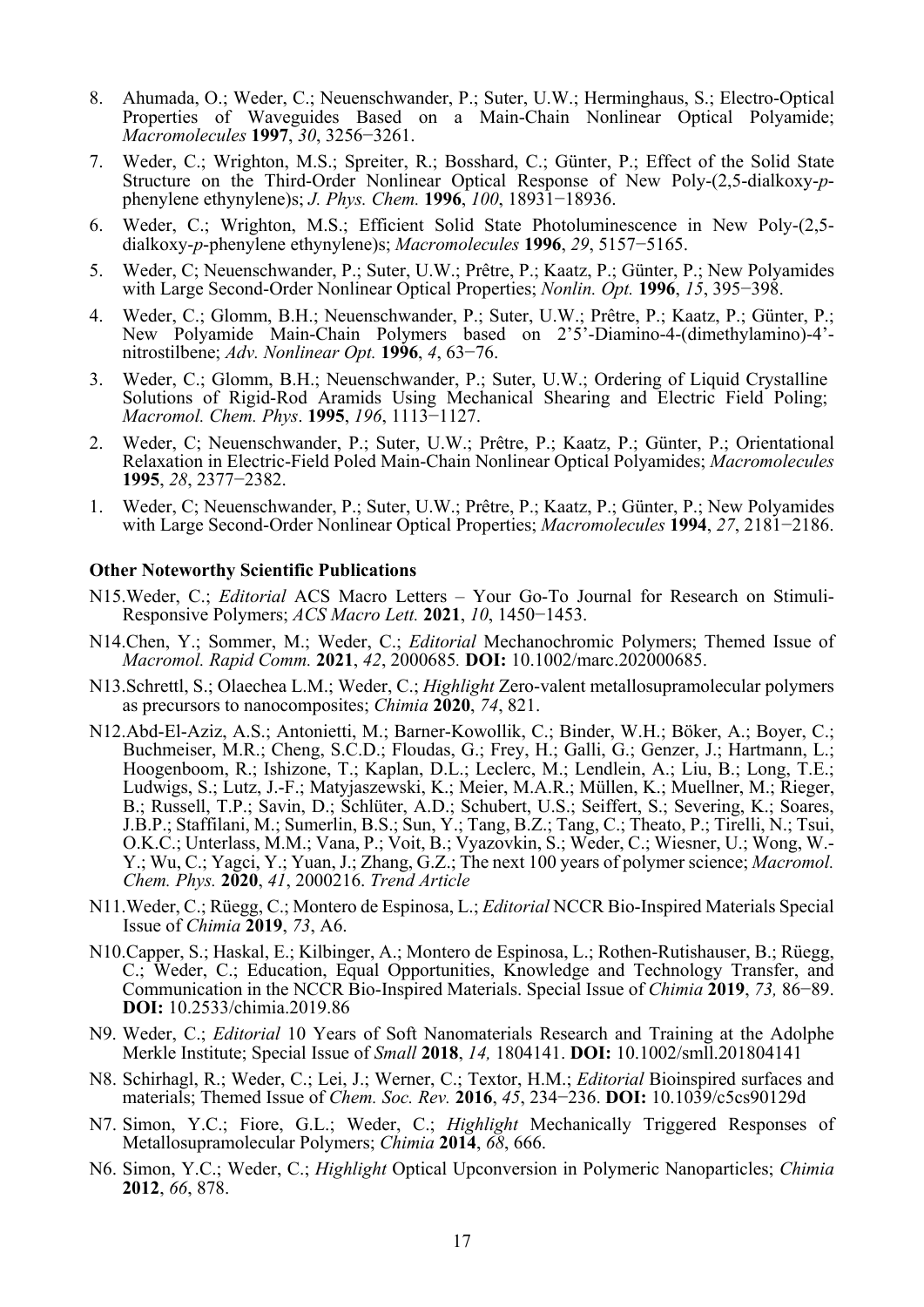- N5. Fiore, G.L.; Rowan, S.J.; Weder, C.; *Highlight* Light-Activated Healing of Metallosupramolecular Polymers; *Chimia* **2011**, *65*, 745.
- N4. Weder, C.; *Editorial* Mechanoresponsive Materials; Themed issue of *J. Mater. Chem.* **2011**, *21*, 8235−8236.
- N3. Weder, C.; *News & Views* Polymers React to Stress; *Nature* **2009**, *459*, 45.
- N2. Weder, C.; *Book Review*: Molecular Recognition and Polymers Control of Polymer Structure and Self-Assembly (V. Rotello & S. Thayumanavan). *Macromol. Chem. Phys.* **2009**, *210*, 1349.
- N1. Singer, K.D.; Kazmierczak, T.; Lott, J.; Song, H.; Wu, Y.; Andrews, J.; Baer, E.; Hiltner, A.; Weder, C.; Toward roll-to-roll production of polymer microresonator lasers; *Optics & Photonics News* **2008**, *19*, 28−28.

#### **Book Chapters**

- B18.Moatsou, D.; Weder, C.; Mechanically Adaptive Nanocomposites Inspired by Sea Cucumbers; In: *Bio-inspired Polymers*; RSC Polymer Chemistry Series, Bruns, N.; Kilbinger, A.F.M., Eds.; RSC Publishing, Cambridge (UK), **2016**, 402−428. **DOI:** 10.1039/9781782626664-00402.
- B17.Weder, C.; Mechanochromic Polymers; In: *Encyclopedia of Polymeric Nanomaterials*; Kobayashi, S.; Müllen, K. Eds.; Springer. 2015. **DOI:** 10.1007/978-3-642-36199-9\_6-4
- B16.Sapkota, J.; Roberts, M.N.; Kumar, S.; Weder, C.; Foster, E.J.; Melt Processing of PVAc-Cellulose Nanocrystal Nanocomposites; Postek, M.T.; Moon, R.; Bilodeau, M.; Rudie, A.; Eds.; TAPPI Press. **2013**, 111−112.
- B15.Camarero Espinosa, S.; Kuhnt, T.; Weder, C.; Foster, E.J.; Thermally Stable Cellulose Nanocrystals Isolated By Phosphoric Acid Hydrolysis; Postek, M.T.; Moon, R.; Bilodeau, M.; Rudie, A.; Eds.; TAPPI Press. **2013**, 17−20.
- B14.Rowan, S.J.; Weder, C.; Bio-Inspired Mechanically-Adaptive Polymer Composites with Cellulose Nanocrystals; In: Production and Applications of Cellulose Nanomaterials; Postek, M.T.; Moon, R.; Bilodeau, M.; Rudie, A.; Eds.; TAPPI Press. **2013**, 131−134.
- B13.Biyani, M.V.; Jorfi, M.; Weder, C.; Foster, E.J.; Light-Responsive Cellulose-Based Materials; In: Production and Applications of Cellulose Nanomaterials; Postek, M.T.; Moon, R.; Bilodeau, M.; Rudie, A.; Eds.; TAPPI Press. **2013**, 129−130.
- B12.Jorfi, M.; Annamalai, P.K.; Weder, C.; Preparation of Cellulose Nanocrystal/Polymer Nanocomposites via Sol-Gel Processes; In: *Handbook of Green Materials;* Vol. 2 *Bionanocomposites: processing characterization and properties*; Oksman, K.; Mathew, A.P.; Bismarck, A.; Rojas, O.; Sain, M. Eds.; World Scientific, **2014**, 23−34.
- B11.Greenland, B.W.; Fiore, G.L.; Rowan, S.J.; Weder, C.; Healable Supramolecular Polymeric Materials; In: *Healable Polymer Systems*; RSC Polymer Chemistry Series, Hayes, W., Ed.; RSC Publishing, Cambridge (UK), **2013**, 92−125.
- B10.Makowski, B.; Kunzelman, J.; Weder, C.; Stimuli-Driven Assembly of Chromogenic Dye Molecules: A Versatile Approach for the Design of Responsive Polymers; In: *Handbook of Stimuli-Responsive materials*; Urban, M., Ed.; Wiley-VCH, New York, **2011**, 117-138.
- B9. Kostka, J.; Weder, C.; Light-Emitting Diodes; In: *Encyclopedia of Polymer Science and Technology*; 4th Edition; Wiley-Interscience, New York, **2010**, DOI: 10.1002/0471440264.pst178.pub2.
- B8. Lott, J.; Song, H.; Wu, Y.; Zhou, J.; Baer, E.; Hiltner, A.; Weder, C.; Singer, K.D.; Coextruded Multilayer All-Polymer Dye Lasers; In ACS Symposium Series Vol. 1039; *Organic Thin Films for Photonic Applications*, Chapter 12. ACS, Washington, **2010**, pp 171−184.
- B7. Greiner, A.; Weder, C.; Light-Emitting Diodes; In: *Concise Encyclopedia of Polymer Science and Technology*; 3rd Edition; Kroschwitz, J.I. Ed.; Wiley-Interscience, New York, **2007**.
- B6. Voskerician, G.; Weder, C.; Electronic Properties of Poly(*p*-phenylene ethynylene)s; In: *Poly(arylene ethynylene)s - From Synthesis to Applications*; *Adv. Polym. Sci.* **2005**, *177,* 209−248.
- B5. Steiger, D.; Weder, C.; Polarized Light-Emitting Diodes; In: *Organic Light-Emitting Materials and Devices*; Li, Z.H.; Meng, H. Eds.; CRC Press, **2006**.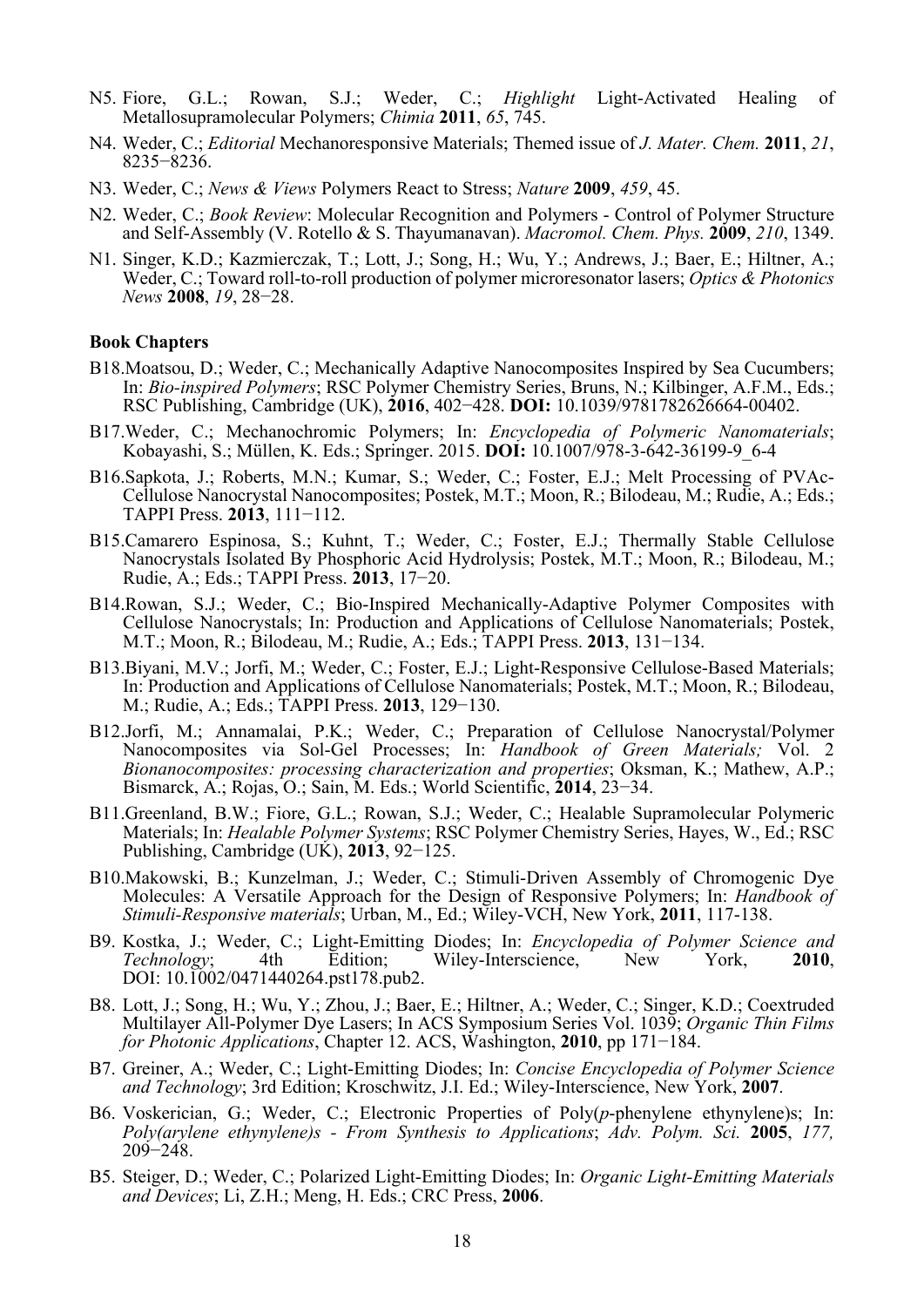- B4. Greiner, A.; Weder, C.; Light-Emitting Diodes; In: *Encyclopedia of Polymer Science and Technology*; 3rd Edition; Kroschwitz, J.I. Ed.; Wiley-Interscience, New York, **2003**, Vol. 3, pp. 87−100.
- B3. Smith, P.; Weder, C.; Conducting Polymers, Solution- and Gel-processing of; In: *Encyclopedia of Materials: Science and Technology*; Buschow, K.H.; Cahn, R.W.; Flemings, M.C.; Ilschner, B.; Kramer, E.J.; Mahajan, S. Eds.; Elsevier Science, **2001**, 1497−1504.
- B2. Weder, C.; Smith, P.; Main-Chain Liquid-Crystalline Polymers for Optical and Electronic Devices; In: *Encyclopedia of Materials: Science and Technology*; Buschow, K.H.; Cahn, R.W.; Flemings, M.C.; Ilschner, B.; Kramer, E.J.; Mahajan, S. Eds.; Elsevier Science, **2001**, 5148−5155.
- B1. Weder, C.; Montali, A.; Sarwa, C.; Bastiaansen, C.; Smith, P.; New Photoluminescent Display Devices; In: *Semiconducting Polymers*; ACS Symposium Series 735; Hsieh, B.; Wei, Y. Eds.; ACS, Washington, **1999**, 258−269.

#### **Editor of**

- E8. *Mechanochromic Polymers;* Special Issue of *Macromol. Rapid Commun* **2021**, Sommer, M.; Chen, Y.; Weder, C., Guest Editors.
- E7. *NCCR Bio-Inspired Materials;* Special Issue of *Chimia* **2019**, Montero de Espinosa, L.; Rüegg, C.; Weder, C., Guest Editors.
- E6. *10 Years of Soft Nanomaterials Research and Training at the Adolphe Merkle Institute*; Special Issue of *Small* **2018**. Weder, C. Guest Editor.
- E5. *Bioinspired Surfaces & Materials*; Themed issue of *Chem. Soc. Rev.* **2016**, Textor, H.M.; Schirrhagl, R.; Werner, C.; Weder, C. Guest Editors.
- E4. *Mechanoresponsive Materials*; Themed issue of *J. Mater. Chem.* **2011**, *21*. Weder, C., Guest Editor.
- E3. *Swiss Chemists Abroad*; Special issue of *Chimia* **2009**. Weder, C., Guest Editor
- E2. *Poly(arylene ethynylene)s From Synthesis to Applications*; Advances in Polymer Science Series Vol. 177; Weder, C., Ed.; Springer, Heidelberg, **2005**.
- E1. *Polymers in Display Applications*; Macromolecular Symposia Vol. 154; Weder, C.; Tervoort, T.; Bastiaansen, C. Eds.; Wiley-VCH, Weinheim, **2000**.

#### **Granted Patents and Pending Patent Applications** (Patents of the same family are grouped)

- P23.Engkagul, V.; Monney, B.; Berrocal, J.A.; Weder, C.; Vargas, A.; Albani, D.; Limone, C.; Method to prepare cross-linked, surface functionalized polystyrene divinylbenzene beads; US and Canadian Patent Applications filed December 2021.
- P22.Engkagul, V.; Monney, B.; Berrocal, J.A.; Weder, C.; Vargas, A.; Albani, D.; Limone, C.; Amino Sorbents for capturing of CO2 from gas streams; US Patent Application 17/123,969 filed July 13 2021.
- P21.Gunde, P.; Silberzahn, K.; Karasu Kilic, P.; Weder, C.; Earpiece for a Hearing Device; US Patent Application 17/123,969 filed December 16 2020.
- P20.Weder, C.; Shirole, A.; Perotto, C.; Lonsky, J.; Silberzahn, K.; Shape Memory Polymers; US Patent Application 16/978,035. US Provisional patent Application 62/653163 filed April 5 2018. PCT/EP2019/058567 filed April 4 2019.
- P19.Balkenende, D.; Lavrenova, A.; Weder, C.; Zimmermann, S.; Brugger, J. Dual Lithography Process; US Provisional Patent Application 62/280,963 filed January 20, 2016. PCT Application PCT/EP2017/051114 filed January 19, 2017.
- P18.Thumm, N.; Weder, C.; Müller, M.; Karamuk, E.; Gunde, P.; Shirole, A.; A Method of Customizing a Hearing Device Component, a Hearing Device Component, and a Hearing Device; **US Patent 10,805,747 (2020), European Patent 3,520,440** (**2021**)**, Chinese Patent CN110169086 (2021)** (*to Sonova AG*).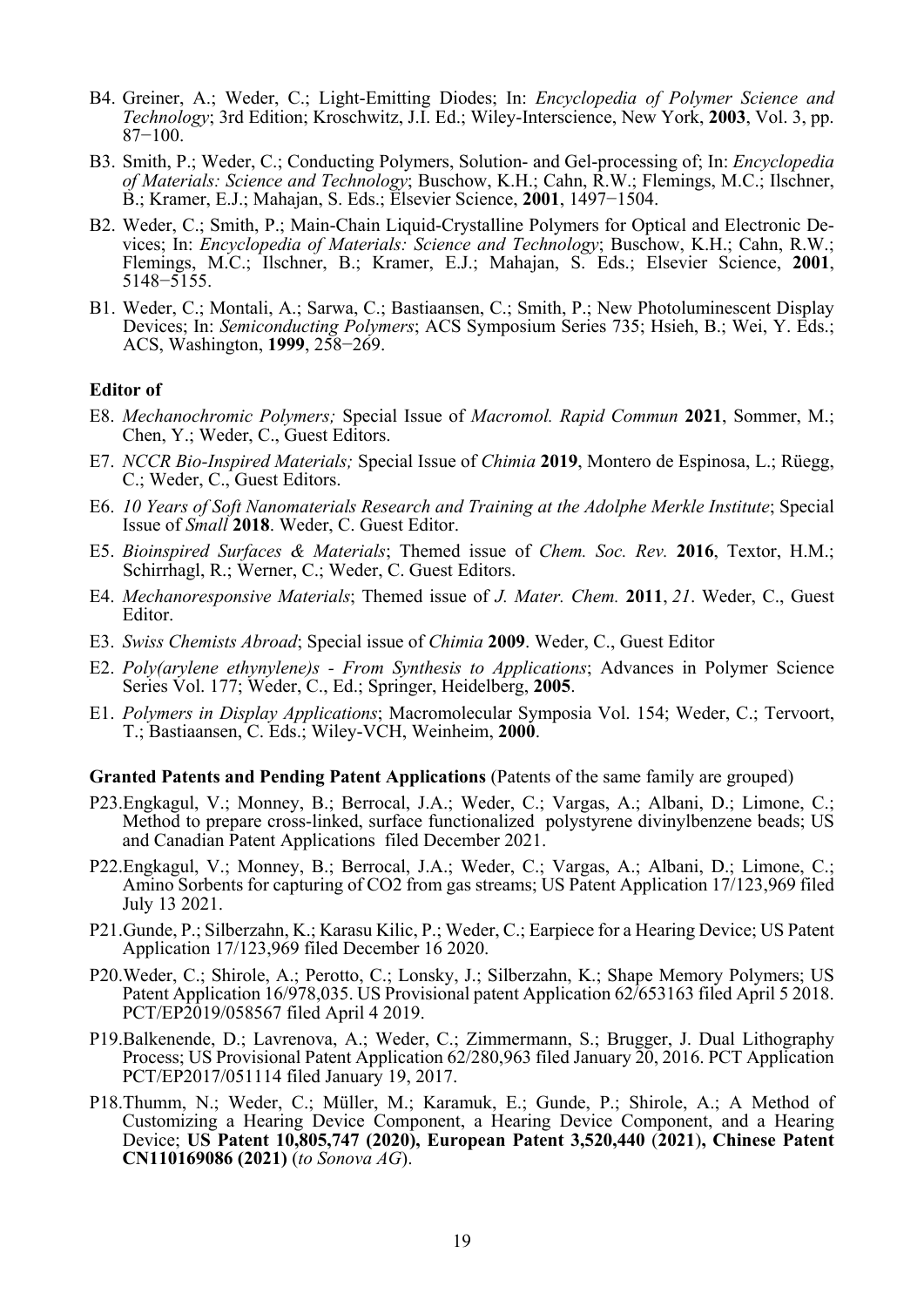- P17.Vadrucci, R.; Simon, Y.C.; Weder, C.; Optically Upconverting Liquid-Filled Polymeric Materials; **US Patent 10,533,128 (2019), Korean Patent 10-1993564 (2019), European Patent 3383969** (2020) (*to Adolphe Merkle Institute*).
- P16.Weder, C.; Balkenende, D.; Fiore, G.L.; Stimulus-Responsive Supramolecular Glasses; **US Patent 10,323,129 (2019)** (*to Adolphe Merkle Institute*).
- P15.Weder, C.; Jorfi, M.;Foster, E.J.; Physiologically Responsive Mechanically Adaptive Polymer Optical Fibers, Production and Methods of Use; **US Patent 10,481,323 (2019)** (*to Adolphe Merkle Institute*).
- P14.Moszner, N.; Hirt, T.; Rist, K.; Salz, U.; Weder, C.; Fiore, G.; Heinzmann, C.; Rheinberger, V.; Dental materials based on compounds having debonding-on-demand properties: **US Patent 9,320,686 (2016),** (*to Ivoclar Vivadent*).
- P13.Breuer-Thal, B.; Witt, R.; Weder, C.; Foster, E.J.; Jorfi, M.; Roberts, M.N.; Medical Injection Device; **European Patent 2895221 (2016)** (*to Fresenius Kabi Deutschland GmbH*).
- P12.Weder, C.; Foster, E.J.; Jorfi, M.; Roberts, M.N.; Polymer Nanocomposites Having Switchable mechanical Properties; European Patent Application 61/700,995 filed 2012.
- P11.Singer, K.D.; Ryan, C.; Shan, J.; Lott, J.; Weder, C.; Optical Information Storage Medium; **US Patent 9,275,671 (2016). Japanese Patent 6087348 (2017). US Patent 10,229,709 (2019)** (*to Case Western Reserve University*).
- P10.Singer, K.D.; Baer, E.; Hiltner, A.; Weder, C.; Co-Extruded Multilayer Polymers Films for All-Polymer Lasers; **US Patent 7,936,802 (2011)** (*to Case Western Reserve University*). **US Patent 8,144,744 (2012)** (*to Case Western Reserve University*).
- P9. Weder, C.; Rowan, S.J.; Capadona, J.R.; Tyler, D.J.; Shanmuganathan, K.; van den Berg, O.; Dynamic Mechanical Polymer Nanocomposites; **US Patent 8,344,060** (**2012**) (*to Case Western Reserve University and the United States Government as represented by the Department of Veterans Affairs*). Divisional Application granted **US Patent 9,260,573 (2016**) (*to Case Western Reserve University and the United States Government as represented by the Department of Veterans Affairs*).
- P8. van den Berg, O.; Capadona, J. R.; Weder, C.; Self-Assembled Nanofiber Templates: A Versatile Approach for Polymer Nanocomposites; **US Patent 7,935,745** (**2011**) (*to Case Western Reserve University*).
- P7. Kinami, M.; Crenshaw, B.R.; Weder, C.; Time-Temperature Indicators; US Patent Application **20070158624** published 7-12-2007.
- P6. Baer, E.; Hiltner, P.A.; Weder, C.; Photo-Patternable Nanomaterials; US Patent Application **20040175656** published 9-9-2004.
- P5. Löwe, C.; Weder, C.; Color TunablePhotoluminescent Blends and; **US Patent 7,223,988** (**2007**) (*to Case Western Reserve University*).
- P4. Weder, C; Smith, P.; Process For Forming Photoluminescent Polarizers; **European Patent 123 0318 B1 (2006**) (*to Landqart*).
- P3. Weder, C; Smith, P.; Antifalsification Paper and other Antifalsification Items; **European Patent 1 115 949 B1** (**2003**) *(to Landqart)*; **Australian Patent 754452 (2003**) *(to Landqart)*; **European Patent 1 233 106 B1 (2004**) *(to Landqart)*; **US Patent 7,108,286 B1** (**2007**) *(to Landqart)*.
- P2. Weder, C.; Bastiaansen, C.; Montali, A.; Smith, P.; Efficient Photoluminescent Polarizers, Process for Forming, and Application in Display Devices; **US Patent 6,594,062 (2003**) *(to Landqart)*; **European Patent 1 051 646 B1 (2004**) *(to Landqart).*
- P1. Weder, C.; Sarwa, C.; Bastiaansen, C.; Smith, P.; Photoluminescent Display Devices having a Photoluminescent Layer with a high Degree of Polarization in its Absorption, and methods for making the Same; **US Patent 6,891,583 (2005**) *(to Landqart).*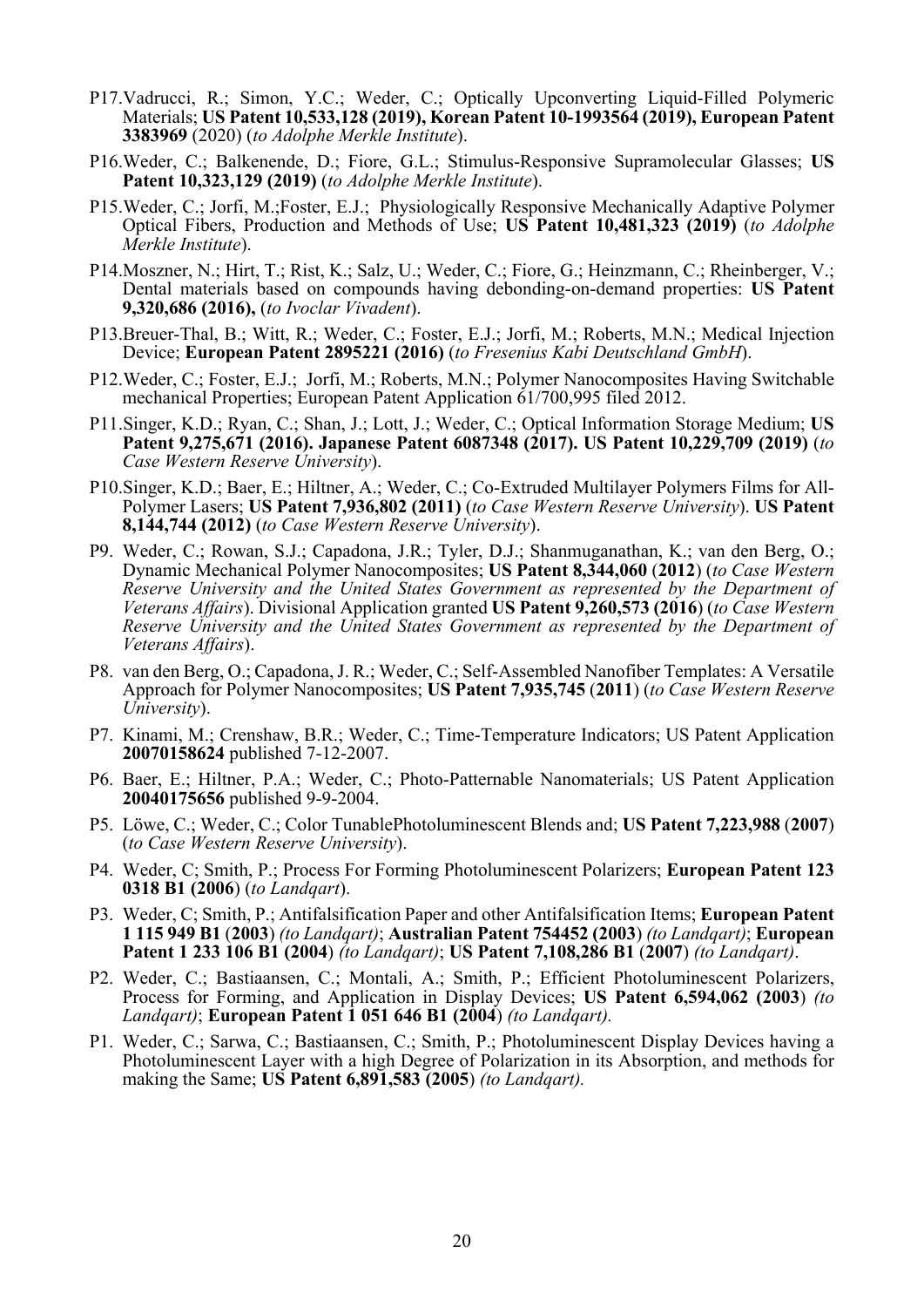#### **Conference Proceedings**

- 64. Preda, I.; Hohl. D.; Weder, C.; Dielectric Properties of a Semicrystalline Supramolecular Polymer; *IEEE 3rd International Conference on Dielectrics (ICD)* **2020**, 554-557.
- 63. Hess, A.; Shanmuganathan, K.; Capadona, J.R.; ; Hsu, L.; Rowan, S.; Weder, C.; Tyler, D.J.; Zorman, C.A.; Mechanical Behavior of Microstructures from a Chemo-Responsive Polymer Nanocomposite Based on Cotton Cellulose Nanosibers; *Proc. IEEE Micro Electro Mechanical Systems* **2011**, 453-456.
- 62. Lee, S.-Y.; Schäfer, M.; Kilbinger, A.F.M.; Simon, Y.C., Weder, C.; Architectural Control for Enhanced Low-Power Upconversion in Polymeric Materials; *Polym. Mater. Sci. Eng. Prepr. (Am. Chem. Soc., Div. Polym. Mater. Sci. Eng.)* **2011***.*
- 61. Haghpanah, J.S.; Tu, R.; Da Silva, S.; Gilman, J.; Foster, E.J.; Weder, C.; Montclare, J.K.; Bionanocomposites: Differential Effects of Tunicate Cellulose Whiskers on Protein Block Polymers; *Polym. Mater. Sci. Eng. Prepr. (Am. Chem. Soc., Div. Polym. Mater. Sci. Eng.)* **2011***.*
- 60. Pan, Z.; Akrobetu, R.; Lott, J.; Saini, A.; Shan, J.; Mu, R.; Singer, K.D.; Weder, C.; Morgan, S.H.; Linear and Nonlinear Optics of Organic Materials XI, Goodson II, T.G., Eich, M. Eds.; *Proc. SPIE* **2011**, Vol. 8113, 811310-1 - 811310-7.
- 59. Nolte, P.W.; Schriever, C.; Bohley, C.; Makowski, B.; Weder, C.; Schilling, J.; Investigation of nlo Si/organic hybrid waveguide structures; *Proc. IEEE* In Press.
- 58. Weder, C.; Noncovalent Interactions as a Design Tool for Functional Polymers; *Proc. SPSJ 2011*.
- 57. Fiore, G.L.; Burnworth, M.; Tang, L.; Rowan, S.J.; Weder, C.; Reinforcement of Self-Healing Polymer Films with Cellulose Nanowhiskers; *Polym. Mater. Sci. Eng. Prepr. (Am. Chem. Soc., Div. Polym. Mater. Sci. Eng.)* **2011***.*
- 56. Weder, C.; Foster, E.J.; Hsu, L.; Capadona, J.R.; Shanmuganathan, K.; Rowan, S.J.; Bio-inspired Mechanically-adaptive Polymer/Cellulose Nanofiber Nanocomposites; *Polym. Mater. Sci. Eng. Prepr. (Am. Chem. Soc., Div. Polym. Mater. Sci. Eng.)* **2011***.*
- 55. Geuss, M.; Makowski, B.; Nolte, P.; Steinhart, M.; Wehrspohn, R.; Weder, C.; Oriented crystal growth of nonlinear optical dyes in macroporous silicon 2D photonic crystals; *Polym. Mater. Sci. Eng. Prepr. (Am. Chem. Soc., Div. Polym. Mater. Sci. Eng.)* **2011***.*
- 54. Rowan, S.; Shanmuganathan, K.; Capadona, J.; Weder, C.; Cellulose whisker nanocomposites: From bioinspiration to stimuli-responsive materials; *Polym. Mater. Sci. Eng. Prepr.* (*Am. Chem. Soc., Div. Polym. Mater. Sci. Eng.*) **2010**, *42*.
- 53. Mendez, J.; Tang, L.; Weder, C.; Polymer Nanocomposites Reinforced with Cellulose Whiskers; *Cell. Prepr.* (*Am. Chem. Soc., Div. Cell.*) **2010**, *282*.
- 52. Mendez, J.D.; Weder, C.; Cellulose Whiskers as Templates for Electrically (Semi)Conducting Polymer Nanofibers; *Polym. Mater. Sci. Eng. Prepr.* (*Am. Chem. Soc., Div. Polym. Mater. Sci. Eng.*) **2010**, *42*.
- 51. Lott, J.; Singh-Rachford, T.; Castellano, F.N.; Weder, C.; Influence of Temperature on Low-Power Upconversion in Low Glass Transition Polymer Blends; *Polym. Prepr.* (*Am. Chem. Soc., Div. Polym. Chem.*) **2010**, *51 (1)*, 60-61.
- 50. Weder, C.; Capadona, J.R.; Shanmuganathan, K.; Rowan, S.J.; Bio-inspired mechanicallyadaptive nanocomposites; *Polym. Prepr.* (*Am. Chem. Soc., Div. Polym. Chem.*) **2010**, *51 (1)*, 269-270.
- 49. Rowan, S.J.; Shanmuganathan, K.; Capadona, J.R.; Weder, C; Cellulose whisker nanocomposites: From bio-inspiration to stimuli-responsive materials; *Polym. Mater. Sci. Eng. Prepr.* (*Am. Chem. Soc., Div. Polym. Mater. Sci. Eng.*) **2010**, *42*.
- 48. Song, H.; Singer, K.D.; Wu, Y.; Zhou, J.; Lott, J.; Andrews, J.; Hiltner, A.; Baer, E.; Weder, C.; Bunch, R.; Lepkowitz, R.; Beadier, G.; Layered Polymeric Optical Systems Using Continuous Coextrusion; *Proc. SPIE* **2009**, *7467*, 74670A.
- 47. Hess, A.; Dunning, J.; Harris, J.; Capadona, J.R.; Shanmuganathan, K.; Rowan, S.; Weder, C.; Tyler, D.; Zorman, C.A. A Bio-Inspired, Chemo-Responsive Polymer Nanocomposite For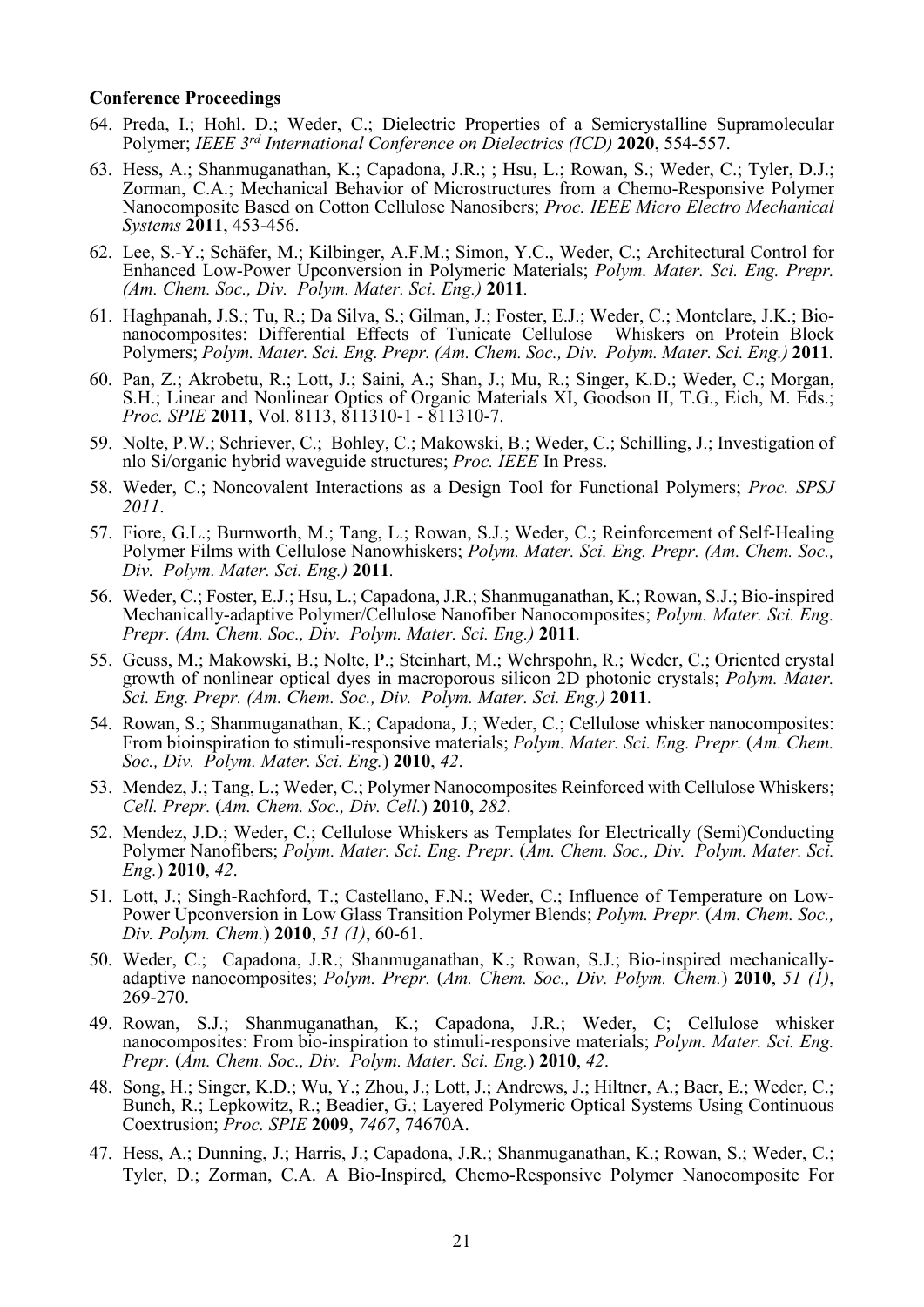Mechanically Dynamic Microsystems; Actuators and Microsystems Conference 2009 (*IEEE Proceedings, Transducers*) 21-25 June 2009.

- 46. Zhou, J.; Song, H.; Lott, J.; Wu, Y.; Baer, E.; Hiltner, A.; Weder, C.; Singer, K.D.; All-Polymer Distributed Feedback Lasers; *2009 Conference on Lasers and Electro-Optics and Quantum Electronics and Laser Science Conference (CLEO/QELS 2009),***2009**, *1-5*, 1223-1224.
- 45. Nolte, P.W.; Pergrande, D.; Schweizer, S.L.; Geuss, M.; Salzer, R.; Makowski, B.; Steinhart, M.; Wehrspohn, R.B.; Weder, C.; Infiltration of individual pores in macroporous silicon photonic crystals; *SPIE* **2009** *7393* 73930s-1.
- 44. Lott, J.; Makowski, B.; Valle, B.; Singer, K.D.; Weder, C.; Nonlinear Absorption of Extended Chromophores; *CLEO* **2009**, in press.
- 43. Tang, L.; Whalen, J.; Schutte, G.; Weder, C.; Stimuli-Responsive Epoxy Coatings; *Polym. Prepr.* (*Am. Chem. Soc., Div. Polym.Chem.*) **2008**, *49 (2)*, 963-964.
- 42. Singer, K.D.; Baer, E.; Hiltner, A.; Weder, C.; Kamierczak, T.; Lott, J.; Sharpnack, L.; Song, H.; Wu, Y.; Andrews, J.; All-Polymer Surface-Emitting Lasers; *Polym. Prepr.* (*Am. Chem. Soc., Div. Polym. Chem.*) **2008**, *49 (2)*, 963-964.
- 41. Kunzelman, J.; Tang, L.; Sing, C.E.; Weder, C.; Excimer-Forming Fluorescent Dyes as Sensors; *Polym. Mater. Sci. Eng. Prepr.* **2008**, *98,* 196.
- 40. Islangulov, R.R.; Singh, T.; Lott, J.; Weder, C.; Castellano, F.N.; Low-Power Upconversion In Solid Polymer Films; *Polym. Prepr.* (*Am. Chem. Soc., Div. Polym.Chem.*) **2008**, *49 (1)*, 1028- 1029.
- 39. Singer, K.D.; Baer, E.; Hiltner, A.; Weder, C.; Kazmierczak, T.; Lott, J.; Sharpnack, L.; Song, H.; Wu, Y.; Andrews, J.; Multilayer Polymer Films for Surface-Emitting Lasers; *Polym. Mater. Sci. Eng. Prepr.* **2008**, *98*, 339-340.
- 38. Shanmuganathan, K.; Capadona, J.R.; Tyler, D.J.; Rowan, S.J.; Weder, C; Stimuli-Responsive Mechanically Dynamic Polymer Nanocomposites; *Polym. Prepr.* (*Am. Chem. Soc., Div. Polym. Chem.*) **2008**, *49 (1)*, 1073.
- 37. Capadona, J.R.; van den Berg, O.; Capadona, L.A.; Tyler, D.J.; Rowan, S.J.; Weder, C; Do it Like the Sea Cucumber: Bio-Inspired Chemo-Mechanical Polymer Nanocomposites; *Polym. Prepr.* (*Am. Chem. Soc., Div. Polym. Chem.*) **2008**, *49 (1)*.
- 36. Sing, C.E.; Weder, C.; Time temperature indicators for long term high temperature applications; *Polym. Prepr.* (*Am. Chem. Soc., Div. Polym.Chem.*) **2008**, *49 (1)*.
- 35. Mendez, J.; Weder, C.; Increased Electrical Conductivity in Poly(3,4-ethylenedioxythiophene) upon Cross-Linking; Polym. Prepr. (Am. Chem. Soc., Div. Polym. Chem.) **2008**, *49 (1),* 499- 500.
- 34. Kunzelman, J.; Crenshaw, B.; Kinami, M.; Weder, C.; Self-Assembly of Chromogenic Dyes: Humidity Sensing and Piezochromic Behavior; *Polym. Prepr. (Am. Chem. Soc., Div. Polym. Chem.)* **2007**, *48 (2)*, 157-158.
- 33. Weder, C.; Conducting Polymer-Cellulose Nanocomposites; *Polym. Mater. Sci. Eng. Prepr.* **2007**, *96*, 741.
- 32. van den Berg, O.; Capadona, J.R.; Weder, C.; Preparation of Electrically Conducting Nanocomposites Using Tunicate Cellulose Whiskers; *Polym. Prepr. (Am. Chem. Soc., Div. Polym. Chem.)* **2006**, *47(2)*, 130-131.
- 31. Crenshaw, B; Sing, C.; Weder, C.; Effect of Glass Transition on the Threshold Temperature and Kinetics of the Phase Separation of Excimer-Forming Dyes in Amorphous Polymers; *Polym. Prepr. (Am. Chem. Soc., Div. Polym. Chem.)* **2006**, *47(2)*, 380-381.
- 30. Kunzelman, J.; Crenshaw, B; Weder, C.; Self-Assembly and (De)Aggregation of Conjugated Materials in Solid Polymer Hosts: A General Approach for New Mechanochromic and Thermochromic Materials; *Polym. Mater. Sci. Eng. Prepr.* **2006**, *95*.
- 29. Schroeter, M.; Mendez, J.D.; Weder, C.; Synthesis and Optical Properties Of New Hyperbranched Poly(*p*-Phenylene Ethynylene)s Prepared Via Different  $A_2 + B_3$  Approaches; *Polym. Prepr. (Am. Chem. Soc., Div. Polym. Chem.)* **2006**, *47(2)*, 1051-1052.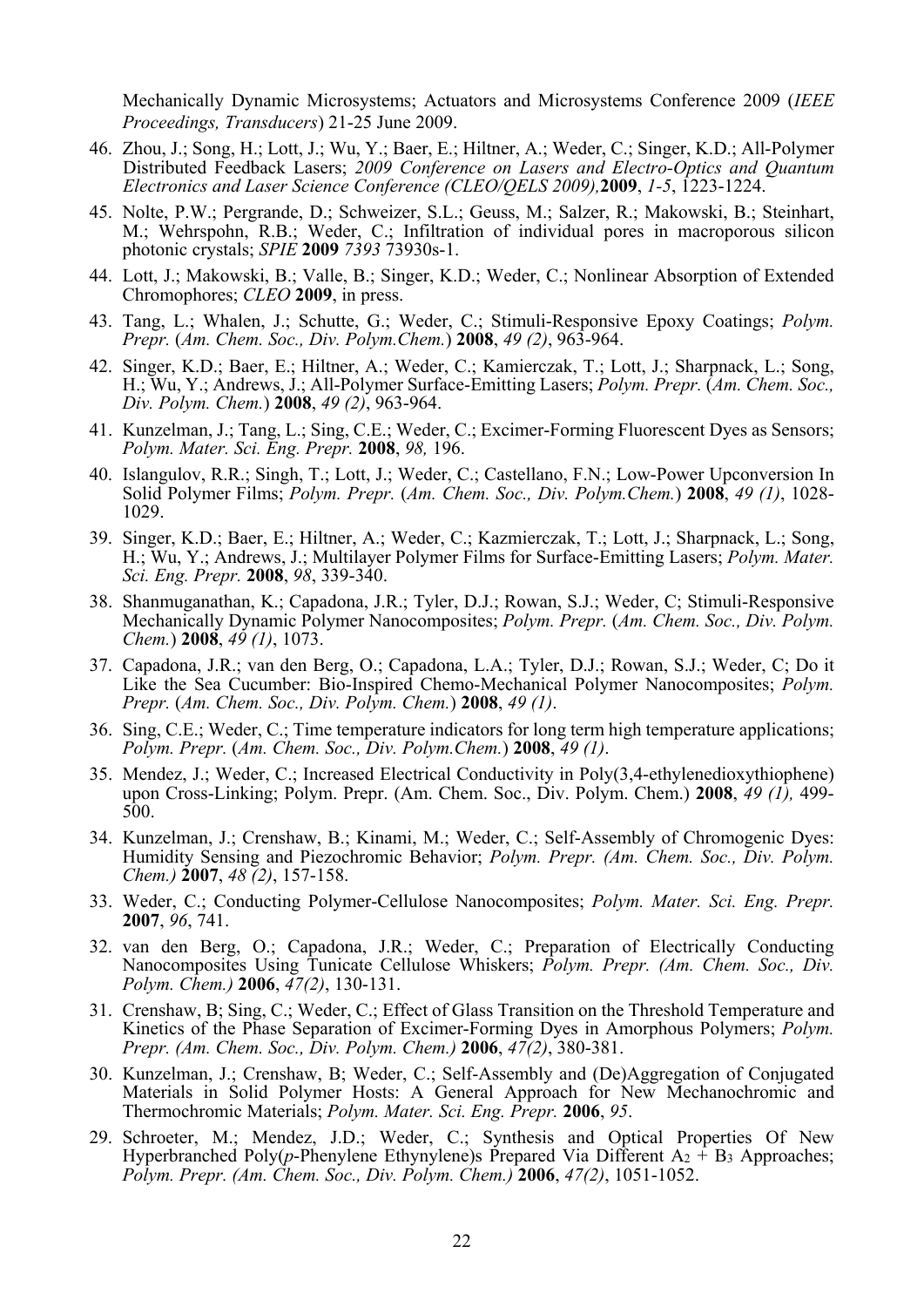- 28. Crenshaw, B; Weder, C.; Self-Assessing Photoluminescent Polyurethanes; *Polym. Prepr. (Am. Chem. Soc., Div. Polym. Chem.)* **2006**, *47(2)*, 622-623.
- 27. Knapton, D.; Rowan, S.J.; Weder, C.; Metallosupramolecular Conjugated Polymers; *Polym. Mater. Sci. Eng. Prepr.* **2006**, *95*.
- 26. Burnworth, M.; Knapton, D.; Rowan, S.J.; Weder, C.; Fluorescent Organometallic Sensors for the Detection of Chemical Warfare Agent Mimics; *Polym. Mater. Sci. Eng. Prepr.* **2006**, *95*.
- 25. Crenshaw, B; Kinami, M.; Weder, C.; Polyester Nanocomposite Blends For Optical Sensor Applications; *Polym. Prepr. (Am. Chem. Soc., Div. Polym. Chem.)* **2005**, *46(1)*, 35-36.
- 24. Weder, C.; Design of Polymer Materials with Tailored Optical Properties; *Polym. Mater. Sci. Eng. Prepr.* **2005***, 92*, 242.
- 23. Kokil, A.; Yao, P.; Kinami, M.; Wilger, D.; Rademaker, C.; Weder, C.; Synthesis, Processing and Properties of Conjugated Polymer Networks; *Polym. Mater. Sci. Eng. Prepr.* **2005**, *92*, 226-227.
- 22. Crenshaw, B.; Smith, K.; Weder, C.; Phase Separation of Excimer-Forming Fluorescent Dyes and Amorphous Polymers: A Versatile Mechanism for Sensor Applications; *Polym. Prepr. (Am. Chem. Soc., Div. Polym. Chem.)* **2005**, *46(1)*, 532-533.
- 21. Crenshaw, B.; Burnworth, M.; Kunzelman, J.; Mendez, J.; Smith, K.; Weder, C.; Creating Polymer Chameleons – Smart Blends with Self-Assessing Capabilities; *Polym. Prepr. (Am. Chem. Soc., Div. Polym. Chem.)* **2005**, *46(1)*, 506-507.
- 20. Kokil, A.; Hittinger, E.; Weder, C.; Synthesis, Processing and Properties of Conjugated Polymer Networks; *Proc. PPS-20* **2004**.
- 19. Schroers, M.; Kokil, A.; Weder, C.; Polymer Electrolytes with Improved Mechanical Properties; *Polym. Prepr. (Am. Chem. Soc., Div. Polym. Chem.)* **2004**, *45(1)*, 54.
- 18. Zimmermann, S.; Steinhart, M.; Senz, S.; Gösele, U.; Schaper, A.K.; Weder, C.; Wendorff, J.H.; Polymer-Dispersed Liquid Crystal Nanotubes; *Polym. Mater. Sci. Eng. Prepr.* **2004**, *90*, 52-53.
- 17. Crenshaw, B.; Weder, C.; Excimers as Molecular Probes: Deformation–Induced Color Changes in Photoluminescent Polymer Blends; *Polym. Prepr. (Am. Chem. Soc., Div. Polym. Chem.)* **2003**, *44(2)*, 886-887.
- 16. Hittinger, E.; Kokil, A.; Weder, C.; Synthesis of Cross-Linked Conjugated Polymers; *Polym. Prepr. (Am. Chem. Soc., Div. Polym. Chem.)* **2003**, *44(2)*, 331-332.
- 15. Tangirala, R.; Baer, E.; Hiltner, A.; Weder, C.; Design and Applications of Photopatternable Nanomaterials; *Polym. Prepr. (Am. Chem. Soc., Div. Polym. Chem.)* **2003**, *44(2)*, 883-884.
- 14. Kokil, A.; Huber, C.; Shiyanovskaya, I.; Caseri, W.R.; Singer, K.D.; Weder, C.; Synthesis And Properties Of Conjugated Polymer Networks Formed By Non-Covalent Interactions; *Polym. Prepr. (Am. Chem. Soc., Div. Polym. Chem.)* **2003**, *44(1)*, 665-666.
- 13. Crenshaw, B.; Löwe, C.; Weder, C.; Oligo(*p*-phenylene vinylene) Excimers as Molecular Probes: Deformation–Induced Color Changes in Photoluminescent Polymer Blends; *Polym. Mater. Sci. Eng. Prepr.* **2003**, *88*, 505-506.
- 12. Palmans, A.R.A.; Montali, A.; Weder, C.; Smith, P.; Photoluminescent Polymer Films for Display Applications; *Flat-Panel Displays and Sensors: Principles, Materials and Pocesses*; *Mat. Res. Soc. Symp. Proc.* **2000**, *558*, 293-298.
- 11. Montali, A.; Palmans, A.R.A.; Eglin, M.; Weder, C.; Smith, P.; Trabesinger, W.; Renn, A.; Hecht, B.; Wild, U.P.; Phase Behavior And Anisotropic Optical Properties Of Photoluminescent Polarizers; *Polym. Prepr. (Am. Chem. Soc., Div. Polym. Chem.)* **1999**, *40 (2)*, 1169-1170.
- 10. Palmans, A.R.A.; Montali, A.; Weder, C.; Smith, P.; Photoluminescent Polymer Films for Display Applications; *Luminescent Materials*, J. McKittrick, A. Kitai, K. Mishra, C. Ronda, Eds.; *Mat. Res. Soc. Symp. Proc.* **1999**, *560*, 265-270.
- 9. Steiger, D.; Ehrenstein, M.; Weder, C.; Smith, P.; Synthesis and Properties of Poly(*p*-phenylene alkylene); *Polym. Prepr. (Am. Chem. Soc., Div. Polym. Chem.)* **1998**, *39 (1)*, 628-629.
- 8. Montali, A.; Bastiaansen, C.; Smith, P.; Weder, C.; New Photoluminescent Display Devices; *Polym. Prepr. (Am. Chem. Soc., Div. Polym. Chem.)* **1998**, *39 (1)*, 107-108.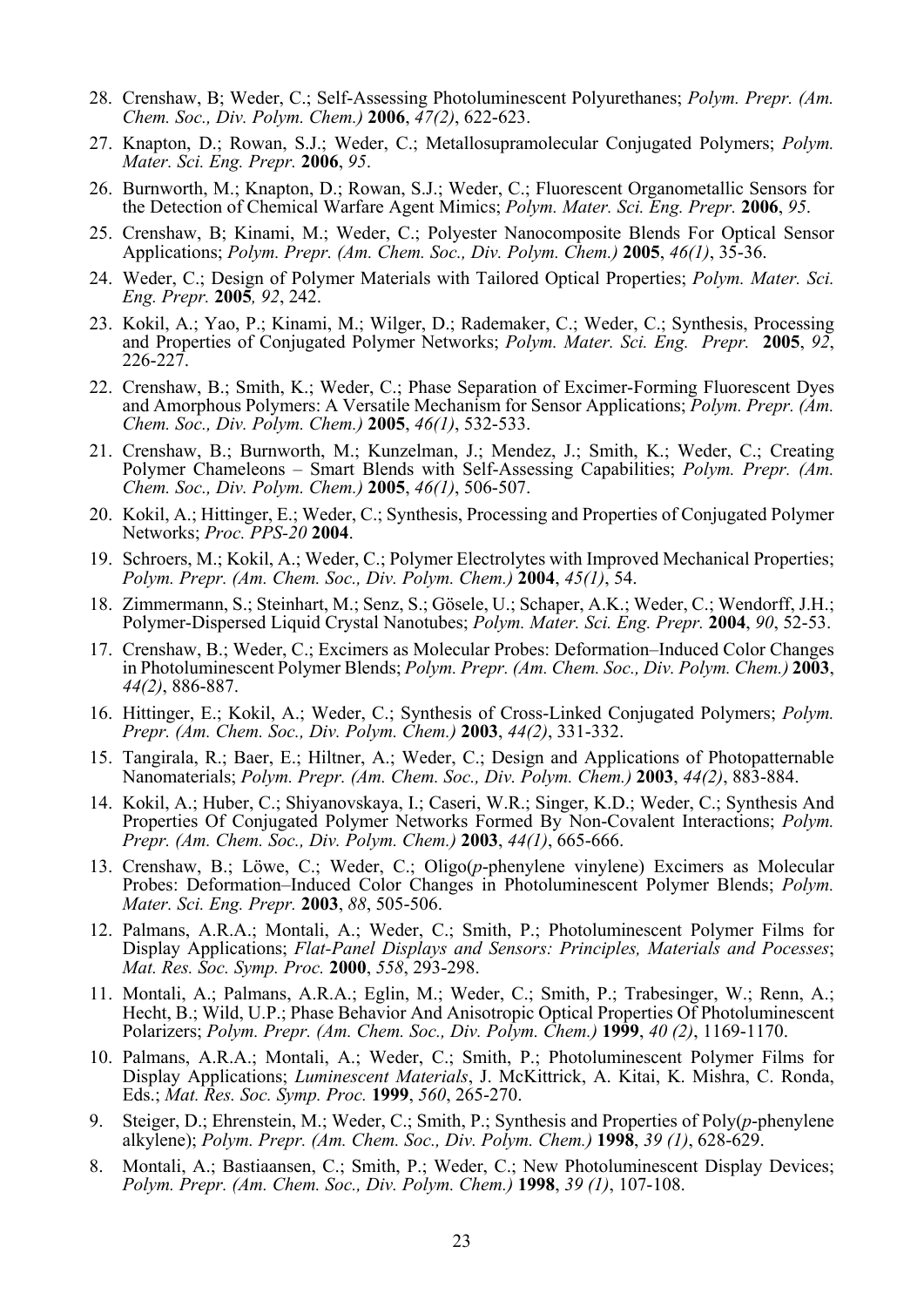- 7. Sarwa, C.; Montali, A.; Bastiaansen, C.; Weder, C.; Smith, P.; Novel Liquid Crystal Displays Based on Highly Polarized Photoluminescent Polymer Films; *Electrical, Optical & Magnetic Properties of Organic Materials IV*, J. Reynolds, Ed.; *Mat. Res. Soc. Symp. Proc.* **1998**, *488*, 435-439.
- 6. Weder, C.; Sarwa, C.; Bastiaansen, C.; Smith, P.; Polarized Photoluminescence from Oriented Films Based on Blends of Polyethylene and Conjugated Polymers; *Polym. Prepr. (Am. Chem. Soc., Div. Polym. Chem.)* **1997**, *38(1)*, 404-405.
- 5. Döbler, M.; Weder, C.; Ahumada, O.; Neuenschwander, P.; Suter, U.W.; Follonier, S.; Bosshard, C.; Günter, P.; Local Motion in NLO Main-Chain Polymers with Enhanced Orientational Stability; *Polym. Mater. Sci. Eng. Prepr.* **1997**, *76*, 308-309.
- 4. Montali, A.; Weder, C.; Smith, P.; Electroluminescence in Poly(*p*-phenylene ethynylene)-based Devices; *Proc. SPIE-Int. Soc. Opt. Eng.* **1997**, *3148*, 298-305.
- 3. Weder, C.; Wagner, M.J.; Wrighton, M.S.; Solid State Structure and Photoluminescence Properties of Poly(2,5-dialkoxy-p-phenylene ethynylene)s; *Organic Solid State Materials III*, L.R. Dalton, Ed.; *Mat. Res. Soc. Symp. Proc.* **1996**, *413*, 77-84.
- 2. Günter, P.; Prêtre, P.; Kaatz, P.; Weder, C.; Neuenschwander, P.; Suter, U.W.; Novel electrooptic polyimide and polyamide side chain and main chain polymers; *Polymers and other Materials: Emerging Technologies and Business Opportunities*; Prasad, P.N.; Mark, J.E.; Tung, J.F. Eds.; *Proc. Int. Conf. Front. Polym. Adv. Mater*. *III* **1995**, 485-491, Plenum, New York, NY.
- 1. Lang, F.R.; Franzreb, K.; Pitton, Y.; Xanthopoulos, N.; Landolt, D.; Mathieu, H.J.; Döbler, M.; Weder, C.; Neuenschwander, P.; Suter, U.W.; Investigation of a NLO-Polymer by XPS and TOF-SIMS*; Proc. 6th Europ. Conf. on Application of Surface and Interface Analysis*, October 9th - 13th **1995**, Montreux, Switzerland.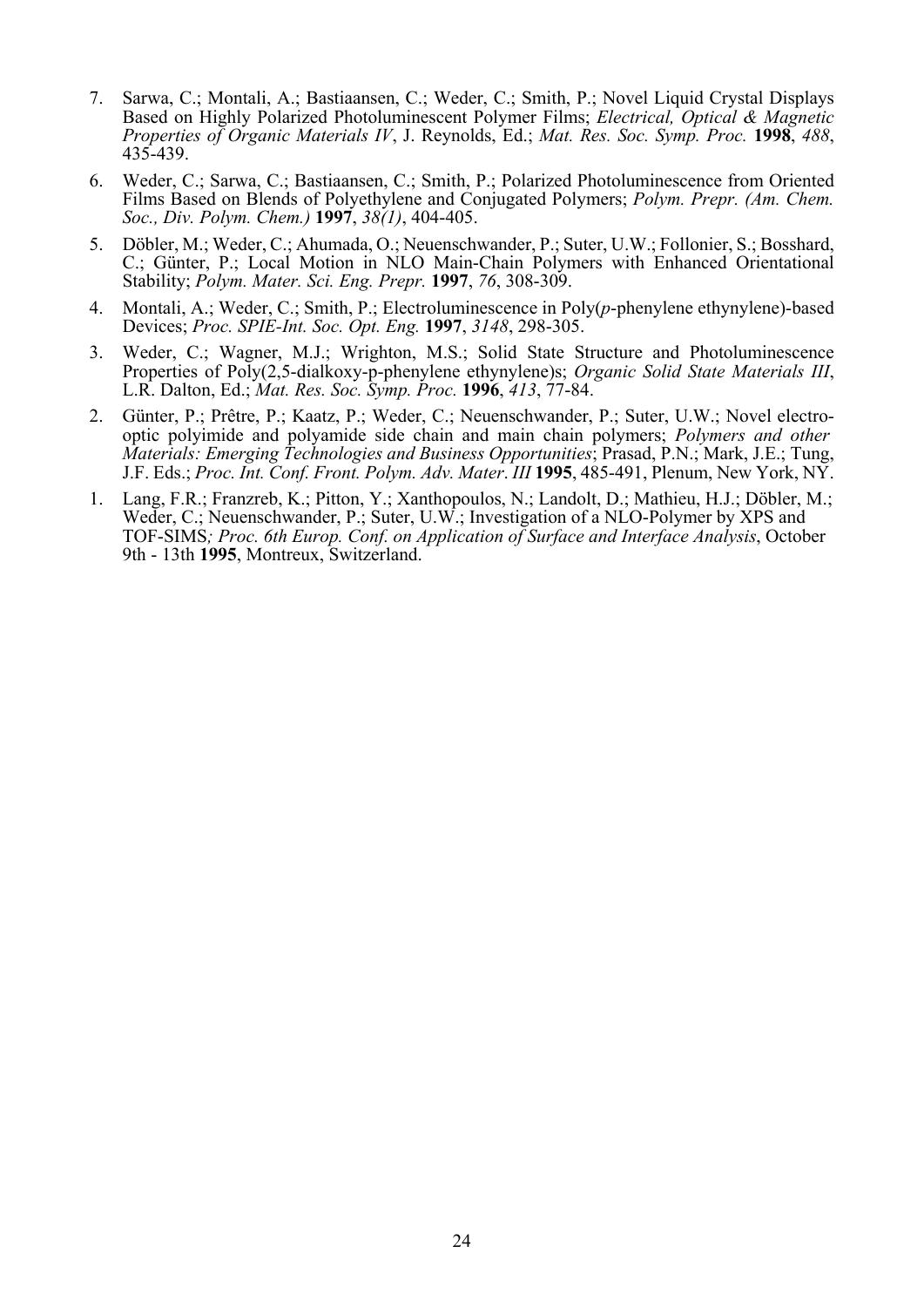# **Lectures and Seminars**

*Invited (244 total):* 

"Asymmetric water transport in leaf cuticles and cuticle-inspired membranes" American Chemical Society National Spring Meeting, March 22, 2022; San Diego CA (USA) "(Bio-Inspired) Stimuli-Responsive Materials" Seminar, Dept. of Chem. & Biol. Eng., Univ. of British Columbia, March 18, 2022; Vancouver (CA) "Bio-Based, Bio-Inspired Nanocomposites" Macromolecular Colloquium Freiburg 2022, February 25, 2022; Freiburg (Germany) (remote) "Mechanically Morphing Polymers" Seminar, PPC, Chulalongkorn University, February 14, 2022; Bangkok (TH) (remote) "(Bio-Inspired) Stimuli-Responsive Materials" Seminar, Dept. of Materials Science, University of Milano-Bicocca, January 20, 2022; Milano (IT) "(Bio-Inspired) Stimuli-Responsive Materials" Seminar, School of Chemistry, University of Bristol, January 19, 2022; Bristol (UK) (remote) "Nanophase separated upconverting polymer systems" PACIFICHEM 2020/2021, December 21, 2021; Honolulu (USA) (remote) "Mechanoresponsive polymers based on supramolecular mechanophores" PACIFICHEM 2020/2021, December 18, 2021; Honolulu (USA) (remote) "Stimuli-responsive metallosupramolecular polymer networks" PACIFICHEM 2020/2021, December 17, 2021; Honolulu (USA) (remote) "Functional Polymers" Research & Industry Day, UniFR/HEIA-FR September 16, 2021; Fribourg. "Functional Polymers" Common Research Day, UniFR/HEIA-FR September 15, 2021; Fribourg. "Stimuli-Responsive Metallosupramolecular Polymer Networks" American Chemical Society National Fall Meeting, August 22, 2021 (remote) "Asymmetric water transport in leaf cuticles and cuticle-inspired compositionally graded membranes" Geneva Colloids, April 9, 2021; Geneva (remote) "Mechanochromic polymers based on supramolecular mechanophores" American Chemical Society National Meeting, April 5, 2021 (remote) "Bio-Inspired Polymer Systems" Seminar, PPC, Chulalongkorn University, March 8, 2021; Bangkok (TH) (remote) "New Polymers to Sense and Create Mechanical Action" NTN Innovative Surfaces Workshop, November 24, 2020; Brugg (remote) "Mechanochemistry with Supramolecular Polymers" Plenary Lecture, PPC & PETROMAT Symposium 2020, July 23, 2020; Bangkok (TH) (remote) "Stimuli-Responsive Supramolecular Polymers" Macromolecular Colloquium Freiburg 2020, February 27, 2020; Freiburg (DE) "Stimuli-Responsive Polymer Systems" 16th Pacific Polymer Congress, December 10, 2019; Singapore (SG) "Stimuli-Responsive Polymer Systems" 20th RIES Symposium, University of Hokkaido, December 3, 2019; Sapporo (JP) "Mechanochromic Polymers made with Supramolecular Mechanophores" Covestro Distinguished Lecture, Texas A&M University, October 18, 2019; College Station TX (USA) "Stimuli-Responsive Polymer Systems" Covestro Distinguished Lecture, Texas A&M University, October 17, 2019; College Station TX (USA) "Stimuli-Responsive Supramolecular Polymers" Seminar, Department of Chemistry, University of Geneva, June 19, 2019; Geneva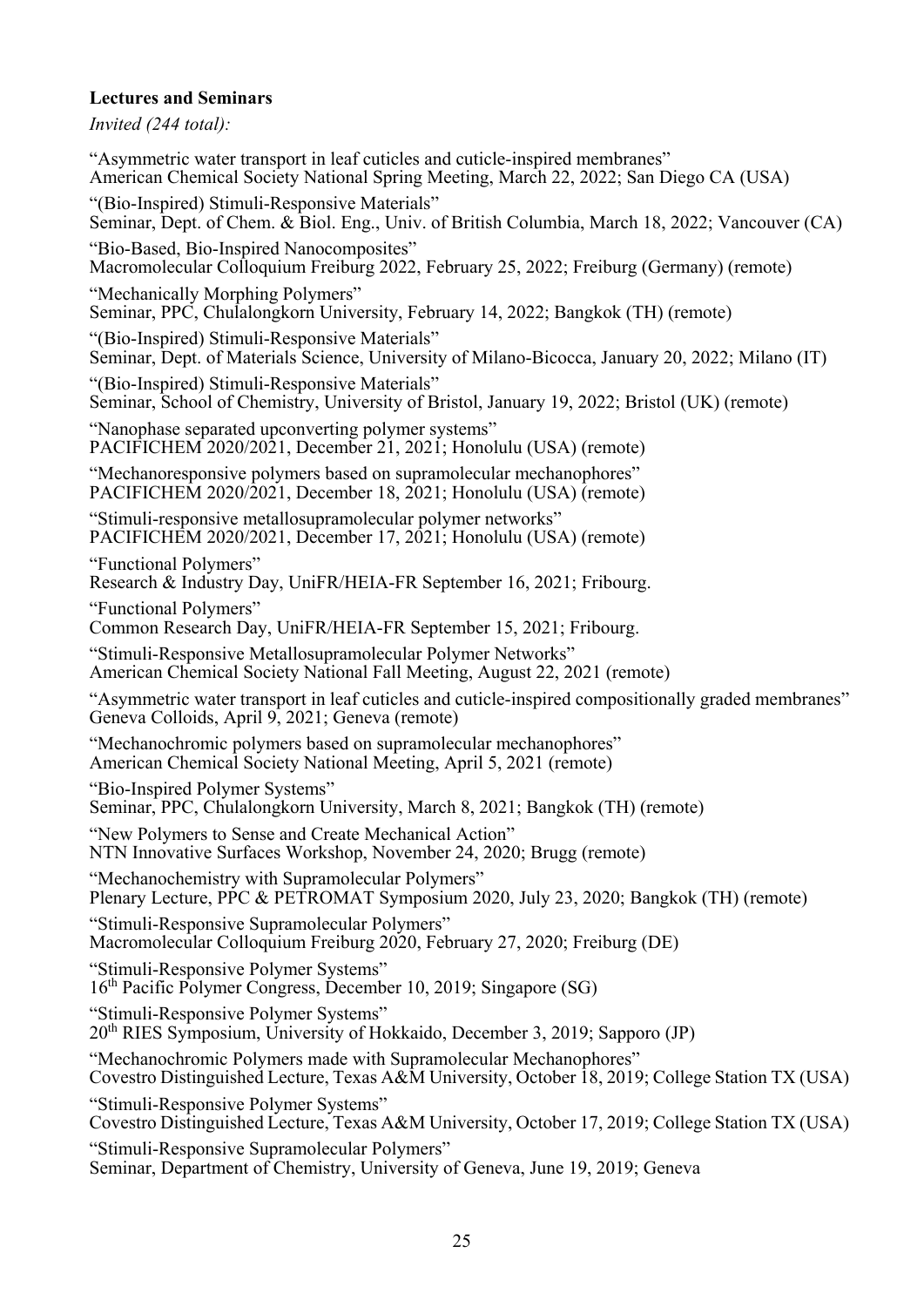"New Shape-Memory Polymers" Keynote, Swiss Plastics Cluster, General Assembly, University of Fribourg, April 11, 2019; Fribourg "Stimuli-responsive supramolecular polymers" Seminar, BASF, April 9, 2019; Ludwigshafen (DE) "Mechanically adaptive and adapting polymer systems" 257th American Chemical Society National Meeting, April 3, 2019; Orlando FL (USA) "Stimuli-responsive supramolecular polymers" Seminar, PPC, Chulalongkorn University, January 23, 2019; Bangkok (TH) "Steering the Properties of Stimuli-Responsive Supramolecular Polymer Networks to new Territories" ICAPPP 2018, December 20, 2018; Bangkok (TH) "Stimuli-responsive supramolecular polymers" Seminar, Department of Chemistry, University of Basel, December 5, 2018; Basel "Stimuli-responsive non-covalent polymer networks" International Symposium on Functional Soft Material, November 28, 2018; Tianjin (CN) "Stimuli-responsive supramolecular polymers" Seminar, Tsinghua University, November 27, 2018; Beijing (CN) "Stimuli-responsive supramolecular polymers" Materials Science Seminar Series, Clemson University, October 25, 2018; Clemson SC (USA) "Mechanochromic Polymers made with Supramolecular Mechanophores" Plenary Lecture, Int. Symp. on Stimuli-Responsive Materials, October 23, 2018; Windsor CA (USA) "Stimuli-responsive supramolecular polymers" EPFL Materials - IMX Seminar Series, September 24, 2018; Lausanne "Stimuli-responsive non-covalent polymer networks" 256th American Chemical Society National Meeting, August 20, 2018; Boston MA (USA) "Our Latest Stuff - Stimuli-responsive supramolecular polymers" Seminar, Dpt. of Macromol. Science & Engineering, CWRU, June 11, 2018; Cleveland OH (USA) "Bio-inspired stimuli-responsive materials" SSB & RM Annual Meeting, June 6, 2018; Fribourg "Polymer mechanochemistry with supramolecular mechanophores" ICOPS 2018, April 7, 2018; Guangzhou (CN) "Stimuli-responsive supramolecular polymers" Seminar Dpt. of Chemistry, Hong Kong University of Sci. and Tech. April 4, 2018; Hong Kong (HK) "Stimuli-responsive supramolecular polymer networks" 255th American Chemical Society National Meeting, March 21, 2018; New Orleans LA (USA) "Mechanics of Polymers with Supramolecular Cross-Links" 255th American Chemical Society National Meeting, March 18, 2018; New Orleans LA (USA) "Shape-Memory Polymers" Covestro AG, December 12, 2017; Leverkusen (DE) "Stimuli-Responsive Supramolecular Polymers" GDCh-Kolloquium, University des Saarlandes, December 11, 2017; Saarbrücken (DE) "Stimuli-Responsive Supramolecular Polymer Systems" Polymat Symposium, University of the Basque Country, December 1, 2017; San Sebastian (ES) "Stimuli-Responsive Supramolecular Polymer Systems" Seminar, Sherwin-Williams, November 16, 2017; Cleveland OH (USA) "Stimuli-Responsive Supramolecular Polymer Materials" Swiss Conference on Supramolecular Polymers, November 6, 2017; Fribourg "Create, study and apply (stimuli-responsive) polymers with new functions" PlaMatSu Annual Meeting, September 29, 2017; Fribourg "Stimuli-Responsive Supramolecular Polymer Systems" SMYLE Symposium, September 28, 2017; Besancon (FR)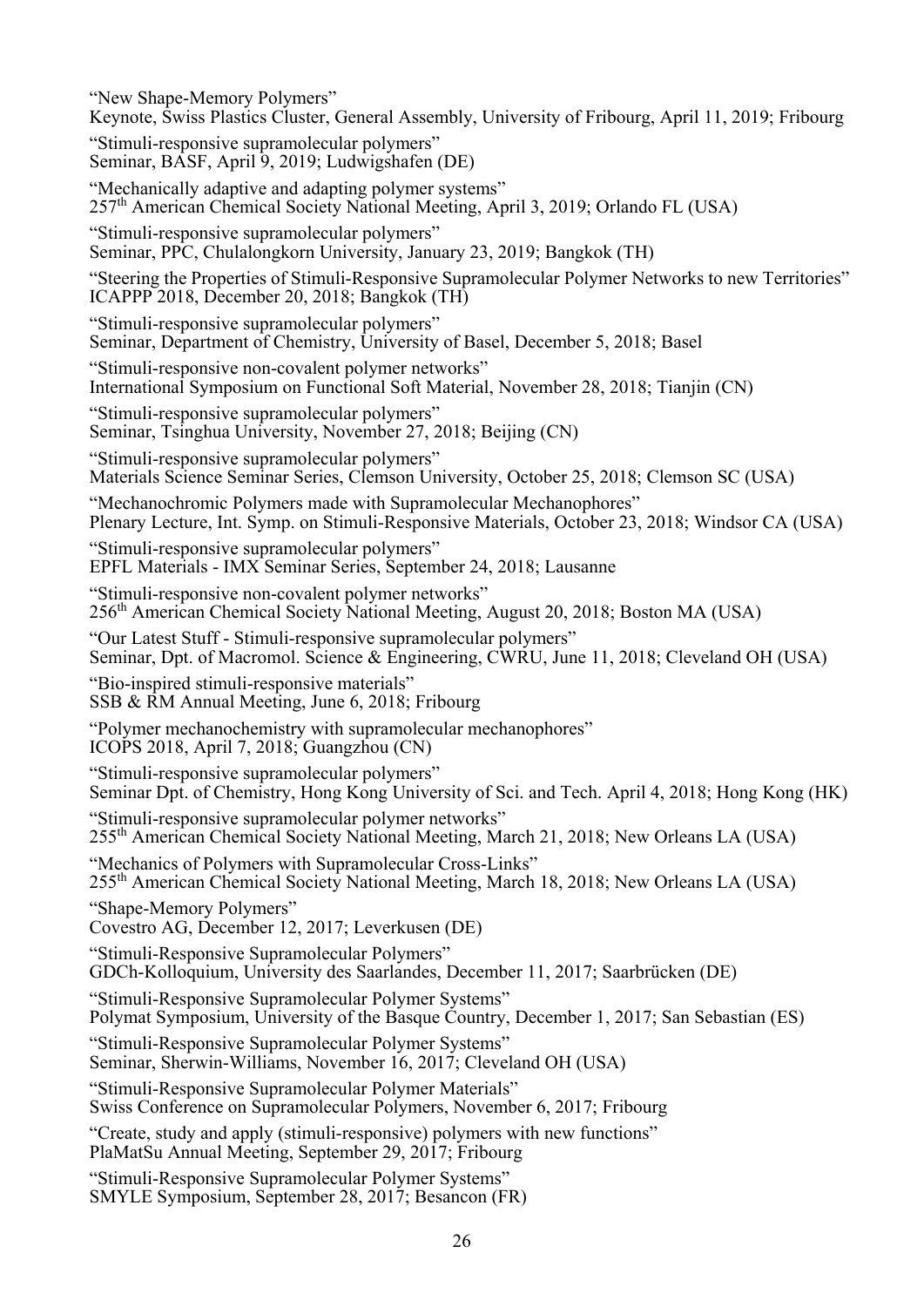"Polymer nanocomposites with cellulose nanocrystals" 254st American Chemical Society National Meeting, August 22, 2017; Washington DC (USA) "Polymer Mechanochemistry with Supramolecular Mechanophores" 254st American Chemical Society National Meeting, August 21, 2017; Washington DC (USA) "Healable Supramolecular Polymers" Plenary Lecture, 6<sup>th</sup> Int. Conference on Self-Healing Materials, June 28, 2017; Friedrichshafen (DE) "Stimuli-Responsive Supramolecular Polymer Systems" Seminar, Inst. for Molecular Engineering, University of Chicago, March 30, 2017; Chicago IL (USA) "Stimuli-Responsive Supramolecular Polymer Systems" Solvay Seminar, Macromol. Innovation Inst., Virginia Tech, March 29, 2017; Blacksburg VA (USA) "Polymer Nanocomposites for Biomedical Uses" Seminar, Department of Medicine Research Day, University of Fribourg, March 15, 2017; Fribourg "Polymer Composites with Cellulose Nanocrystals" Frontiers in Green Materials Meeting, December 12, 2016; London (UK) "Bio-Inspired, Mechanically Adaptive and Adapting Polymer Systems" MRS Fall Meeting, November 29, 2016; Boston MA (USA) "Stimuli-Responsive Supramolecular Polymers" Plenary Lecture, Int. Symp. on Stimuli-Responsive Materials, October 25, 2016; Santa Rosa CA (USA) "Stimuli-Responsive Supramolecular Polymers" GdCH Seminar, Universität Potsdam, June 20, 2016; Golm (DE) "Functional Materials Made with Cellulose Nanocrystals" Keynote, Int. Conf. Nanotech. for Renewable Materials (TAPPI Nano), June 15, 2016; Grenoble (FR) "Bio-Inspired, Mechanically Adaptive and Responsive Polymer Systems" GRC Bio-Inspired materials, June 9, 2016; Les Diablerets "Stimuli-Responsive Supramolecular Polymers" 251st American Chemical Society National Meeting, March 14, 2016; San Diego CA (USA) "Low-power photon upconversion through triplet-triplet annihilation in nanostructured polymers" 251st American Chemical Society National Meeting, March 13, 2016; San Diego CA (USA) "Bio-inspired nanocomposites for biomedical applications" Seminar, EMPA St. Gallen, January 18, 2016; St. Gallen "Mechanically Adaptive Nanocomposites for Biomedical Applications" Pacifichem 2015, December 19, 2015; Honolulu HI (USA) "Low-power photon upconversion through triplet-triplet annihilation in polymeric materials" Pacifichem 2015, December 15, 2015; Honolulu HI (USA) "Stimuli-Responsive Metallosupramolecular Polymers" Pacifichem 2015, December 15, 2015; Honolulu HI (USA) "Stimuli-Responsive Materials Made with Cellulose Nanocrystals" Plenary Lecture, Int. Symp. on Stimuli-Responsive Materials, October 26, 2015; Santa Rosa CA (USA) "Stimuli-Responsive Supramolecular Polymers" Pirelli SA, October 22, 2015; Milan (IT) "High-Added-Value Materials with Cellulose Nanocrystals" BEPS 2015, October 12, 2015; Karlsruhe (DE) "Stimuli-Responsive Supramolecular Polymers" Seminar, PPC, Chulalongkorn University, June 12, 2015; Bangkok (TH) "Stimuli-Responsive Supramolecular Polymers" Seminar, Department of Chemistry, Chulalongkorn University, June 10, 2015; Bangkok (TH) "Bio-Inspired Materials based on Cellulose Nanocrystals" Swiss Nanoconvention, May 28, 2015; Neuchatel "Stimuli-Responsive Supramolecular Polymers"

Seminar, BASF, May 13, 2015; Ludwigshafen (DE)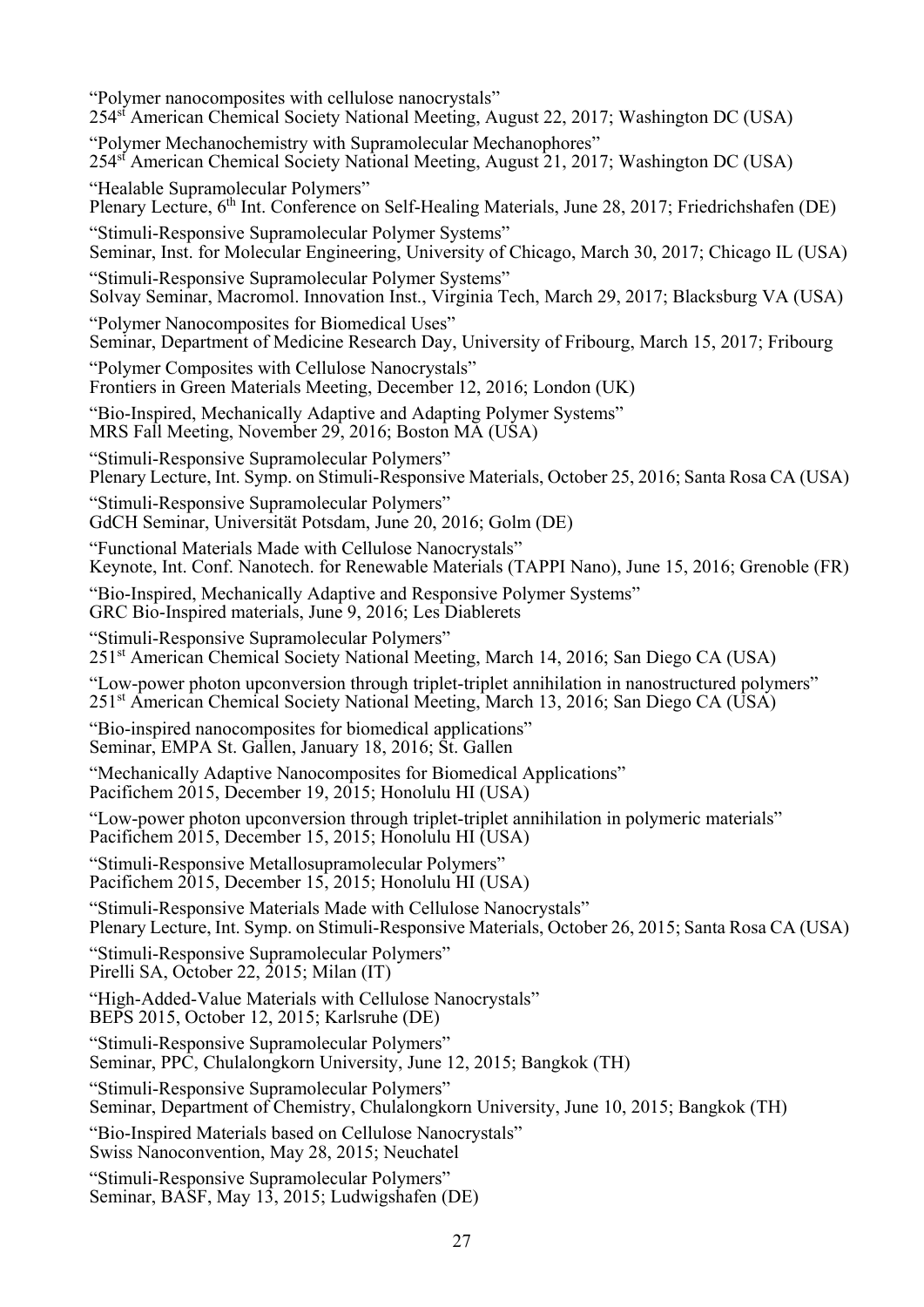"Processing and Properties of Polymer Nanocomposites with Cellulose Nanocrystals" American Chemical Society National Spring Meeting, April 25, 2015; Denver CO (USA) "High-Added-Value Materials with Cellulose Nanocrystals" American Chemical Society National Spring Meeting, April 24, 2015; Denver CO (USA) "Stimuli-Responsive Hydrogen-Bonded Supramolecular Polymers" Plenary Lecture, Int. Symp. on Stimuli-Responsive Materials, October 27, 2014; Santa Rosa CA (USA) 2nd Biomimicry Europe Innovation and Finance Summit" September 4, 2014; Zürich "Mechanically (And Other) Responsive Polymers" ERC Grantees Conference, August 28, 2014; Berlin (DE) "Stimuli-Responsive Hydrogen-Bonded Supramolecular Polymers" American Chemical Society National Fall Meeting, August 12, 2014; San Francisco CA (USA) "Stimuli-Responsive Metallosupramolecular Polymers" American Chemical Society National Fall Meeting, August 11, 2014; San Francisco CA (USA) "Stimuli-Responsive (Metallo)Supramolecular Polymers" MACRO 2014, July 10, 2014, Chiang Mai (TH) "Polymere Nanoverbundswerkstoffe mit Zellulose Nanofasern" 6. Wädenswiler Chemietag, June 26, 2014; Wädenswil, "Hydrogen-Bonded Stimuli-Responsive Supramolecular Polymers" PolyColl Meeting, June 20, 2014; Dübendorf "Hydrogen-Bonded Stimuli-Responsive Supramolecular Polymers" Seminar, PPC, Chulalongkorn University, May 20, 2014; Bangkok (TH) "Stimuli-Responsive Metallosupramolecular Polymers" Makromolekulares Kolloquium Freiburg, February 27, 2014; Freiburg (DE) "Stimuli-Responsive (Metallo)Supramolecular Polymers" Seminar, Department of Chemistry, University of Liverpool, January 29, 2014; Liverpool (UK) "Stimuli-Responsive Metallosupramolecular Polymers" Seminar, University of Mons, November 28, 2013; Mons (BE) "Stimuli-Responsive Metallosupramolecular Polymers" Seminar, Institute of Inorganic Chemistry, University of Zürich, November 1, 2013; Zürich "Stimuli-Responsive Metallosupramolecular Polymers" Plenary Lecture, Int. Symp. on Stimuli-Responsive Materials, October 20, 2013; Santa Rosa CA (USA) "Bio-Inspired, Stimuli-Responsive, Mechanically Adaptive Polymer Nanocomposites" Swiss-Japanese Workshop "Nanoscience", October 11, 2013; Tsukuba (JP) "Stimuli-Responsive Supramolecular Polymers" 2nd Precision Polymer Materials (P2M) Conference, August 27, 2013; Ghent (BE) "Exploiting Non-Covalent Interactions for the Design of Stimuli-Responsive Polymers" IRTG Seminar, University of Freiburg, June 26, 2013; Freiburg (DE) "Healing Polymers with Light and other Stimuli" Seminar, PPC, Chulalongkorn University, May 20, 2013; Bangkok (TH) "Stimuli-Responsive Polymers based on Noncovalent Interactions" Seminar, Jiao Tong University, May 8, 2013; Shanghai (CN) "Stimuli-Responsive Polymers based on Noncovalent Interactions" 48th Bürgenstock Conference, May 2, 2013; Brunnen "Mechanically Adaptive Nanocomposites" American Chemical Society National Spring Meeting, April 9, 2013; New Orleans LA (USA) "From Light-Polarizing Films to Mechano-Healable Polymers" American Chemical Society National Spring Meeting, April 8, 2013; New Orleans LA (USA) "Bio-Inspired, Stimuli-Responsive, Mechanically Adaptive Polymers for Cortical Electrodes" MRS Spring Meeting 2013, April 3, 2013; San Francisco CA, (USA)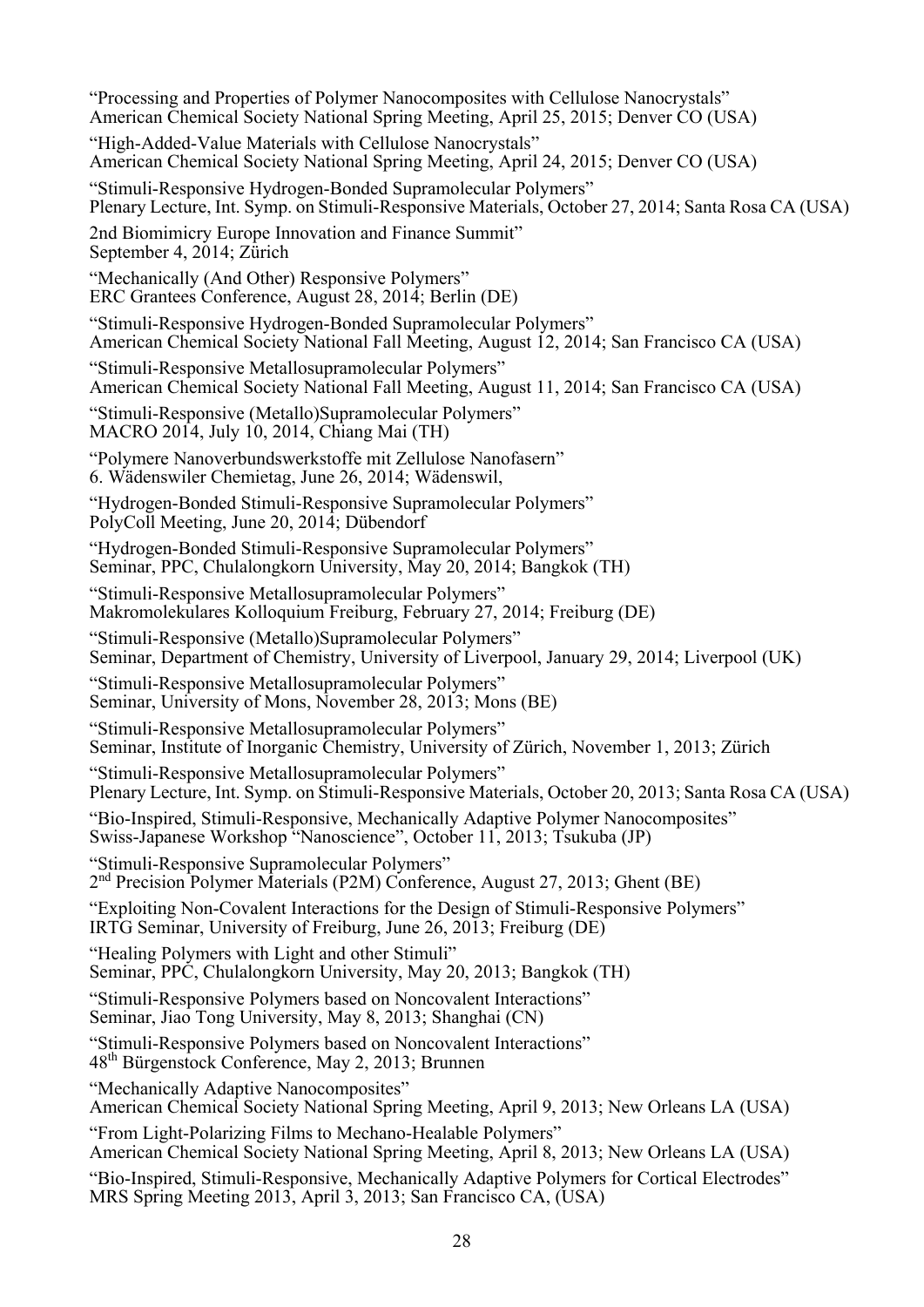"Exploiting Non-Covalent Interactions for the Design of Stimuli-Responsive Polymers" GDCh Seminar, University of Bayreuth, January 24, 2013; Bayreuth (DE)

"Exploiting Non-Covalent Interactions for the Design of Stimuli-Responsive Polymers" Seminar, Nolax AG, January 14, 2013; Sempach

"Stimuli-Responsive Polymers based on Noncovalent Interactions" IPC 2012, December 11-14, 2012; Kobe (JP)

"Exploiting Supramolecular Interactions for the Design of Functional Polymers" Seminar, Waseda University, Department of Chemistry, December 10, 2012; Tokyo (JP)

"Bio-Inspired, Stimuli-Responsive, Mechanically Adaptive Polymer Nanocomposites" Plenary Lecture, GFP Grenoble, November 19-22, 2012; Grenoble (FR)

"Mechanically Adaptive Polymer Nanocomposites" Jülich Soft Matter Days, November 14-16, 2012; Jülich (DE)

"Stimuli-Responsive Polymers Based on Non-Covalent Interactions" DPI Annual Meeting, November 13, 2012; Zeist (NL)

"Exploiting Noncovalent Interactions for the Design of Stimuli-Responsive Polymers" Seminar, Henkel, European Scientific Advisory Board Meeting, October 15, 2012; Düsseldorf (DE)

"Mechanically Adaptive Polymer Nanocomposites for Biomedical Applications" Plenary Lecture, Biannual Meeting GDCh Div. Macromol. Chem., October 7-9, 2012; Mainz (DE)

"Stimuli-Responsive Polymers Based on Non-Covalent Interactions" BASF Research Seminar, September 23-26, 2012; St. Martin (DE)

"Nanocomposites with Cellulose Nanocrystals" SAMPE SETEC 2012, September 19 2012; Lucerne

"Polymer Nanocomposites with Cellulose Nanocrystals"

IUPAC World Polymer Congress, June 25, 2012; Blacksburg VA (USA)

 "Exploiting Noncovalent Interactions for the Design of Stimuli-Responsive Polymers" IUPAC World Polymer Congress, June 25, 2012; Blacksburg VA (USA)

"Exploiting Noncovalent Interactions for the Design of Functional Polymers" Seminar, University of Pisa, June 15, 2012; Pisa (IT)

"Mechanically Adaptive Polymer Nanocomposites for Biomedical Implants and Other Applications" CIMTEC 2012, June 14, 2012; Montecatini (IT)

"Polymer Nanomaterials with Unusual Optical Properties"

Seminar, Seminar, PPC, Chulalongkorn University, May 24, 2012; Bangkok, Thailand

"Bio-Inspired, Mechanically Adaptive Nanocomposites for Biomedical Implants" American Chemical Society National Spring Meeting, March 25-29, 2012; San Diego CA (USA)

"Controlling the Properties of Mechanically Adaptive Polymer/Nanocellulose Composites" American Chemical Society National Spring Meeting, March 25-29, 2012; San Diego CA (USA)

"Noncovalent Interactions as a Design Tool for Smart Polymers" Seminar, Technical University of Eindhoven, November 23, 2011; Eindhoven (NL)

"Bio-Inspired, Mechanically Adaptive Nanocomposites" Plenary Lecture, Int. Symp. Stimuli-Responsive Materials, October 25, 2013; Hattiesburg MS (USA)

"Polymer Nanocomposites with Cellulose Nanocrystals"

American Chemical Society National Fall Meeting, September 1, 2011; Denver CO (USA)

"Optically Responsive Metal-Containing Polymers"

American Chemical Society National Fall Meeting, August 29, 2011; Denver CO (USA)

"Noncovalent Interactions as a Design Tool for Functional Polymers" Gordon Research Conference Polymers, June 12, 2011; South Hadley MA (USA)

"Noncovalent Interactions as a Design Tool for Functional Polymers" Keynote Lecture 60th SPSJ Meeting, May 26, 2011; Osaka (JP)

"Stimuli-Responsive Nanomaterials with Functional Organic Dyes" Seminar, University of Tokyo, Dept. of Chemistry; May 24, 2011; Tokyo (JP)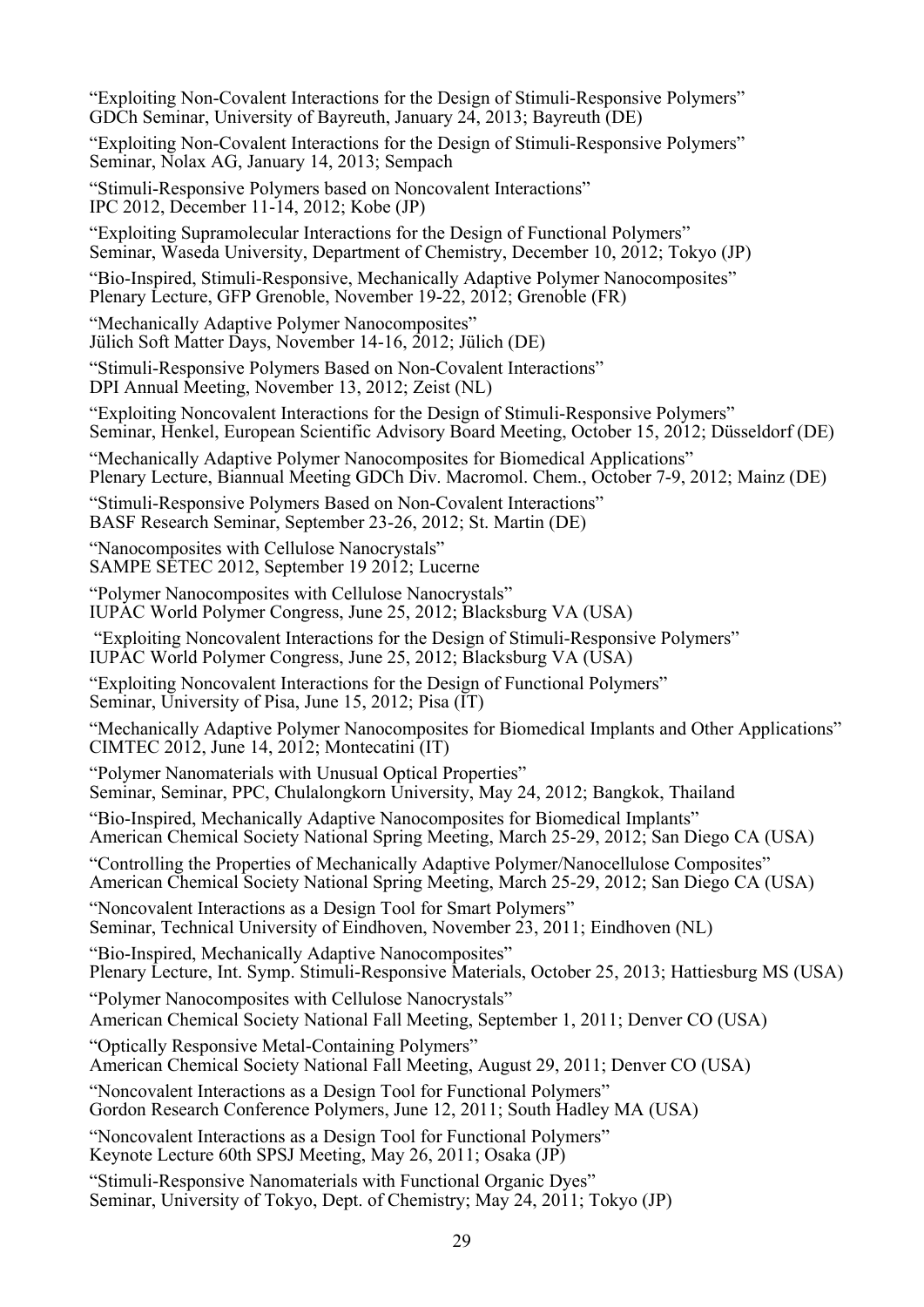| "Supramolecular Interactions as a Design Tool for Functional Polymers"<br>Seminar, PPC, Chulalongkorn University, May 16, 2011; Bangkok (TH)                                                        |
|-----------------------------------------------------------------------------------------------------------------------------------------------------------------------------------------------------|
| "Exploiting Supramolecular Interactions for the Design of Smart Polymers"<br>Jahrestagung Ehemaliger Chemie- und Biochemiestudenten; May 7, 2011; Fribourg                                          |
| "Exploiting Noncovalent Interactions for the Design of Functional Polymers"<br>PolyColl 2011; April 29, 2011; Geneva                                                                                |
| "Bio-inspired mechanically-adaptive polymer/cellulose nanofiber nanocomposites"<br>American Chemical Society National Spring Meeting; March 28, 2011; Los Angeles CA (USA)                          |
| "Funktionelle Polymere und Nanocomposite"<br>Swiss Engineering, Fachgruppe Kunststofftechnik, March 22, 2011, Fribourg                                                                              |
| "Bio-inspired, mechanically adaptive polymer nanocomposites"<br>Makromolekulares Kolloquium Freiburg, February 25, 2011, Freiburg (DE)                                                              |
| "How to teach polymers new tricks"<br>Micronarc Industrial Forum, November 10, 2010, Fribourg                                                                                                       |
| "Stimuli-Responsive Nanomaterials through Integration of Dyes into Nanostructured Environments"<br>Plenary Lecture, Int. Symp. Stimuli-Responsive Materials, October 25, 2010; Hattiesburg MS (USA) |
| "Bio-inspired mechanically-adaptive polymer/cellulose nanocomposites"<br>BiMaC Innovation, KTH Stockholm, September 26, 2010, Stockholm (SE)                                                        |
| "New Functional Polymers"<br>Seminar, Sika AG; September 14, 2010, Zürich                                                                                                                           |
| "Bio-inspired mechanically-adaptive polymer/cellulose nanocomposites"<br>TechConnect World, June 22, 2010, Anaheim CA (USA)                                                                         |
| "Current Trends in Polymer-Based Nanomaterials"<br>Seminar, Firmenich; June 14, 2010; Geneva                                                                                                        |
| "Bio-Inspired Mechanically-Adaptive Nanocomposites"<br>Seminar, PPC, Chulalongkorn University, May 17, 2010; Bangkok (TH)                                                                           |
| "Polymer Nanomaterials for Biomedical Applications"<br>Seminar, Kantonsspital Fribourg; May 6, 2010; Fribourg                                                                                       |
| "Current Trends in Polymer-Based Nanomaterials"<br>Seminar, BASF; April 8, 2010; Ludwigshafen, Germany                                                                                              |
| "Bio-Inspired Mechanically-Adaptive Nanocomposites"<br>American Chemical Society National Spring Meeting; March 22, 2010; San Francisco CA (USA)                                                    |
| "Funktionelle Polymere für Biomedizinische Anwendungen"<br>Swiss Plastics 2010; January 19, 2010; Luzern                                                                                            |
| "Functional Polymer Blends and Nanocomposites"<br>Keynote Lecture, Assemblée Generale Reseau Plasturgie, November 18, 2009; Fribourg                                                                |
| "Mechanically Adaptive Polymer Nanocomposites"<br>Seminar, University of Marburg; November 16, 2009; Marburg, (DE)                                                                                  |
| "Mechanically Adaptive Polymer Nanocomposites"<br>Keynote Lecture, Bayer MaterialScience Symposium 2009; November 6, 2009; Pittsburg PA (USA)                                                       |
| "Polymer Chameleons"<br>Plenary Lecture, Int. Symp. Stimuli-Responsive Materials, October 28, 2009; Hattiesburg MS (USA)                                                                            |
| "Mechanically Adaptive Polymer Nanocomposites"<br>CSEM; September 18, 2009; Neuchatel                                                                                                               |
| "Mechanically Adaptive Polymer Nanocomposites"<br>Trends in Nanotechnology TNT 2009; September 10, 2009; Barcelona (ES)                                                                             |
| "Supramolecular Metallopolymers"<br>Seminar, PPC, Chulalongkorn University, May 20, 2009; Bangkok (TH)                                                                                              |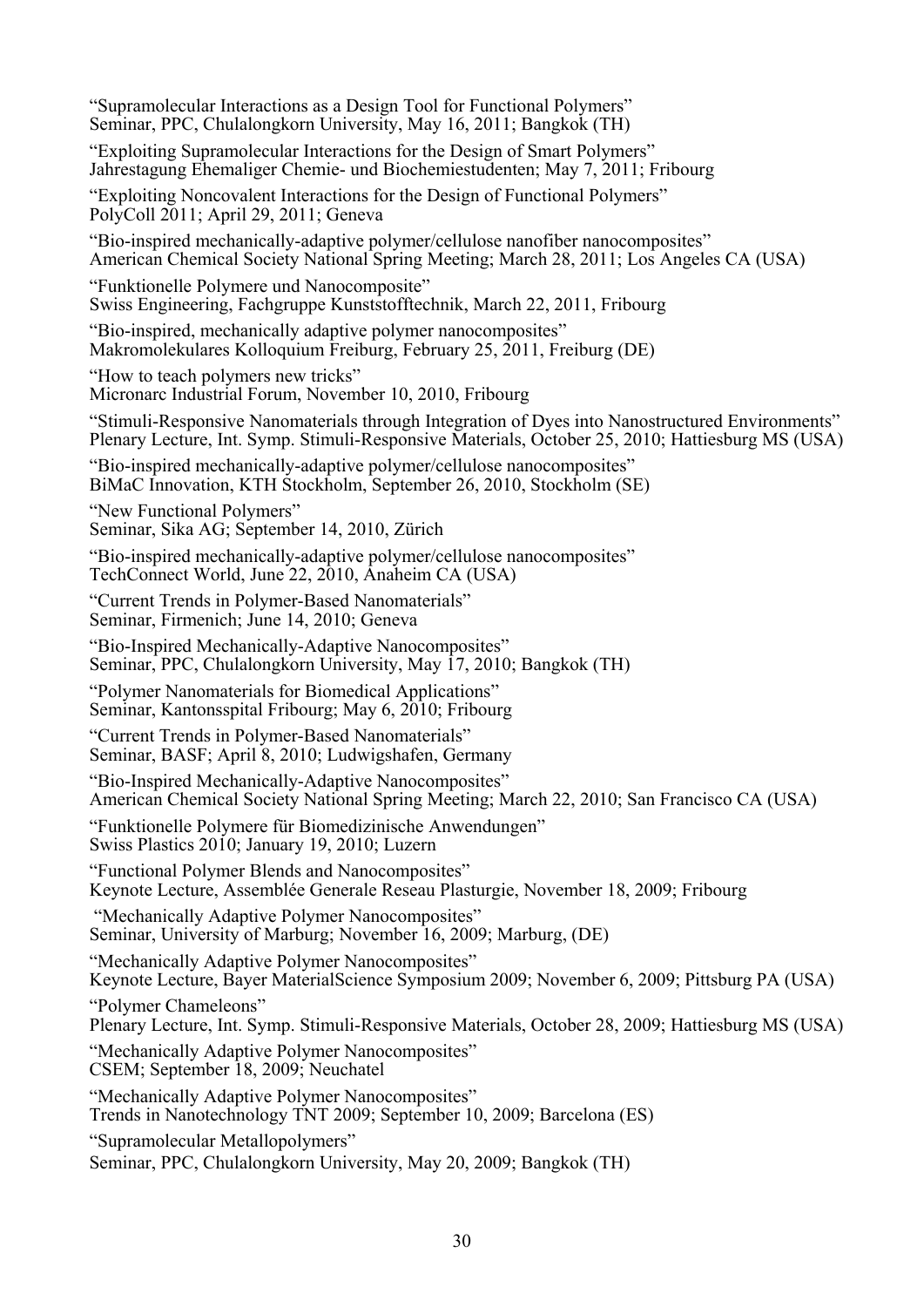"Temperature and Deformation Sensors for Polymer Films" TAPPI Place Symp. on Nanomaterials for Flexible Packaging, April 30, 2009; Columbus OH (USA) "Mechanically-Dynamic Polymer Nanocomposites" American Chemical Society National Spring Meeting; March 25, 2009; Salt Lake City UT (USA) "Cellulose-Polymer Nanocomposites: Processing Self-Assembled Templates" American Chemical Society National Spring Meeting; March 25, 2009; Salt Lake City UT (USA) "Mechanically-Dynamic Polymer Nanocomposites" Smart Coatings 2009, February 25-27, 2009; Orlando FL (USA) "Mechanically-Dynamic Polymer Nanocomposites" Seminar, University of Akron, Dept. of Polymer Engineering, February 6, 2009; Akron OH (USA) "Noncovalent Interactions as a Design Tool for Functional Polymers" Seminar, Dept. of Polym. Sci., U. Southern Mississippi, January 29, 2009; Hattiesburg MS (USA) "Stimuli-Responsive Polymer Nanocomposites" Université de Fribourg, November 13, 2008; Fribourg "Stimuli-Responsive Polymer Nanocomposites" Plenary Lecture, Int. Symp. Stimuli-Responsive Materials, November 28, 2008; Hattiesburg MS (USA) "Stimuli-Responsive Epoxy Coatings" Seminar, Alcoa Technical Center, July 2, 2008; Pittsburgh PA (USA) "Excimer-Forming Fluorescent Dyes as Sensors" Seminar, PPC, Chulalongkorn University, May 16, 2008; Bangkok (TH) "Excimer-Forming Fluorescent Dyes as Sensors" American Chemical Society National Spring Meeting, April 6 – 10, 2008; New Orleans LA (USA) "Stimuli-Responsive Polymer Nanocomposites" IIMM3, March 27, 2008; Santa Rosa, CA (USA) "Noncovalent Interactions as a Design Tool for Functional Polymers" Seminar, Dept. of Chemistry, University of Tokyo, December 14, 2007; Tokyo (JP) "Metallosupramolecular Conjugated Polymers" 3rd Int. Symp. on Chemistry of Coordination Space, December 9-12, 2007; Awaji, Hyogo (JP) "Noncovalent Interactions as a Design Tool for Functional Polymers" Seminar, Dept. of Chemistry, Princeton University, November 29, 2007; Princeton NJ (USA) "Cellulose-Based Nanocomposites" Composites at Lake Louise; October 28 – November 2, 2007; Lake Louise (CA) "Stimuli-Responsive Photoluminescent Polymer Blends" Seminar, Valspar, October 18, 2007; Pittsburgh PA (USA) "Stimuli-Responsive Photoluminescent Polymer Blends" MAF 10, September 9 – 12, 2007; Salzburg (AT) "Nanocomposites based on conjugated polymers and rodlike nanoparticles" American Chemical Society National Fall Meeting, August 19 – 23, 2007; Boston MA (USA) "Metallosupramolecular Conjugated Polymers" American Chemical Society National Fall Meeting, August 19 – 23, 2007; Boston MA (USA) "Polymer Nanocomposites with Rod-Like Nanoparticles" Seminar, PPC, Chulalongkorn University, May 16, 2007; Bangkok (TH) "Functional Polymer Design: Creating Materials with Tailored Opto/Electronic Properties" Special VINSE Seminar, Vanderbilt University, April 16, 2007; Nashville TN (USA) "Nanocomposites based on Cellulose Whiskers and (Semi)Conducting Polymers" MRS 2007 Spring Meeting, April 9 – 13, 2007; San Francisco CA (USA) "Conducting Polymer-Cellulose Nanocomposites" American Chemical Society National Spring Meeting, March 25 – 29, 2007; Chicago IL (USA) "Polymers and Dyes" Emerging Technology Forum, March 1, 2007; Mt. Vernon OH (USA)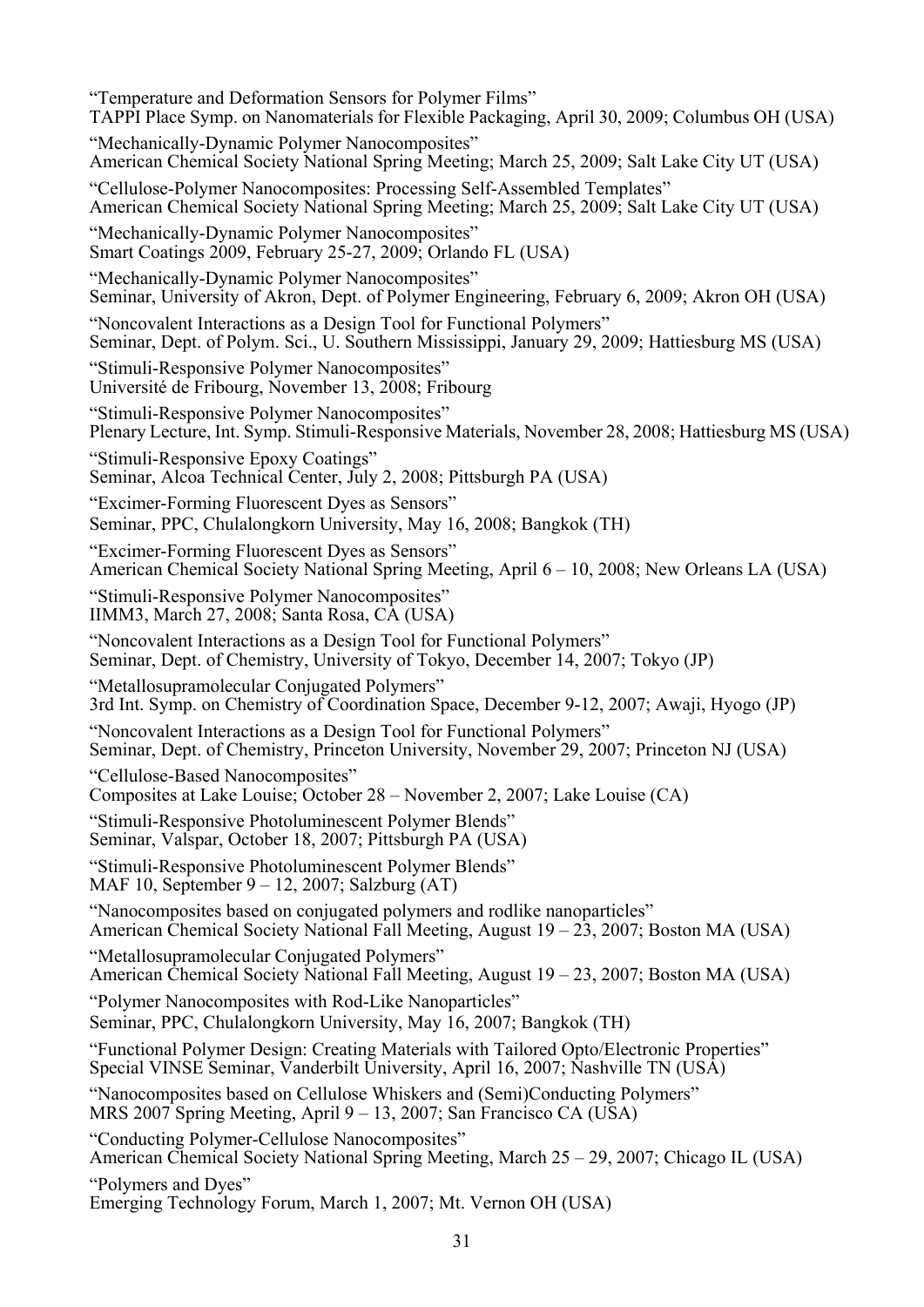"Polymer Chameleons: Smart Materials with Built-In Deformation and Temperature Sensors" Smart Coatings 2007, February 21-23, 2007; Orlando FL (USA)

"Polymer Chameleons: Smart Materials with Built-In Deformation and Temperature Sensors" Seminar, University of Rhode Island, February 12, 2007; Kingston RI (USA)

"Functional Polymer Design: Creating Materials with Tailored Opto/Electronic Properties" Seminar, TOYOBO Research Center, February 1, 2007; Katata (JP)

"Polymer Chameleons: Materials with Built-In Deformation and Temperature Sensors" Seminar, NASA Glenn Research Center, November 29, 2006; Cleveland OH (USA)

"Metallosupramolecular Conjugated Polymers" American Chemical Society National Fall Meeting, September 12, 2006; San Francisco CA (USA)

"New Polymers with Tamper-Evidencing and Time-Temperature Sensing Capabilities" Seminar, Procter and Gamble Co., August 23, 2006; Cincinnati OH (USA)

"Supramolecular Metallopolymers"

Seminar, PPC, Chulalongkorn University, May 16, 2006; Bangkok (TH)

"Functional Polymer Design: Creating Materials with Tailored Opto/Electronic Properties" Seminar, Montanuniversität Leoben, May 2, 2006; Leoben (AT)

"New Packaging Materials with Tamper-Evidencing and Time-Temperature Sensing Capabilities" Honeycomb Internet Presentation, April 10, 2006

"Self-Assessing Photoluminescent Polyurethanes and other Polymer Chameleons" Seminar, Bayer MaterialScience, March 1, 2006; Pittsburgh PA (USA)

 "Functional Polymer Design: Creating Materials with Tailored Opto/Electronic Properties" Seminar, Wright State University, February 3, 2006; Dayton OH (USA)

 "Polymer Chameleons: Materials with Built-In Deformation and Temperature Sensors" Seminar, Alcoa, February 1, 2006; Pittsburgh PA (USA)

 "Polymer Chameleons: Materials with Built-In Deformation and Temperature Sensors" Nanoapp Summit, October 17 – 19, 2005; Cleveland OH (USA)

"Supramolecular Conjugated Organic/Inorganic Hybrid Polymers" Seminar, Army Research Lab., Aberdeen Proving Grounds; October 12, 2005; Aberdeen, MD (USA)

"Smart Polymers with Built-In Deformation and Temperature Sensors" American Chemical Society National Fall Meeting, August 29, 2005; Washington DC (USA)

"Synthesis and Properties of Conjugated Polymer Networks" Seminar, PPC, Chulalongkorn University, May 18, 2005; Bangkok (TH)

"Functional Polymer Design: Creating Materials with Tailored Opto/Electronic Properties" Seminar, Carnegie Mellon University, April 28, 2005; Pittsburgh PA (USA)

"Smart Polymers – Illuminating Solutions" Panel Discussion at Research Showcase, April 7, 2005; CWRU, Cleveland OH (USA)

"Synthesis, Processing and Properties of Conjugated Polymer Networks" American Chemical Society National Spring Meeting, March 15, 2005; San Diego LA (USA)

"Functional Polymer Design: Creating Polymers with Tailored Opto/Electronic Properties" University of Basel, February 7, 2005; Basel

"Deformation and Temperature Sensors with Excimer-Forming Fluorescent Dyes and Polymers" 16<sup>th</sup> Inter-American Photochem. Soc. Winter Conf., January 6-9, 2005; Clearwater Beach FL (USA)

"Deformation and Temperature Sensors with Excimer-Forming Fluorescent Dyes and Polymers" OPSC Emerging Technology Forum, November 17, 2004; Cleveland OH (USA)

 "Functional Polymer Design: Creating Polymer Materials with Tailored Opto/Electronic Properties" Seminar, SUNY Fredonia, September 16, 2004; Fredonia NY (USA)

"Functional Polymer Design: Creating Polymer Materials with Tailored Opto/Electronic Properties" Seminar, Rochester Institute of Technology, September 15, 2004; Rochester NY (USA)

 "Synthesis, Processing, and Properties of Conjugated Polymer Networks" Keynote, Symp. Cond. Polymers & Electro-Optics (PPS 20), June 20-24, 2004; Akron OH (USA)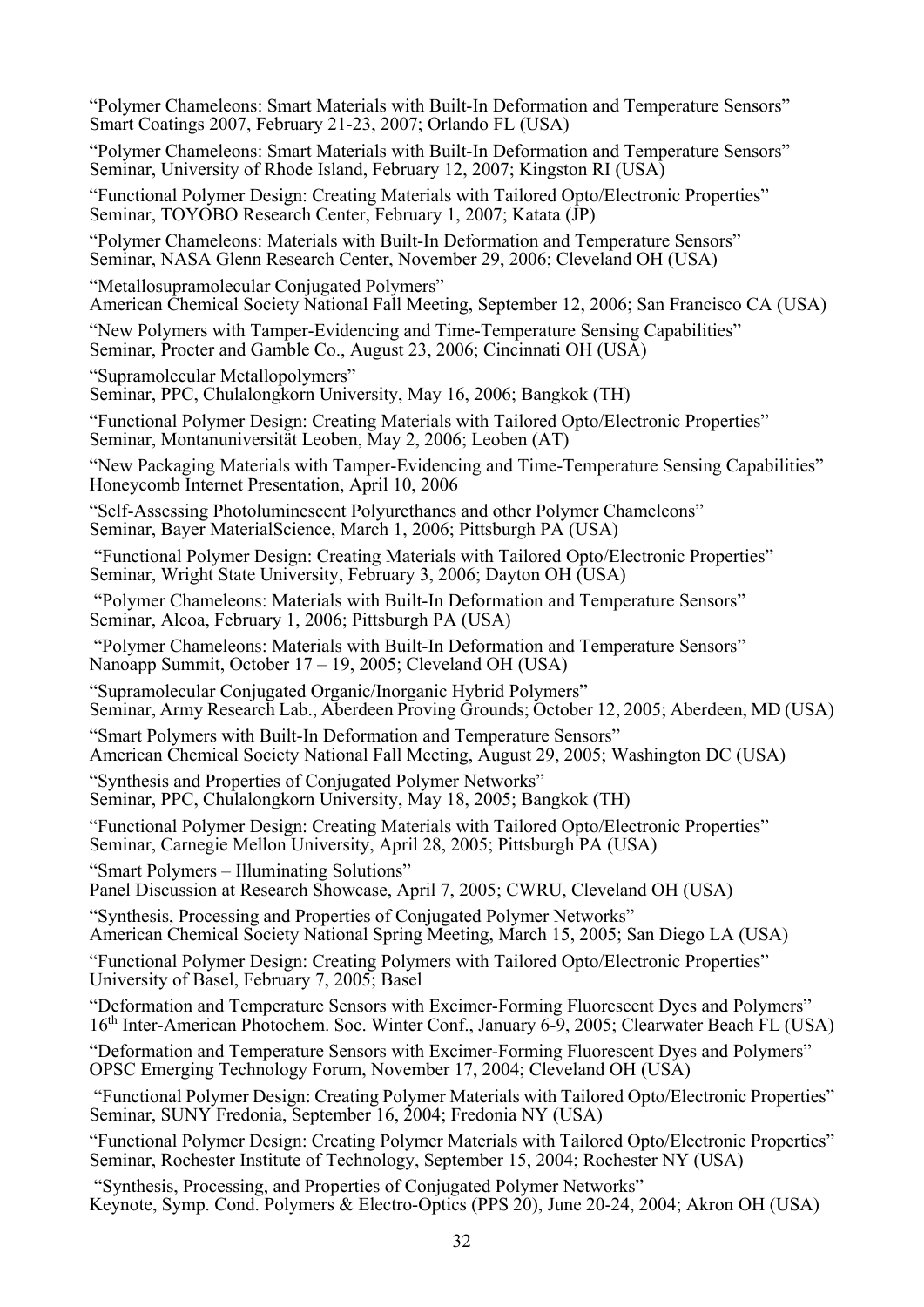"Designing Functional Pi-Electron Systems" Plenary, 6th Int. Symp. Funct. Pi-Systems, June 14-18, 2004; Cornell University, Ithaca NY (USA) "Functional Polymer Blends: Creating Polymer Materials with Tailored Properties" Seminar, PPC, Chulalongkorn University, May 14, 2004; Bangkok (TH) "Functional Polymer Design: Creating Polymer Materials with Tailored Properties" Seminar, Bowling Green State University, November 19, 2003; Bowling Green OH (USA) "Functional Polymer Design: Creating Polymer Materials with Tailored Properties" Seminar, University of Akron, October 30, 2003; Akron OH (USA) "Functional Polymer Design: Creating Polymer Materials with Tailored Properties" Seminar, Swiss Federal Institute for Materials Testing (EMPA), October 15, 2003; Dübendorf "Functional Polymer Design: Creating Polymer Materials with Tailored Properties" Seminar, Ciba Specialty Chemicals, October 1, 2003; Tarrytown NY (USA) "Synthesis and properties of carbon-rich organometallic polymer networks" American Chemical Society National Fall Meeting; September 7 - 11, 2003; New York NY (USA) "Functional Polymer Design: Creating Polymer Materials with Tailored Properties" Seminar, PPC, Chulalongkorn University, May 14, 2003; Bangkok (TH) "Functional Polymer Design: Creating Polymer Materials with Tailored Properties" Seminar, Kent State University, May 1, 2003; Kent OH (USA) "Functional Polymer Blends" NSF Workshop, University of Rochester, April 28-30, 2003; Rochester NY (USA) "Functional Polymer Design: Creating Polymer Materials with Tailored Properties" Young Professor Lecture, DuPont Experimental Station, February 25, 2003; Wilmington DE (USA) "Functional Polymer Design: Creating Polymer Materials with Tailored Properties" Igert Lecture, Dept. of Chemistry, U. Michigan, January 17, 2003; Ann Arbor MI (USA) "Functional Polymer Design: Creating Polymer Materials with Tailored Properties" Seminar, 3M Corporation, December 11, 2002; St. Paul MN (USA) "High Charge Carrier Mobility in Conjugated Organometallic Polymer Networks" American Chemical Society Southeast Regional Meeting, November 13 - 16, 2002; Charleston, SC "Functional Polymer Design: Creating Polymer Materials with Tailored Properties" Condensed Matter Seminar, Depart. of Physics, CWRU, October 28, 2002; Cleveland OH (USA) "Functional Polymer Design: Creating Electro-Optic Polymer Materials with Tailored Properties" Seminar, Dept. of Materials Science, CWRU, January 29, 2002; Cleveland OH (USA) "Functional Polymer Design: Creating Electro-Optic Polymer Materials with Tailored Properties" Seminar, Promerus Corporation, November 29, 2001; Brecksville OH (USA) "Functional Polymer Design: Creating Electro-Optic Polymer Materials with Tailored Properties" Seminar, Wright Patterson Air Force Base, October 23, 2001; Dayton OH (USA) "Light-Emitting Polymer Displays and More" Seminar, Hitachi Ltd. Research Laboratory, March 7, 2001; Hitachi-shi, (JP) **"**Polarizing Light with Polymers" 1st Int. Conference on Molecular Electronics and Bioelectronics, March 6, 2001; Hyogo (JP) "Neue Licht polarisierende Polymersysteme" Makromolekulares Kolloquium, February 24, 2001 Freiburg (DE) "Functional Polymer Synthesis: Past present and Future" Seminar, DSM Research, July 4, 2000; Geleen (NL) "Functional Polymer Synthesis: Creating Polymer Materials with Tailored Properties" Seminar, Dept. of Pharmacy, ETH Zürich, June 30, 2000; Zürich "Functional Polymer Synthesis: Past present and Future" Seminar, Dept. of Macromolecular Science, CWRU; May 4, 2000; Cleveland OH (USA) "Synthese, Verarbeitung und Anwendung orientierter konjugierter Polymersysteme" Seminar, Dept. of Chemistry, University of Mainz, April 13, 2000; Mainz (DE)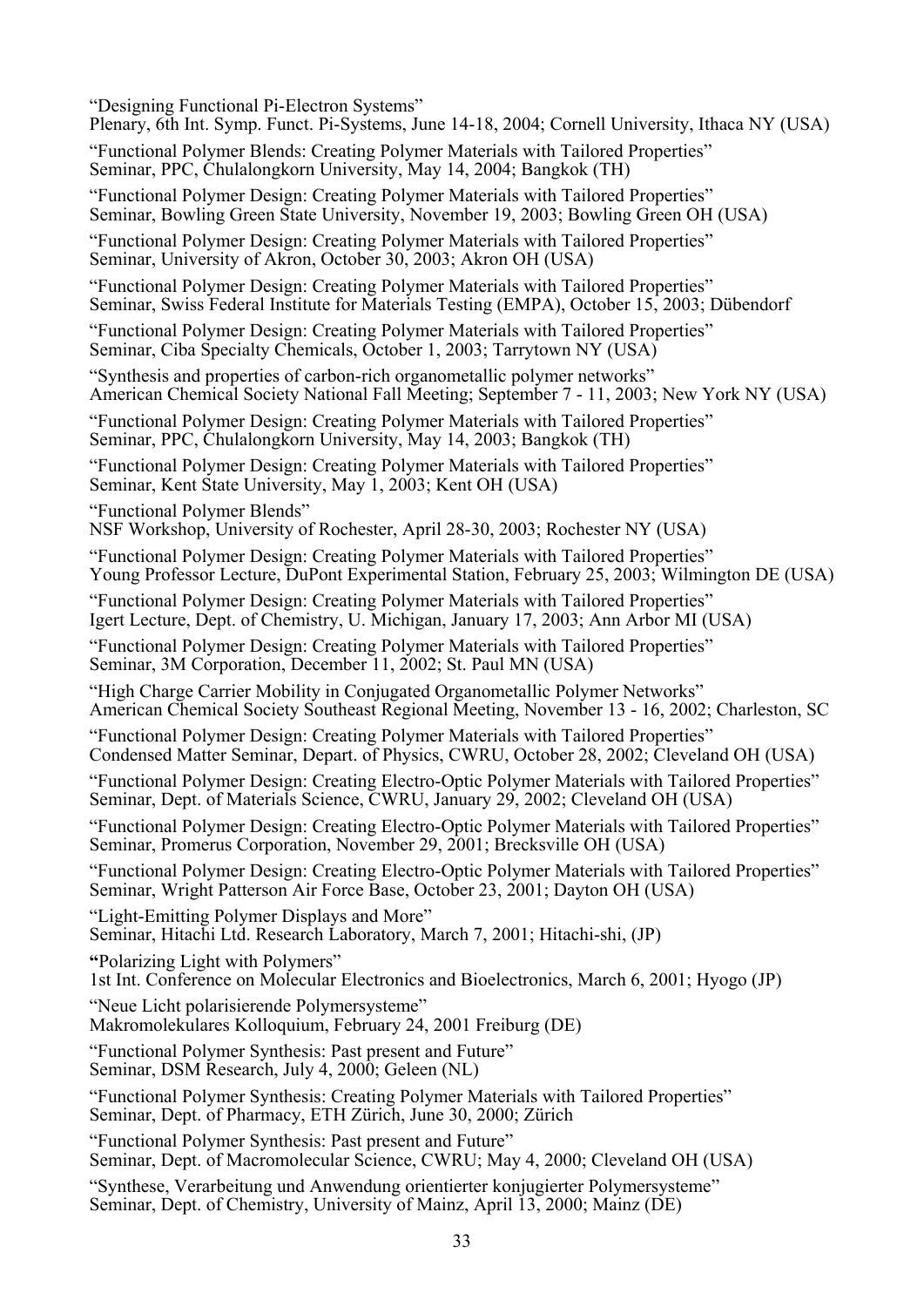| "Functional Polymer Synthesis: Creating Polymer Materials with Tailored Properties"<br>Seminar, Dept. of Chemistry, University of Chicago, March 31, 2000; Chicago IL (USA)          |
|--------------------------------------------------------------------------------------------------------------------------------------------------------------------------------------|
| "Functional Polymer Synthesis: Creating Polymer Materials with Tailored Properties"<br>Seminar, Dept. of Macromolecular Science, CWRU; March 29, 2000; Cleveland (USA)               |
| "Oriented Conjugated Polymers: Processing and Application"<br>American Chemical Society National Spring Meeting, March 26 - 31, 2000; San Francisco CA (USA)                         |
| "Synthese Neuer Funktionspolymere"<br>Seminar, Dept. of Chemistry, University of Düsseldorf, February 16, 2000; Düsseldorf (DE)                                                      |
| "Oriented Conjugated Polymers: Processing and Application in Display Devices"<br>23rd Asilomar Conference on Polymers, February 6-9, 2000; Pacific Groove CA (USA)                   |
| "Functional Polymer Synthesis: Creating Polymer Materials with Tailored Properties"<br>Melville Lecture, Dept. of Chemistry, Cambridge U., January 20, 2000; Cambridge (UK)          |
| "Synthese Neuer Funktionspolymere"<br>Seminar, Dept. of Chemistry, University of Marburg, December 6, 1999; Marburg (DE)                                                             |
| "Oriented Conjugated Polymers: Processing and Application in Display Devices"<br>Gordon Research Conference, Organic Thin Films, July 11-16, 1999; Newport RI (USA)                  |
| "Polarizing Energy Transfer in Photoluminescent Polymer Systems: Materials and Applications"<br>European Material Conference (EMRS) Spring Meeting, June 1-4, 1999; Strasbourg (FR)  |
| "Polymer-Based Systems for Advanced Optical Applications"<br>Bayreuth Polymer & Materials Research Symposium, April 11-13, 1999; Bayreuth (DE)                                       |
| "Polarizing Light with Polymers"<br>CEA Grenoble, February 16, 1999; Grenoble (FR)                                                                                                   |
| "Polarizing Light with Polymers: Photoluminescent Display Devices"<br>EID 1998, November 17-19 1998; Esher (UK)                                                                      |
| "Oriented Conjugated Polymers: Processing and Application in Photoluminescent Display Devices"<br>Keynote Lecture, Polymer 1998, September 11, 1998; Brighton (UK)                   |
| "Polarizing Light with Polymers"<br>Seminar, Ciba Specialty Chemicals, June 2, 1998; Basel                                                                                           |
| "New Photoluminescent Display Devices"<br>Seminar, Depts. of Mat. Sci. Eng. and Chemistry, UCLA, April 10, 1998; Los Angeles CA (USA)                                                |
| "Polarizing Energy Transfer in Photoluminescent Materials for Display Applications"<br>Seminar, Dept. of Mat. Sci. Eng., MIT, April 6, 1998; Cambridge MA (USA)                      |
| "New Photoluminescent Display Devices"<br>Seminar, Dept. of Mat. Sci. Eng., Northwestern University, April 3, 1998; Chicago IL (USA)                                                 |
| "Incorporation of Photoluminescent Polarizers into Liquid Crystal Displays"<br>Seminar, Dept. of Mat. Sci. Eng., University of Delaware, March 25, 1998; Wilmington DE (USA)         |
| "Nylons with Extended Aliphatic Segments"<br>Seminar, Solutia Inc., March 23, 1998; Pensacola FL (USA)                                                                               |
| "Photo- and Electroluminescence in $Poly(p$ -phenylene ethynylene)s"<br>Bayreuth Polymer & Materials Research Symposium, April 7-9, 1997; Bayreuth (DE)                              |
| Contributed (12 total):                                                                                                                                                              |
| "Reinforcement of polymers with a cellulose nanocrystal types with different aspect ratios"<br>American Chemical Society National Spring Meeting, March 16, 2016; San Diego CA (USA) |
| "Synthesis, Processing and Properties of Conjugated Polymer Networks"<br>American Chemical Society National Spring Meeting, March 13 - 17, 2005; San Diego CA (USA)                  |
| "Creating Polymer Chameleons – Smart Blends with Self-Assessing Capabilities"                                                                                                        |

American Chemical Society National Spring Meeting, March 13 - 17, 2005; San Diego CA (USA)

"Synthesis and properties of cross-linked conjugated polymers" American Chemical Society National Fall Meeting, September 7 - 11, 2003; New York NY (USA)